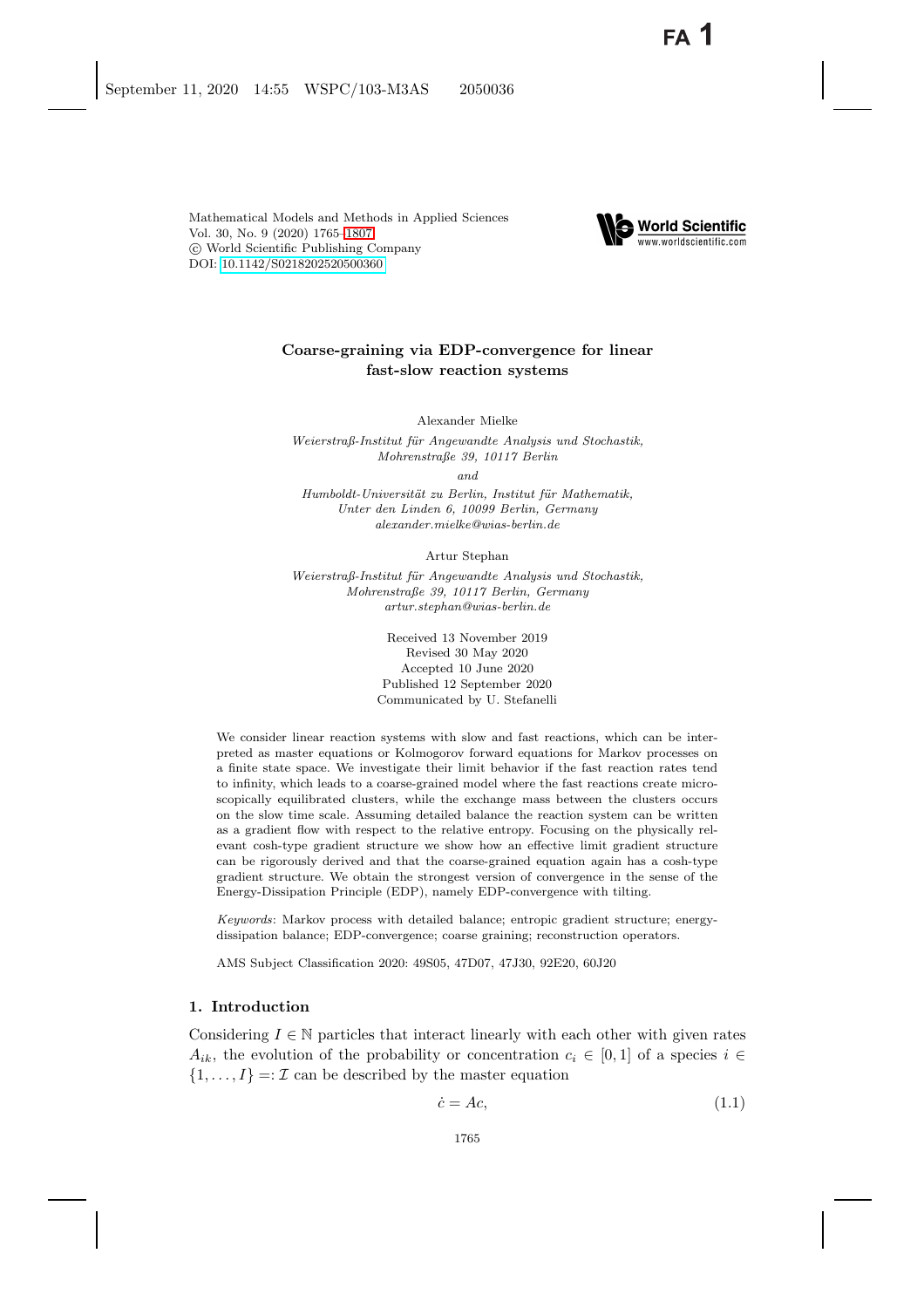where A is the adjoint of the Markov generator  $\mathcal{L}: \mathbb{R}^I \to \mathbb{R}^I$  of the underlying Markov process, i.e.  $A = \mathcal{L}^*$ , see e.g. Refs. [9,](#page-40-1) [3](#page-40-2) and [8](#page-40-3) for more information. In particular, this means  $A_{ki} \geq 0$  for  $i \neq k$  and  $\sum_{k=1}^{l} A_{ki} = 0$  for all  $i \in \mathcal{I}$ . We interpret the master equation as a *rate equation* defined on the state space. interpret the master equation as a *rate equation* defined on the state space

$$
\mathsf{Q} = \mathrm{Prob}(\mathcal{I}) := \left\{ c \in [0,1]^I \; \Big| \; \sum_{i=1}^I c_i = 1 \right\} \subset \mathbb{R}^I.
$$

In many applications, the number  $I$  of particles can be huge and the reaction coefficients  $A_{ik}$  may vary in a huge range. In such cases, the analysis or the numerical treatment of system  $(1.1)$  is out of reach, and hence suitable simplifications are necessary. One natural assumption is that reactions can happen with different speeds. We will consider the case that the slow and fast reactions are distinguished, the slow ones of order 1 and the fast ones of order  $1/\varepsilon$  for a small parameter  $\varepsilon \to 0$ .<br>Hence we decompose  $A = A^{\varepsilon}$  into  $A^{\varepsilon} = A^S + A^T A^T$  "S" for slow and "F" for fast Hence, we decompose  $A = A^{\varepsilon}$  into  $A^{\varepsilon} = A^{S} + \frac{1}{\varepsilon} A^{F}$ , "S" for slow and "F" for fast<br>reactions. Our equation than is a dependent and reads reactions. Our equation then is  $\varepsilon$ -dependent and reads

<span id="page-1-1"></span><span id="page-1-0"></span>
$$
\dot{c}^{\varepsilon} = A^{\varepsilon} c^{\varepsilon} = \left( A^S + \frac{1}{\varepsilon} A^F \right) c^{\varepsilon}.
$$
\n(1.2)

The limit passage for  $\varepsilon \to 0$  in linear and nonlinear slow-fast reaction systems is a<br>well established field starting from pioneering work by Tikhenov<sup>41</sup> and Fonichel<sup>12</sup> well-established field starting from pioneering work by Tikhonov<sup>[41](#page-42-0)</sup> and Fenichel.<sup>[12](#page-41-0)</sup> We refer to Refs. [4,](#page-40-4) [6](#page-40-5) and [38](#page-42-1) for modern approaches and to Ref. [19](#page-41-1) for nonlinear fast-slow reaction systems under the influence of stochastic fluctuations, see e.g. Example 6.1 there for an mRNA-DNA system for  $I = 6$  species with eight slow reactions and two fast reactions.

While we repeat some of these arguments in Sec. [2,](#page-6-0) the main goal of this paper is quite different. Our study is devoted to the associated *gradient structures* for  $(1.2)$  and their limiting behavior for  $\varepsilon \to 0$ . Gradient structures exist under the additional assumption that the *detailed-balance condition* holds, means that there exists a positive equilibrium state  $w^{\varepsilon} = (w_i^{\varepsilon})_{i \in \mathcal{I}} \in \mathsf{Q}$  such that

<span id="page-1-4"></span><span id="page-1-3"></span>detailed-balance condition (DBC):  $\forall i, k \in \mathcal{I} : A_{ik}^{\varepsilon} w_k^{\varepsilon} = A_{ki}^{\varepsilon} w_i^{\varepsilon}$  $(1.3)$ 

Following Refs. [25,](#page-41-2) [34](#page-42-2) and [27,](#page-41-3) a gradient structure for a rate equation  $\dot{c} = V_{\varepsilon}(c)$ on the state space Q means that there exist a differentiable energy functional  $\mathcal{E}_{\varepsilon}$ and a dissipation potential  $\mathcal{R}_{\varepsilon}$  such that the rate equation can be generated as the associated gradient-flow equation, namely

<span id="page-1-2"></span>
$$
\dot{c} = V_{\varepsilon}(c) = D_{\xi} \mathcal{R}_{\varepsilon}^{*}(c, -D\mathcal{E}_{\varepsilon}(c)) \quad \text{or equivalently } 0 = D_{\varepsilon} \mathcal{R}_{\varepsilon}(c, \dot{c}) + D\mathcal{E}_{\varepsilon}(c). \tag{1.4}
$$

Here  $\mathcal{R}_{\varepsilon}$  is called a dissipation potential if  $\mathcal{R}_{\varepsilon}(c, \cdot): T_c \mathsf{Q} \to [0, \infty]$  is lower semicontinuous and convex and satisfies  $\mathcal{R}_{\varepsilon}(c, 0) = 0$ . Then,  $\mathcal{R}_{\varepsilon}^{*}$  is the (partial) Legendre–<br>Fonebol transform Fenchel transform

$$
\mathcal{R}_{\varepsilon}^*(c,\xi) := \sup \big\{ \langle \xi,v \rangle - \mathcal{R}_{\varepsilon}(c,v) \, \big| \, v \in \mathrm{T}_c \mathsf{Q} \big\}.
$$

For reaction systems of mass-action type (which includes all linear systems) satisfying detailed balance, it was shown in Ref. [25](#page-41-2) that an entropic gradient structure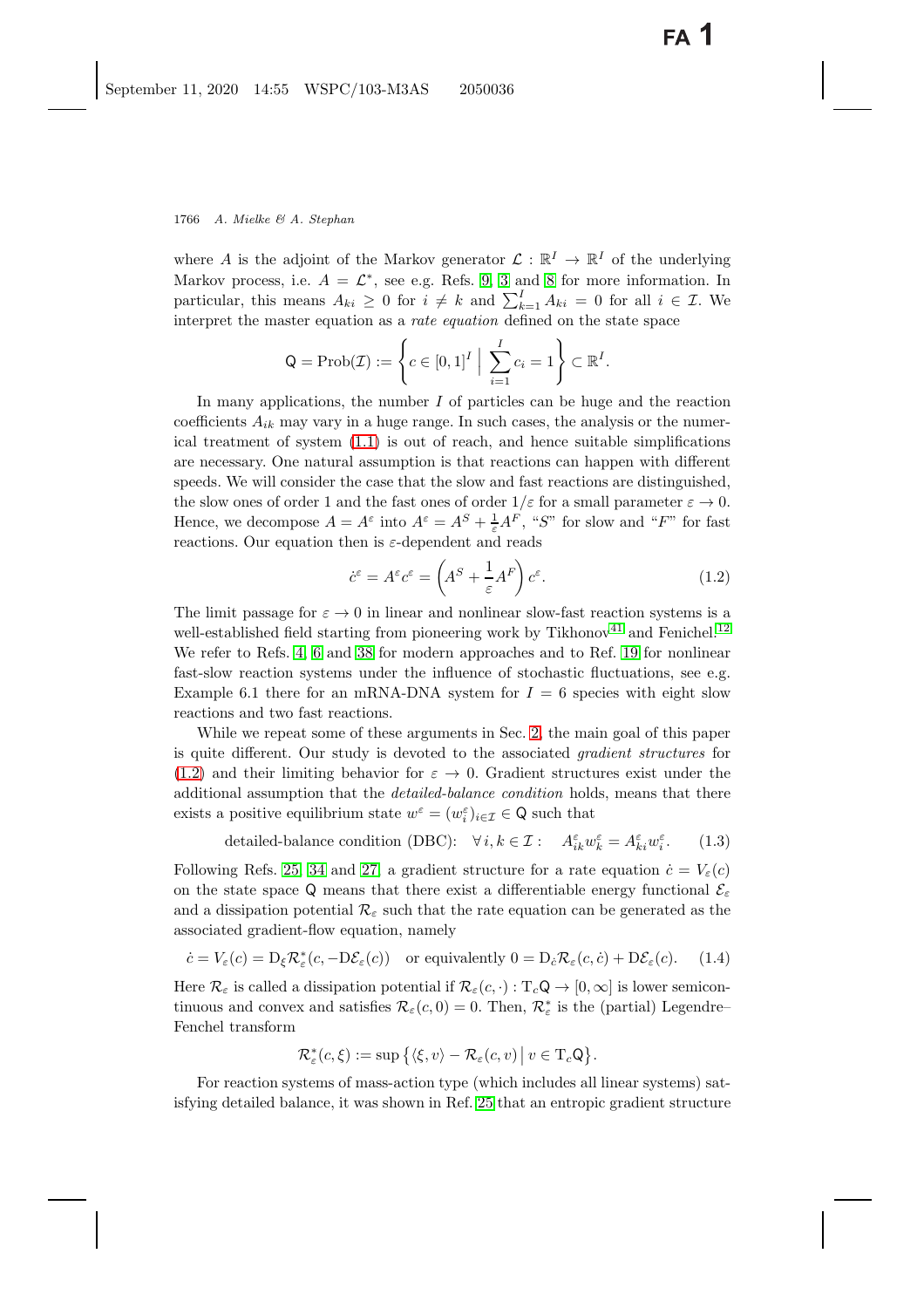exists, i.e.  $\mathcal{E}_{\varepsilon}$  is the relative Boltzmann entropy  $\mathcal{E}_{\varepsilon}^{\varepsilon}(c) := \mathcal{H}(c|w^{\varepsilon})$  of c with respect<br>to  $w^{\varepsilon}$  see Sec. 4.3.2. However, this fact was used implicitly in earlier works, see to  $w^{\varepsilon}$ , see Sec. [4.3.2.](#page-22-0) However, this fact was used implicitly in earlier works, see e.g. Eq. (113) in Ref. [32](#page-41-4) and Sec. VII in Ref. [42.](#page-42-3) For linear reaction systems, which are master equations for Markov processes, a more general theory was developed in Refs. [22](#page-41-5) and [5](#page-40-6) leading to a large class of possible gradient structures, see Sec. [3](#page-15-0) and Sec. 2.5 in Ref. [23.](#page-41-6)

Here, we use the physically most natural gradient structure that has its origin in the theory of large deviation, see Refs. [30](#page-41-7) and [29.](#page-41-8) The dual dissipation potentials  $\mathcal{R}^*_{\varepsilon}(c, \cdot) : T_c \mathsf{Q} \to \mathbb{R}$  are not quadratic but rather exponential due to cosh terms, namely

<span id="page-2-1"></span><span id="page-2-0"></span>
$$
\mathcal{R}_{\varepsilon}^{*}(c,\xi) = \frac{1}{2} \sum_{i < k} \kappa_{ik}^{\varepsilon} \sqrt{c_{i}c_{k}} \mathsf{C}^{*}(\xi_{i} - \xi_{k}) \text{ with } \mathsf{C}^{*}(\zeta) = 4 \cosh(\zeta/2) - 4 \qquad (1.5)
$$

and  $\kappa_{ik}^{\varepsilon} = A_{ik}^{\varepsilon} \sqrt{w_{k}^{\varepsilon}/w_{\varepsilon}^{\varepsilon}}$ . The gradient structure  $(Q, \mathcal{E}_{Bz}^{\varepsilon}, \mathcal{R}_{\varepsilon}^{*})$  exactly generates the gradient flow evolution (1.2), and we call it simply the cosh arguient structure. Not gradient-flow evolution [\(1.2\)](#page-1-1), and we call it simply the *cosh gradient structure*. Note that the dissipation potential  $v \mapsto \mathcal{R}_{\varepsilon}(c, v)$  is still superlinear, but grows only like  $|v| \log(1+|v|)$ . In particular,  $\mathcal{R}_{\varepsilon}$  does not induce a metric on Q.

This gradient structure is also in line with the first derivation of exponential kinetic relations by Marcellin in 1915, see Ref. [24.](#page-41-9) Moreover, it arises as effective gradient structure in EDP converging systems, see Refs. [20](#page-41-10) and [14.](#page-41-11) In Ref. [15,](#page-41-12) it is shown that the exponential function "cosh" arises due to the Boltzmann entropy as inverse of the logarithm. For  $L^p$ -type entropies, the dual dissipation functional  $\mathcal{R}^*$  will have a growth like  $|\xi|^{c_0/(p-1)}$ .<br>Instead of passing to the limit  $\epsilon$ .

Instead of passing to the limit  $\varepsilon \to 0$  in Eq. [\(1.2\)](#page-1-1), our goal is to perform the limit passage in the gradient system  $(Q, \mathcal{E}_{\mathbb{B}_Z}^{\epsilon}, \mathcal{R}_{\varepsilon}^{\ast})$  to obtain directly an effective<br>gradient system  $(Q, \mathcal{E}, \mathcal{R}^{\ast})$  via the notion of EDP convergence as introduced in gradient system  $(Q, \mathcal{E}_0, \mathcal{R}_{\text{eff}}^*)$  via the notion of EDP-convergence as introduced in<br>Refs. 20, 7 and 28. Boughly speken this convergence asked for the E convergence of Refs. [20,](#page-41-10) [7](#page-40-7) and [28.](#page-41-13) Roughly spoken this convergence asked for the Γ-convergence of the energies, namely  $\mathcal{E}_{\mathrm{Bz}}^\varepsilon$  $\frac{\Gamma}{\rightarrow} \mathcal{E}_0$  on Q, and for the dissipation functionals  $\mathfrak{D}_{\varepsilon} \stackrel{\Gamma}{\rightarrow} \mathfrak{D}_0$ on  $L^2([0,T];\mathsf{Q})$  with

$$
\mathfrak{D}_{\varepsilon}(c) = \int_0^T \left( \mathcal{R}_{\varepsilon}(c, \dot{c}) + \mathcal{R}_{\varepsilon}^*(c, -D\mathcal{E}_{\varepsilon}(c)) \right) dt \text{ and}
$$
  

$$
\mathfrak{D}_0(c) = \int_0^T \left( \mathcal{R}_{\text{eff}}(c, \dot{c}) + \mathcal{R}_{\text{eff}}^*(c, -D\mathcal{E}_0(c)) \right) dt.
$$

The notion of EDP-convergence produces a *unique limit gradient system*, and we may have  $\mathcal{R}_{\varepsilon} \stackrel{\Gamma}{\to} \mathcal{R}_0$  while  $\mathcal{R}_{\text{eff}} \neq \mathcal{R}_0$ , see Refs. [20](#page-41-10) and [7.](#page-40-7) As a trivial consequence of EDP-convergence we then find that  $0 = D\mathcal{R}_{eff}(c, \dot{c}) + D\mathcal{E}_{0}(c)$  is the limit equation, cf. Lemma [3.4.](#page-19-0)

We emphasize that constructing the limit equation  $\dot{c} = V^0(c)$  for a family of evolution equations  $\dot{c} = V^{\varepsilon}(c)$  depending on a small parameter  $\varepsilon \to 0$  is quite different from our goal. In Fig. [1,](#page-3-0) this would mean to concentrate on the two downward arrows on the right only. In general, an evolution equation may have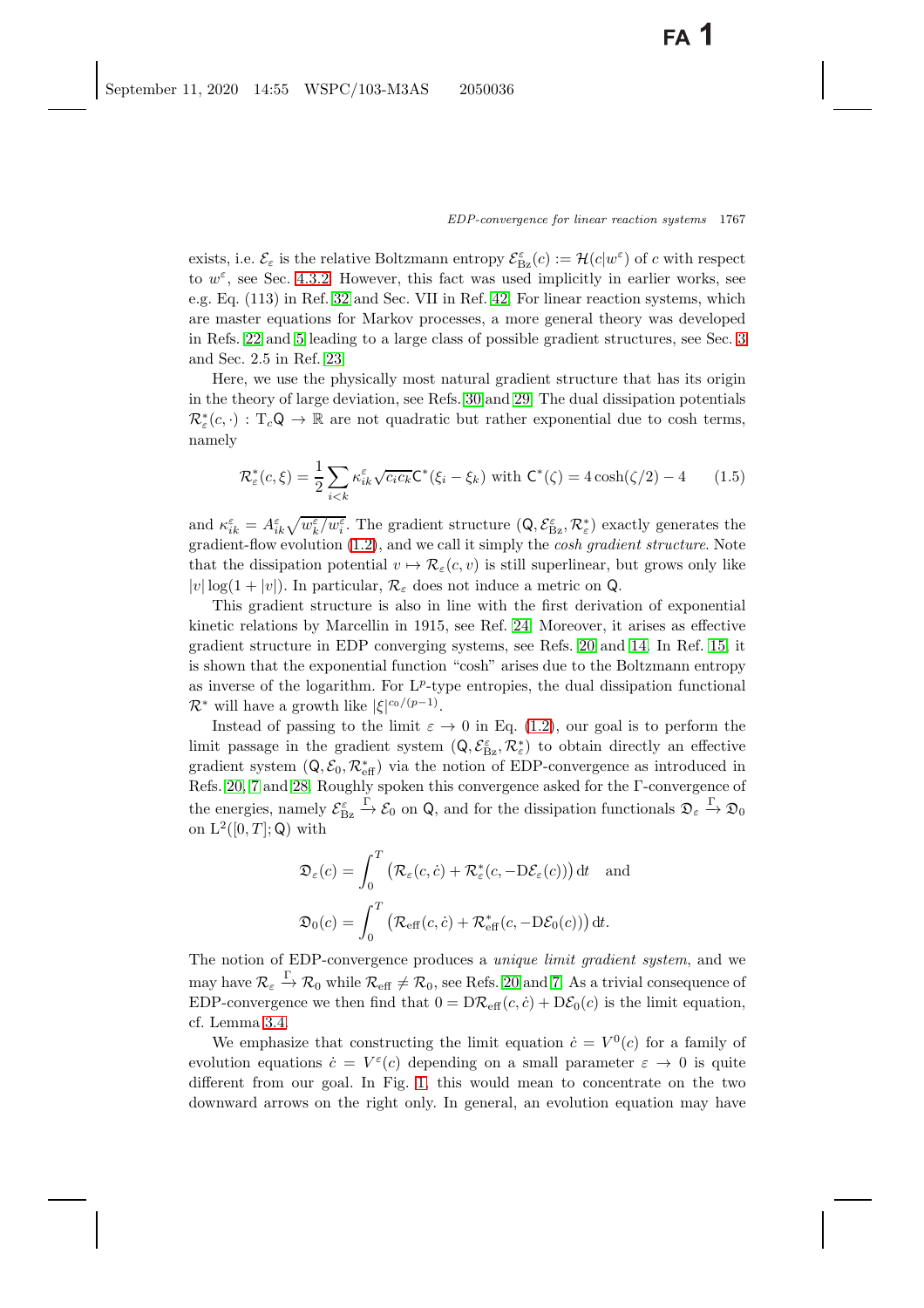

<span id="page-3-1"></span><span id="page-3-0"></span>Fig. 1. EDP-convergence leads to a commuting diagram, in particular EDP-convergence generates the correct limit equation  $\dot{c} = V^0(c)$  and (subsequences of) the solutions  $c^{\varepsilon}$  converge to solutions  $c^0$  of the limit equation. However,  $\mathcal{R}_{\text{eff}}$  provides information not contained in the limit equation.

many gradient structures, and this is certainly true for the linear master equations studied here. Thus, from knowing the limiting equation  $\dot{c} = V^0(c)$  we cannot recover a unique gradient structure  $(Q, \mathcal{E}_0, \mathcal{R}_{\text{eff}})$ .

Our philosophy is opposite: We consider the gradient structure  $(Q, \mathcal{E}_{\varepsilon}, \mathcal{R}_{\varepsilon})$  associated to  $\dot{c} = V^{\varepsilon}(c)$  as additional information that is not contained in the equation, but of course they are compatible. Typically, the additional information is of thermodynamical nature and reflects the underlying microscopic properties of the model that are no longer seen in the macroscopic model, see Refs. [30](#page-41-14) and [29.](#page-41-15) In Ref. [35,](#page-42-4) it is shown that the parabolic equation  $\dot{u} = u_{xx}$  associates with different gradient structures if one models diffusion or if one models heat transfer.

Thus, we turn around the usual limit analysis where one first works on the gradient-flow equations [\(1.4\)](#page-1-2) and the solutions  $c^{\varepsilon} : [0, T] \to \mathbb{Q}$ , and then studies gradient structures for the limit equations. As indicated in Fig. [1,](#page-3-1) EDP-convergence works solely on the gradient systems and produces  $\mathcal{R}_{\text{eff}}$  as a nontrivial result, which then gives the limit equation and the accumulation points  $c^0 : [0, T] \to \mathbb{Q}$  of the solutions  $c^{\varepsilon} : [0, T] \to \mathsf{Q}.$ 

The choice of gradient structure for a given family of equations  $\dot{c} = V^{\varepsilon}(c)$ may even be relevant for deriving the effective of limiting equation. Choosing the gradient structures  $(Q, \mathcal{E}_{\varepsilon}^{(1)}, \mathcal{R}_{\varepsilon}^{(1)})$  and  $(Q, \mathcal{E}_{\varepsilon}^{(1)}, \mathcal{R}_{\varepsilon}^{(1)})$  we may have EDP convergence<br>to effective limits  $(Q, \mathcal{E}^{(1)}, \mathcal{D}^{(1)})$  and  $(Q, \mathcal{E}^{(2)}, \mathcal{D}^{(2)})$  such that the effective c to effective limits  $(Q, \mathcal{E}_0^{(1)}, \mathcal{R}_{\text{eff}}^{(1)})$  and  $(Q, \mathcal{E}_0^{(2)}, \mathcal{R}_{\text{eff}}^{(2)})$ , such that the effective equations

$$
\dot{c} = V_{(1)}^0(c) = D_{\xi} \mathcal{R}_{\text{eff}}^{(1)*}(c, -D\mathcal{E}_0^{(1)}(c)) \quad \text{and} \quad \dot{c} = V_{(2)}^0 = D_{\xi} \mathcal{R}_{\text{eff}}^{(2)*}(c, -D\mathcal{E}_0^{(2)}(c))
$$

give different dynamics. We refer to Sec. 3.3.5.2 in Ref. [27](#page-41-3) for such a case.

In Sec. 3.3 in Ref. [20,](#page-41-16) an example of a simple linear reaction systems (with  $I = 3$ ) is considered, where it is shown that the cosh structure is distinguished by the fact that it is the only one that is stable under EDP-convergence. It is one of our major results that in our situation the same stability is true, i.e. EDP-convergence yields a limit gradient structure of cosh-type again.

We now describe our results more precisely. We mainly work under the assump-tion that our system [\(1.2\)](#page-1-0) satisfies the DBC [\(1.3\)](#page-1-3) for  $w^{\varepsilon}$  and assume that  $w^{\varepsilon} \to w^0 \in [0,1]^I$ , i.e. all components  $w_i^0$  are positive. Then, clearly  $A^F$  satisfies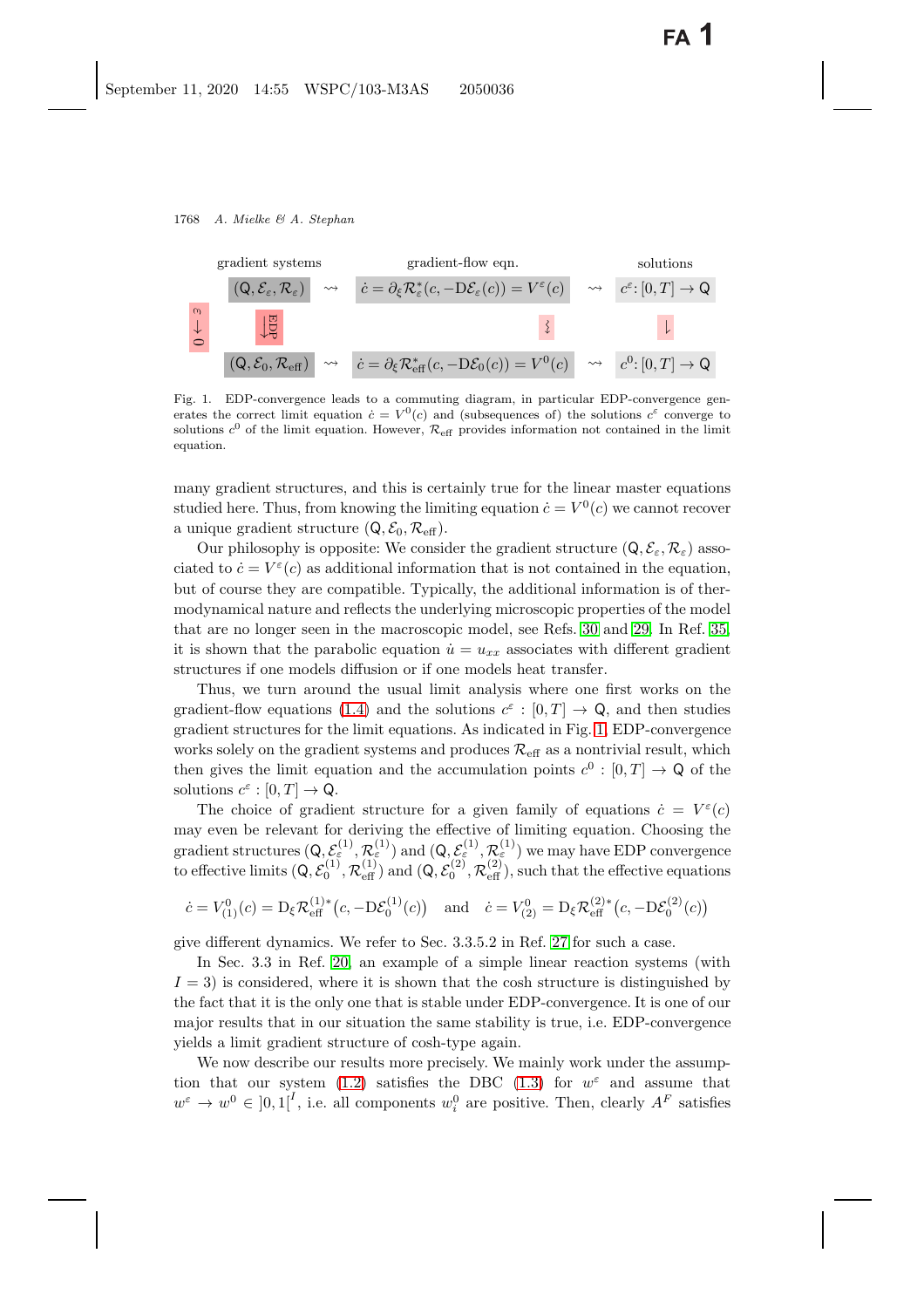the DBC for  $w^0$ . As is shown in Sec. [2,](#page-6-1) the fast reactions encoded in  $A^F$  separate  $\mathcal{I} = \{1, \ldots, I\}$  into  $J < I$  clusters, and we define a coarse graining operator  $M \in \mathbb{R}^{J \times \tilde{I}}$  and a reconstruction operator  $N \in \mathbb{R}^{I \times J}$  satisfying

$$
MA^F = 0 \in \mathbb{R}^{J \times I}
$$
,  $A^F N = 0 \in \mathbb{R}^{I \times J}$ , and  $MN = id_{\mathbb{R}^J}$ .

The coarse graining operator M satisfies  $M_{ji} \in \{0, 1\}$  indicating whether the species  $i$  belongs to the cluster  $j$ . The limit equation, which is derived in Theorem [2.9](#page-14-0) independently of any EDP-convergence for clarity, then reads

<span id="page-4-1"></span><span id="page-4-0"></span>
$$
M\dot{c}(t) = MA^S c(t) \quad \text{and} \quad A^F c(t) = 0. \tag{1.6}
$$

Although convergence of solutions of [\(1.2\)](#page-1-1) is indeed well-known, we added a short proof, as it shows similarities to the proof of EDP-convergence in using complementary information to derive compactness. Using the coarse-grained states  $\hat{c}(t) = Mc(t) \in \hat{Q} \subset \mathbb{R}^{J}$  with probabilities  $\hat{c}_i(t)$  for the cluster  $j \in \mathcal{J}$  one obtains the coarse-grained linear reaction systems

<span id="page-4-2"></span>
$$
\hat{c}(t) = \hat{A}\,\hat{c}(t) \quad \text{with } \hat{A} = M A^S N \in \mathbb{R}^{J \times J}.
$$
\n
$$
(1.7)
$$

We refer to Sec. [2.4](#page-12-0) for a detailed description and an interpretation of the coarsegrained equation.

From the solutions  $\hat{c}$  we obtain all solutions of the limit equation [\(1.6\)](#page-4-0) via  $c(t)$  =  $N\hat{c}(t)$ . In fact, setting  $\hat{w} := Mw^0 \in [0,1]^J$  and defining the diagonal mappings  $\mathbb{D}_{w^0} = \text{diag}(w_i^0)_{i \in \mathcal{I}}$  and  $\mathbb{D}_{\hat{w}} = \text{diag}(\hat{w}_j)_{j \in \mathcal{J}}$  the reconstruction operator N is given<br>via  $N = \mathbb{D}_{\hat{w}} M^* \mathbb{D}^{-1}$ . The intrinsic definition of N becomes clear from duality via  $N = \mathbb{D}_{w^0} M^* \mathbb{D}_{\hat{w}}^{-1}$ . The intrinsic definition of N becomes clear from duality theory as  $\mathbb{D}_{w^0}$  can be seen as a duality mapping from relative densities  $\rho \in (\mathbb{R}^I)^*$ to concentrations  $c \in \mathbb{R}^I$ .

$$
c \in \mathbb{R}^I \xrightarrow{\mathbb{D}_{w^0}^{-1}} \rho \in (\mathbb{R}^I)^* \supset M^*(\mathbb{R}^J)^*
$$
  

$$
M \downarrow \qquad \qquad M^* \downarrow
$$
  

$$
\hat{c} \in \mathbb{R}^J \xrightarrow{\mathbb{D}_{\hat{w}}^{-1}} \hat{\rho} \in (\mathbb{R}^J)^*
$$

In Sec. [3,](#page-15-0) we discuss general gradient systems and define different notions of EDP-convergence as in Refs. [7](#page-40-7) and [28,](#page-41-13) while Sec. [4](#page-19-1) recalls the different possible gradient structures for linear reaction systems satisfying the DBC [\(1.3\)](#page-1-4). In Sec. [4.4,](#page-23-0) we address the important notion of tilting of Markov processes which means the change of the equilibrium measure w into  $w^{\eta} = \frac{1}{Z} (e^{-\eta_i} w_i)_{i \in \mathcal{I}}$ . It is another remarkable<br>foature of the cost gradient structure that it is inverient under tilting (see Prope feature of the cosh gradient structure that it is invariant under tilting (see Proposition [4.1\)](#page-24-0). Thus, the strong notion of EDP-convergence with tilting introduced in Refs. [7](#page-40-7) and [28](#page-41-13) can only be shown for the cosh gradient structure.

In Sec. [5,](#page-25-0) we present our main result on the EDP-convergence with tilting of the cosh-gradient systems  $(Q, \mathcal{E}_{\epsilon}^{\varepsilon}, \mathcal{R}_{\varepsilon}^{*})$  defined via [\(1.5\)](#page-2-0). While the  $\Gamma$ -convergence  $\mathcal{E}_{\text{Bz}}^{\varepsilon}$  $\stackrel{\Gamma}{\to} \mathcal{E}_{\text{Bz}}^0$  follows trivially from  $w^{\varepsilon} \to w^0$ , the  $\Gamma$ -convergence  $\mathfrak{D}_{\varepsilon} \stackrel{\Gamma}{\to} \mathfrak{D}_0$  in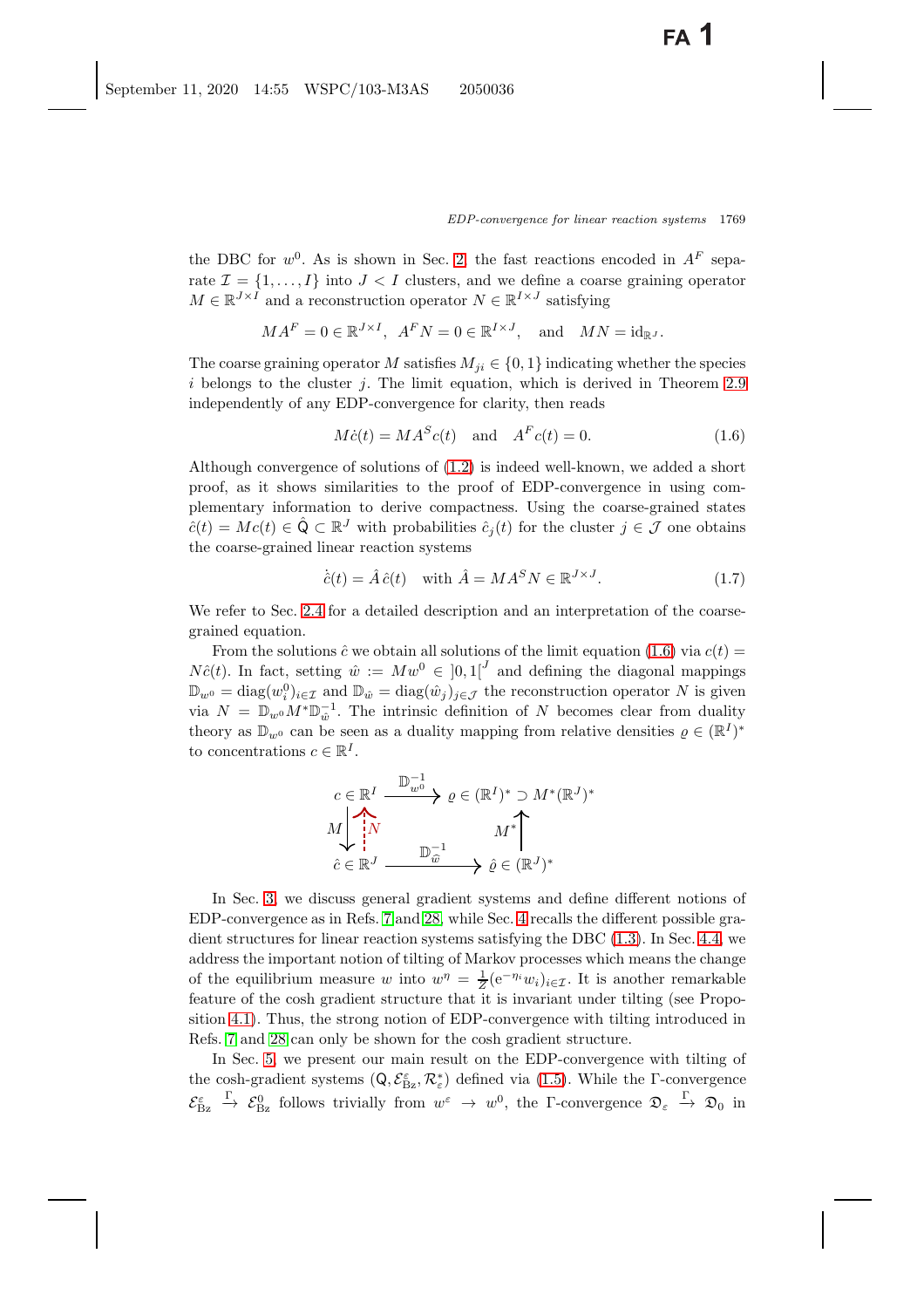$L^2([0,T],\mathbb{Q})$  is much more delicate. In fact, Theorem [5.3](#page-27-0) even provides the Moscoconvergence of  $\mathfrak{D}_{\varepsilon} \stackrel{M}{\longrightarrow} \mathfrak{D}_0$ , i.e. (i) the liminf estimate liminf $_{\varepsilon \to 0} \mathfrak{D}_{\varepsilon}(c^{\varepsilon}) \geq \mathfrak{D}_0(c^0)$ holds even under the weak convergence  $c^{\varepsilon} \rightharpoonup c^0$  in  $L^2([0, T]; Q)$  and (ii) for each  $c^0 \in L^2([0,T];\mathsf{Q})$  there exists a recovery sequence  $c^{\varepsilon} \to c^0$  strongly(!) in  $L^2([0,T];\mathsf{Q})$ such that  $\limsup_{\varepsilon\to 0} \mathfrak{D}_{\varepsilon}(c^{\varepsilon}) \leq \mathfrak{D}_{0}(c^{0}).$ 

The main point of the result is the exact characterization of  $\mathcal{R}_{\text{eff}}$ . Indeed, we have

$$
\mathfrak{D}_0(c) = \begin{cases} \int_0^T \left( \mathcal{R}_{\text{eff}}(c, \dot{c}) + \mathcal{R}_{\text{eff}}^*(c, -D\mathcal{E}_{\text{Bz}}^0(c)) \right) dt & \text{for } c \in W^{1,1}([0,1]; PQ), \\ \infty & \text{otherwise in } L^2([0,1]; Q), \end{cases}
$$

where, for  $c \in P\mathsf{Q}$  the effective dissipation potential  $\mathcal{R}_{\text{eff}}$  is given by

$$
\mathcal{R}_{\text{eff}}^*(c,\xi) = \mathcal{R}_S^*(c,\xi) + \chi_{M^*(\mathbb{R}^J)^*}(\xi) \text{ or equivalently}
$$

$$
\mathcal{R}_{\text{eff}}(c,v) = \inf_{z \in \mathbb{R}^I : Mz = Mv} \mathcal{R}_S(c,z).
$$

Here  $P = NM$  is the projection mapping general  $c \in \mathbb{Q}$  into microscopically equilibrated reactions  $c = N\hat{c}$  with  $\hat{c} = Mc$ , and  $\mathcal{R}_S^*$  is the dual dissipation potential defined as in (1.5) but using only the slow reactions. Finally, the characteristic defined as in [\(1.5\)](#page-2-1) but using only the slow reactions. Finally, the characteristic function  $\chi_{\Xi}$  is 0 for  $\xi \in \Xi$  and  $\infty$  else. The condition  $\chi_{\Xi}(-D\mathcal{E}_{Bz}^{0}(c)) < \infty$  is in fact<br>continuous to  $c \in \mathcal{P}Q$ , see Sec. 5.2 equivalent to  $c \in P\mathsf{Q}$ , see Sec. [5.2.](#page-28-0)

It is easy to see that the degenerate gradient system  $(Q, \mathcal{E}_{Bz}^0, \mathcal{R}_{\text{eff}}^* )$  generates the limit equation (1.6). Moreover, using the bijective linear manning M exactly the limit equation  $(1.6)$ . Moreover, using the bijective linear mapping  $M$ :  $P\mathsf{Q} \to \hat{\mathsf{Q}} := \{ \hat{c} \in [0,1]^J \, | \, \hat{c}_1 + \cdots + \hat{c}_J = 1 \} \subset \mathbb{R}^J$  with inverse  $N : \hat{\mathsf{Q}} \to P\mathsf{Q} \subset \mathbb{R}^J$ we can define the coarse-grained gradient system  $(\hat{Q}, \hat{\mathcal{E}}, \hat{\mathcal{R}})$  for the coarse-grained states  $\hat{c} = Mc$  via

$$
\hat{\mathcal{E}}(\hat{c}) = \mathcal{E}_{\text{Bz}}^{0}(N\hat{c}), \quad \hat{\mathcal{R}}(\hat{c}, \hat{v}) = \mathcal{R}_{\text{eff}}(N\hat{c}, N\hat{v}), \quad \hat{\mathcal{R}}^{*}(\hat{c}, \hat{\xi}) = \mathcal{R}_{\text{eff}}^{*}(N\hat{c}, M^{*}\hat{\xi}).
$$

The construction and the explicit formula for  $\mathcal{R}_{\text{eff}}^*$  yield that  $(\hat{Q}, \hat{\mathcal{E}}, \hat{\mathcal{R}})$  is again a cosh<br>gradient gtructure and the associated gradient flow equation is the gearge grained gradient structure and the associated gradient-flow equation is the coarse-grained equation [\(1.7\)](#page-4-2), see Proposition [5.7.](#page-31-0)

This is indeed a rigorous coarse-graining in the sense of Sec. 6.1 in Ref. [23.](#page-41-17) This paper is intended to be an easy-to-understand first approach to more general results of EDP-convergence. In Ref. [31,](#page-41-18) we will cover nonlinear reaction systems, for which the coarse-graining procedure based on Markov operators cannot work and where the structure of the limiting equations will be more involved because of nonlinear algebraic constraints. Moreover, reaction–diffusion systems are discussed in Refs. [14](#page-41-19) and [15.](#page-41-20) As already shown in Ref. [20,](#page-41-16) the cosh gradient structure may appear automatically from quadratic diffusion models, and we expect that the cosh gradient structure will also be stable in the more general situations in Ref. [39,](#page-42-5) where also the reaction fluxes are coarse-grained and reconstructed.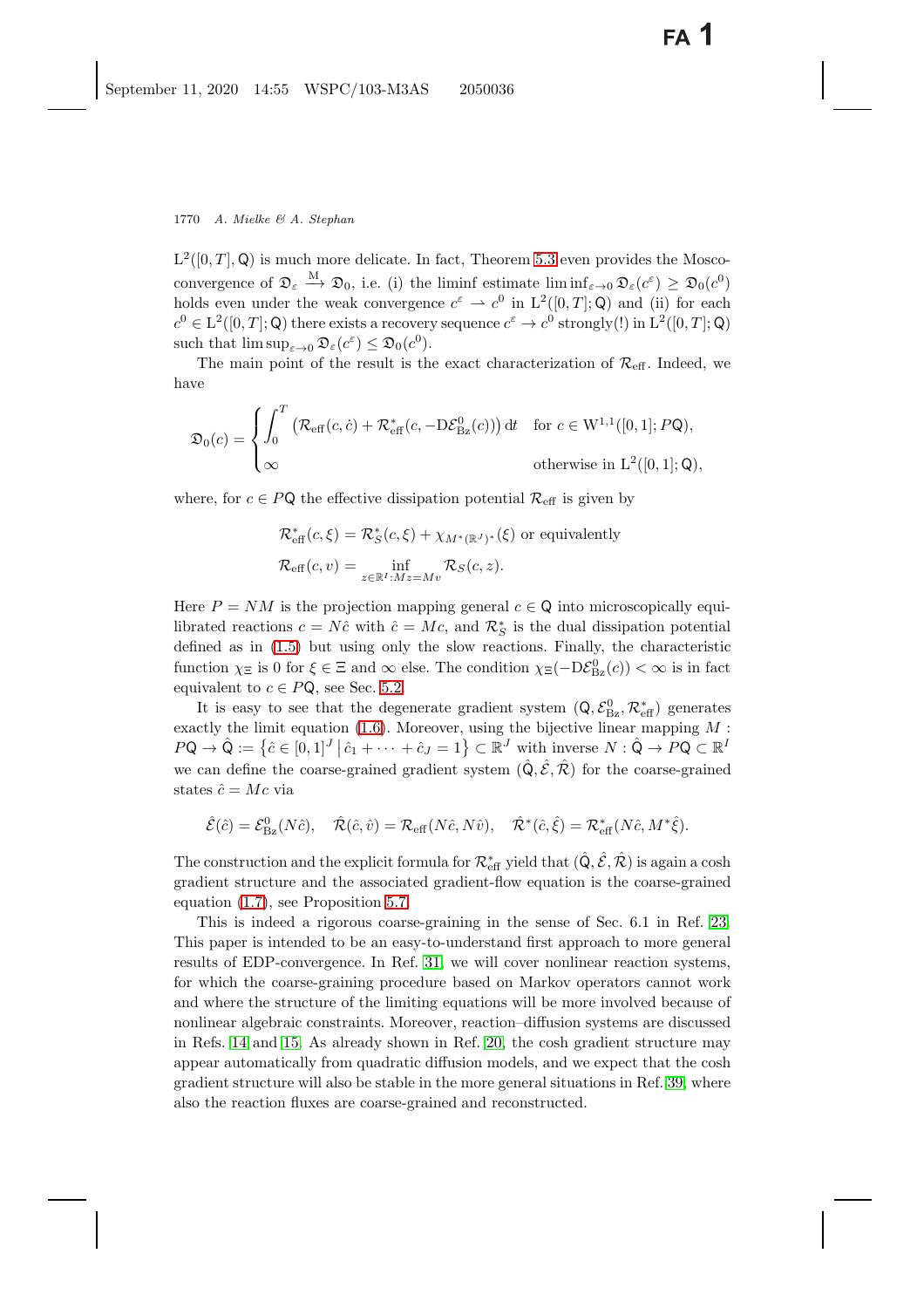### <span id="page-6-1"></span><span id="page-6-0"></span>**2. Fast-Slow Reaction Network**

On  $Q := \text{Prob}(\mathcal{I}) := \{c \in [0,1]^I \mid \sum_{i \in \mathcal{I}} c_i = 1\} \subset X := \mathbb{R}^I$  we consider the Kolmogorov forward equation or master equation

$$
\dot{c} = Ac \quad \text{with } A \in \mathbb{R}^{I \times I},
$$

where A is the adjoint of a Markov generator, i.e.

$$
A_{ik} \ge 0
$$
 for all  $i \ne k$  and  $\forall k \in \mathcal{I} : 0 = \sum_{i=1}^{I} A_{ik}$ .

Some comments on the notation are in order. Usually, in the theory of Markov operators and stochastic processes the state space is the set of probability measures which is a subset of the dual space of continuous functions. So it would be more convenient to denote the space of interest by  $X^*$  and not X. Certainly, since we are dealing with finite dimensional spaces, both are isomorphic and the notation is just a question of manner. In that paper, the master equation is understood as a *rate equation* of a gradient system in the sense of Sec. [3](#page-15-0) which is an equation in X. Strictly speaking, the operator  $A$  is the adjoint of a Markov generator  $\mathcal L$  which generates a semigroup of Markov operators  $e^{t\mathcal{L}}: X^* \to X^*$ . By definition, a Markov operator  $M^* : X^* \to Y^*$  on a finite-dimensional state space maps positive vectors on positive vectors and the constant one vector  $1\!\!1_{X^*}$  to a constant one vector  $1\!\!1_{Y^*}$ . Its adjoint maps the set of probability vectors onto the set of probability vectors.

The linear reactions given by A, naturally define a graph or reaction network, where edges  $e_{ik}$  from node  $x_i$  to node  $x_k$  correspond to the entries  $A_{ik} > 0$ . The graph is directed, i.e. edges  $e_{ik}$  and  $e_{ki}$  are different and have an orientation. We assume that  $A$  is irreducible, which means that the corresponding graph is irreducible, or in other words, that any two nodes are connected via a directed path. This implies that there is a unique steady state  $w \in \text{Prob}(\mathcal{I})$  which is positive, i.e.  $w_j > 0$  for all  $j \in \mathcal{I}$ , see e.g. Ref. [8.](#page-40-8)

The crucial assumption for our systems is the following symmetry condition. The Markov process is said to satisfy the *detailed-balance condition* (DBC) with respect to its stationary measure  $w > 0$ , if  $A_{ik}w_k = A_{ki}w_i$  for all  $i, k \in \mathcal{I}$ . Assuming detailed balance, the evolution equation  $\dot{c} = Ac$ , which is an equation on X, can also be written in another form. Let us introduce the duality operator

$$
\mathbb{D}_w = \text{diag}(w) : \begin{cases} X^* \to X, \\ \varrho \mapsto c = \mathbb{D}_w \varrho \end{cases} \text{ and } X \ni c \xrightarrow{\mathbb{D}_w^{-1}} \varrho \in X^*.
$$

Hence,  $\mathbb{D}_w$  maps the relative densities  $\rho$  to the concentrations c, i.e.  $c_i = \rho_i w_i$ . The linear master equation can now be written as

$$
\dot{c} = B\varrho \quad \text{with } B = A\mathbb{D}_w.
$$

Because of the DBC,  $B = A \mathbb{D}_w : X^* \to X$  is a symmetric operator on X, i.e.  $B^* = B$ .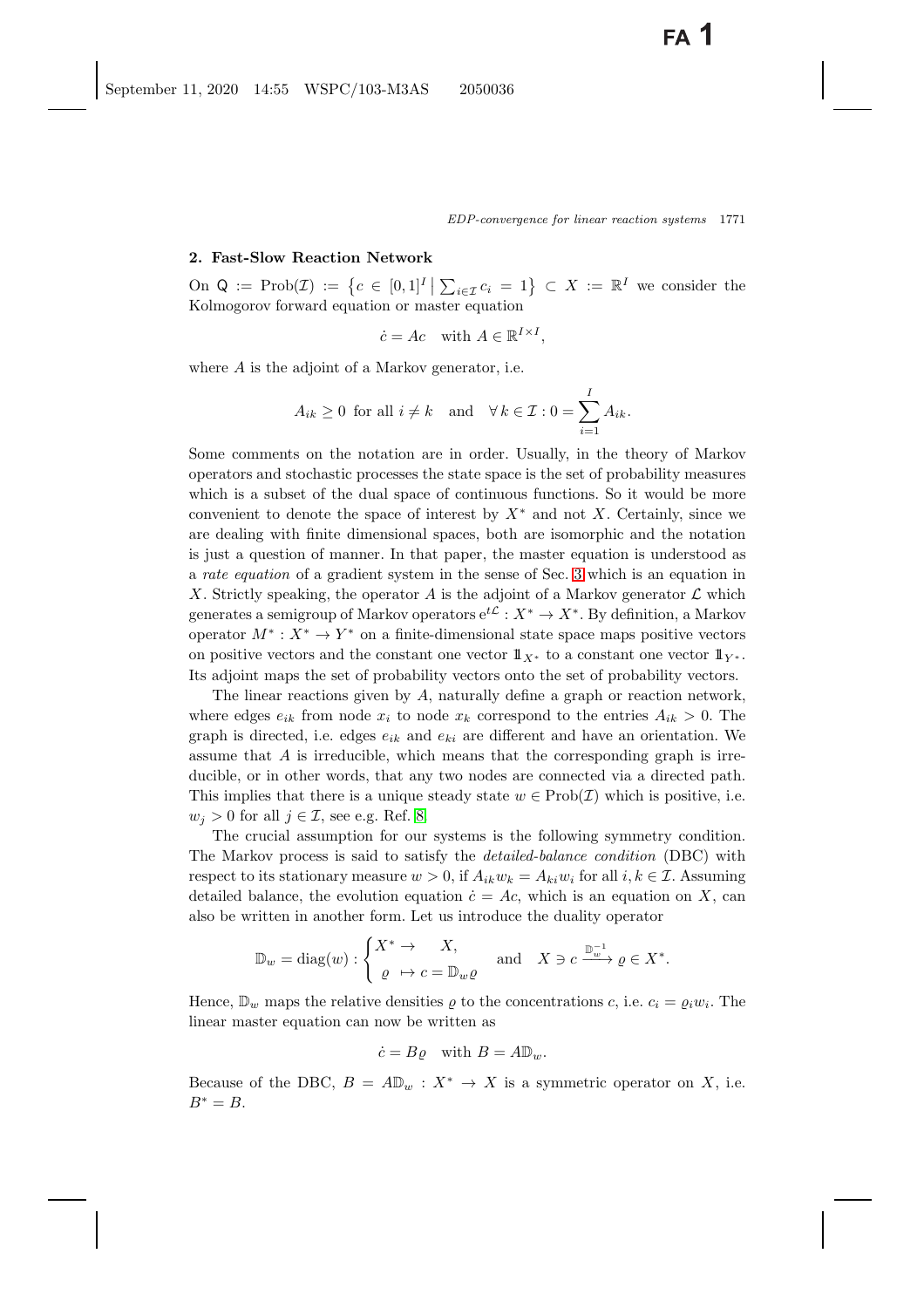For our slow–fast systems, we introduce a scaling parameter  $1/\varepsilon$  for  $\varepsilon > 0$  and the rates  $A_{ik}$  on the right-hand side decompose into  $A = A^{\varepsilon} = A^{S} + \frac{1}{\varepsilon}A^{F}$ , where<br>"S" stands for slow and "E" for fast reactions. Our equation is a dependent and "S" stands for slow and "F" for fast reactions. Our equation is  $\varepsilon$ -dependent and reads

<span id="page-7-3"></span>
$$
\dot{c}^{\varepsilon} = A^{\varepsilon} c^{\varepsilon} = \left( A^S + \frac{1}{\varepsilon} A^F \right) c^{\varepsilon}.
$$
\n(2.1)

The aim of the paper is to investigate the system in the limit  $\varepsilon \to 0$ . To do this, some assumptions on the  $\varepsilon$ -dependent reaction network are needed.

### **2.1.** *Assumptions on the ε-dependency of the network*

Our paper will be restricted to the case where the stationary measure  $w^{\varepsilon} \in \mathbb{Q}$ converges to a positive limit measure  $w^{\varepsilon} \to w^0 \in [0,1]^I$ .

For all  $\varepsilon > 0$ , the reaction graph defined by  $A^{\varepsilon}$  is connected.

<span id="page-7-1"></span><span id="page-7-0"></span>Moreover, if there is a transition from state i to k (i.e.  $A_{ki} > 0$ ), then there is also a transition backwards from  $k$  to  $i$ . (2.2a)

For all  $\varepsilon > 0$  there is a unique and positive stationary measure  $w^{\varepsilon} \in \mathsf{Q}$ , and the stationary measure converges  $w^{\varepsilon} \to w^0$ , where  $w^0$ is positive. (2.2b)

(DBC): For all  $\varepsilon > 0$  the detailed-balance condition with respect (2.2c) to the district state condition with respect  $(w^{\varepsilon})$  holds, i.e.  $A^{\varepsilon}_{ik}w^{\varepsilon}_k = A^{\varepsilon}_{ki}w^{\varepsilon}_i$  for all  $i, k \in \mathcal{I}$ . (2.2c)

These three conditions are not independent of each other, but it is practical to state them as above. In particular, if  $(2.2a)$  and the DBC  $(2.2c)$  hold, then  $(2.2b)$  follow, which is the content of the following results. See Ref. [37](#page-42-6) and the references therein for generalizations.

<span id="page-7-2"></span>**Proposition 2.1.** *Let the reaction network satisfy* [\(2.2a\)](#page-7-0) *and* [\(2.2c\)](#page-7-0) *and define*, *for transitions according* [\(2.2a\)](#page-7-0), *the transition quotients*

$$
q_{ik}^{\varepsilon} = \frac{A_{ik}^{\varepsilon}}{A_{ki}^{\varepsilon}} = \frac{A_{ik}^S + \frac{1}{\varepsilon}A_{ik}^F}{A_{ki}^S + \frac{1}{\varepsilon}A_{ki}^F}.
$$

*If there is a* (*universal*) *bound* <sup>q</sup><sup>∗</sup> < <sup>∞</sup> *such that for all transitions from* i *to* k *and for all*  $\varepsilon \geq 0$  *the transition quotients*  $q_{ik}^{\varepsilon}$  *satisfy*  $1/q^* \leq q_{ik}^{\varepsilon} \leq q^*$ , *then*  $w^{\varepsilon}$  *converges* and *its limit*  $w^0$  *is positive i.e.* (2.2b) holds and its limit  $w^0$  is positive, *i.e.* [\(2.2b\)](#page-7-0) *holds.* 

**Proof.** Using the DBC [\(2.2c\)](#page-7-0), the stationary measure  $w^{\varepsilon}$  only depends on the transition quotient  $q_{ik}^{\varepsilon}$ . Hence, each  $\varepsilon \mapsto w_i^{\varepsilon} \in [0,1]$  is a rational polynomial in  $\varepsilon$ <br>and thus converges to  $w_0^0$  with  $w_0^0 \in \mathbb{Q} - \text{Prob}(\mathcal{I})$  with polynomial dependency on and thus converges to  $w_i^0$  with  $w^0 \in \mathsf{Q} = \text{Prob}(\mathcal{I})$  with polynomial dependency on  $\epsilon > 0$ . Moreover,  $\epsilon \epsilon = 1/\epsilon \epsilon$  converges to  $\epsilon^0 \in [1/\epsilon^* \epsilon^*]$ . Since the limit  $w_0^0$  again  $\varepsilon > 0$ . Moreover,  $q_{ik}^{\varepsilon} = 1/q_{ki}^{\varepsilon}$  converges to  $q_{ik}^0 \in [1/q^*, q^*]$ . Since the limit  $w^0$  again depends only  $e^0$ , we conclude that it is positive depends only  $q_{ik}^0$ , we conclude that it is positive.

We now comment on the relevance of the above assumptions and give two nontrivial examples.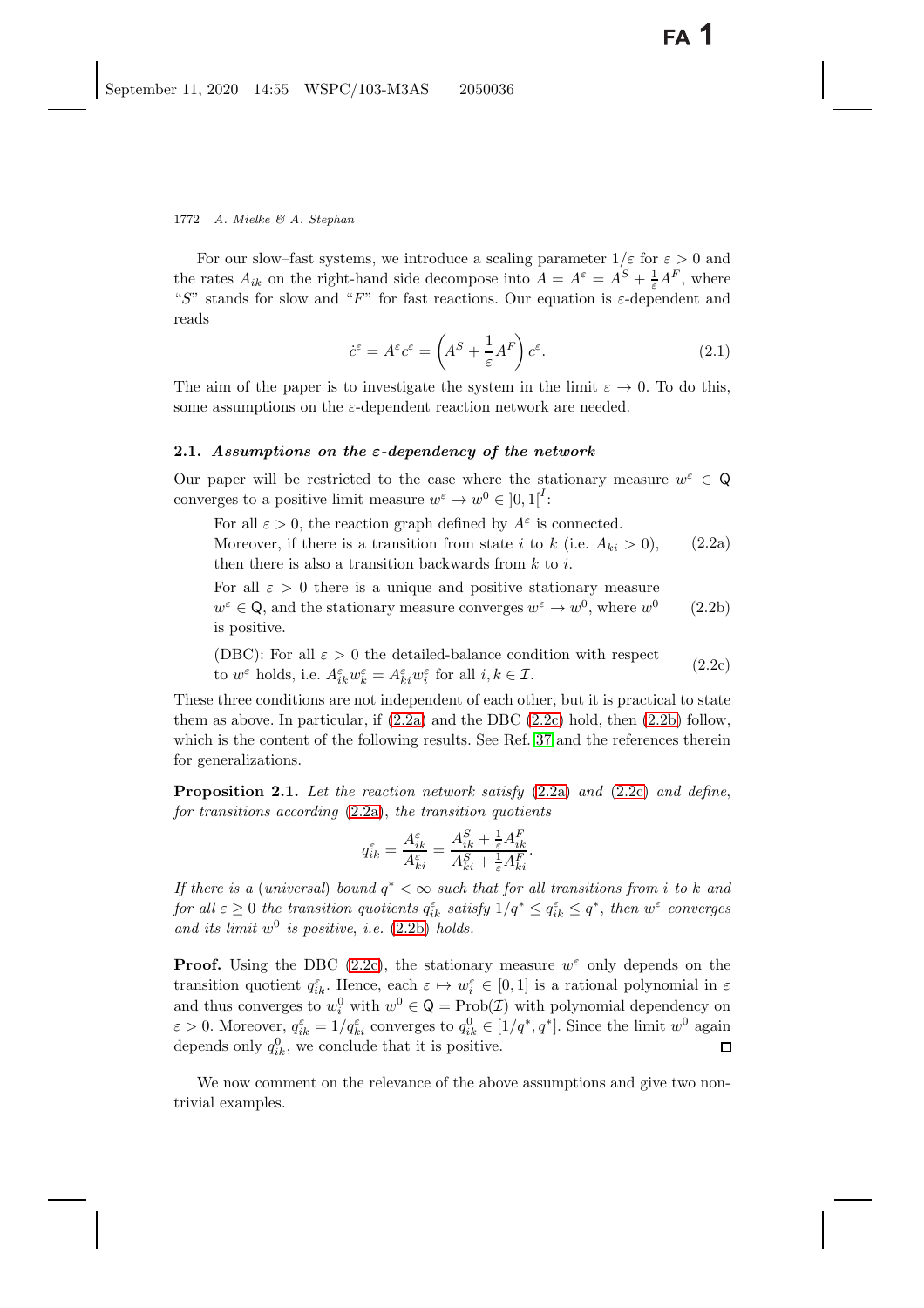- <span id="page-8-1"></span>**Remark 2.2.** (a) In the chemical literature, our assumption [\(2.2a\)](#page-7-1) is often called (weak) *reversibility*. It implies already that the stationary measure  $w^{\varepsilon}$  for  $A^{\varepsilon}$ is unique and positive.
- (b) The assumptions in Proposition [2.1](#page-7-2) say that the quotients  $q_{ij}^{\varepsilon}$  are bounded even<br>for  $\varepsilon \to 0$  and bongs that converge In particular, this moons that if there for  $\varepsilon \to 0$  and hence, they converge. In particular, this means that if there is a fast reaction  $A_{ik}^F \neq 0$  then necessarily also the backward reaction is fast, i.e.  $A_{ki}^F \neq 0$ . So, the graph does not change its topology in the limit process  $\varepsilon \to 0$ . Without this assumption the mass  $w^{\varepsilon}$  may vanish for some species is see  $\varepsilon \to 0$ . Without this assumption the mass  $w_i^{\varepsilon}$  may vanish for some species i, see<br>Example 2.3(b). This case is more delicate and will be considered in subsequent Example [2.3\(](#page-8-0)b). This case is more delicate and will be considered in subsequent work.
- (c) It was observed in Refs. [42](#page-42-3) and [25](#page-41-21) that reaction systems of mass-action type have an entropic gradient structure, if the DBC holds. For linear reaction systems this was independently found in Refs. [22](#page-41-5) and [5.](#page-40-6) However, our work will not use the quadratic gradient structure derived in the latter works, but will rely on the cosh-type generalized gradient structure derived in Refs. [30](#page-41-7) and [29,](#page-41-8) see Sec. [4.](#page-19-1)
- (d) Assuming [\(2.2a\)](#page-7-1), [\(2.2c\)](#page-7-1), and additionally that the reaction quotients  $q_{ik}^{\varepsilon}$  scale<br>oither with  $1 \text{ or with } 1/\varepsilon$  i.e.  $A^F \neq 0 \Rightarrow A^S = 0$ , then the transition quotients either with 1 or with  $1/\varepsilon$ , i.e.  $A_{ik}^F \neq 0 \Rightarrow A_{ik}^S = 0$ , then the transition quotients  $q_{\epsilon k}^{\varepsilon}$  are  $\varepsilon$ -independent. In particular, the stationary measure  $w_{\varepsilon}$  as well as the energy  $\varepsilon$  (see Sec. 4.2) are independent of  $\varepsilon$ energy  $\mathcal{E}_{\varepsilon}$  (see Sec. [4.2\)](#page-20-0) are independent of  $\varepsilon$ .

<span id="page-8-0"></span>**Example 2.3.** We discuss two cases highlighting the relevance of our assumptions.

(a) A prototype example is the following, where four states are involved:



As in all reaction chains, this example satisfies the DBC [\(2.2c\)](#page-7-1).

We observe that the reaction rates  $A_{ik}^{\varepsilon}$  scale either with 1 or with  $1/\varepsilon$  and hence the reaction ratios as well as the stationary measure do not depend on  $\varepsilon$ hence, the reaction ratios as well as the stationary measure do not depend on  $\varepsilon$ , see Remark  $2.2(d)$ . Hence, the assumptions  $(2.2)$  are satisfied. We expect that in the limit  $\varepsilon \to 0$  a local equilibrium between the states 2 and 3 occurs, which means that the system can be described by only three states.



(b) In Ref. [20,](#page-41-10) the authors considered the following reaction chain: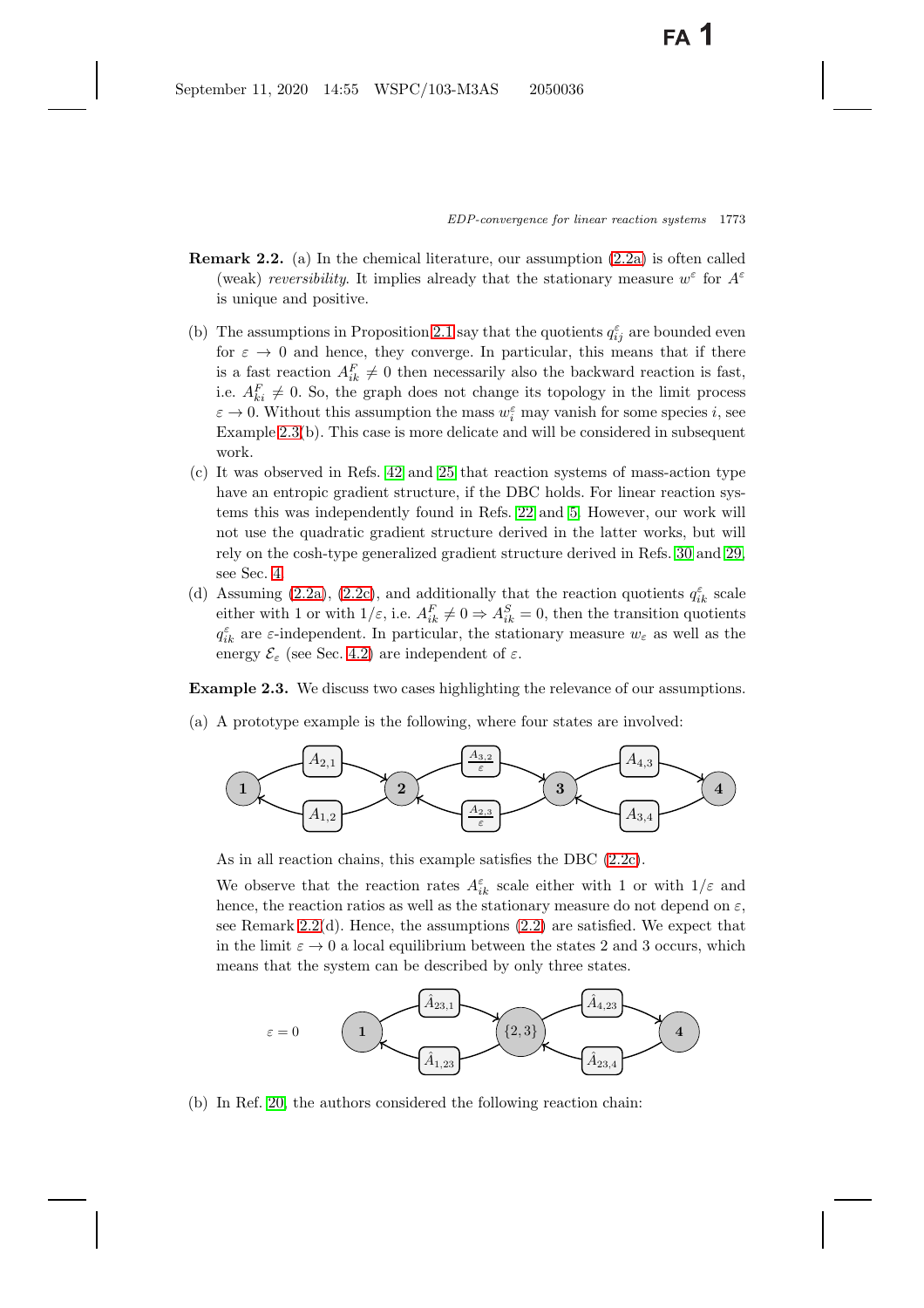

The DBC [\(2.2c\)](#page-7-0) is again satisfied. The stationary measure is  $w_{\varepsilon} = \frac{1}{2+\varepsilon}(1,\varepsilon,1)$ .<br>The transition quotients are  $\sigma^{\varepsilon} = \varepsilon$  and  $\sigma^{\varepsilon} = \frac{1}{2}$  which converge to 0 or  $\infty$ . The transition quotients are  $q_{12}^{\varepsilon} = \varepsilon$  and  $q_{23}^{\varepsilon} = \frac{1}{\varepsilon}$ , which converge to 0 or  $\infty$ , respectively. Hence assumption (2.2b) is violated. In fact, the limit stationary respectively. Hence assumption [\(2.2b\)](#page-7-0) is violated. In fact the limit stationary measure is  $w^0 = (\frac{1}{2}, 0, \frac{1}{2})$ , which is no longer strictly positive. In Sec. 3.3 in<br>Ref. 20, the EDP convergence is performed for different credient structures and Ref. [20,](#page-41-16) the EDP-convergence is performed for different gradient structures and only the cosh-gradient structure as defined in Sec. [4.3.3](#page-22-1) turned out to be stable.

#### **2.2.** *Capturing the states connected by fast reactions*

In the limit species which are connected by fast reactions have to be treated like one large particle. Let  $i_1 \sim_F i_2$  denote the relation if states  $i_1$  and  $i_2$  are connected via fast reactions. Assumptions [\(2.2a\)](#page-7-0)–[\(2.2c\)](#page-7-0) guarantee that  $\sim_F$  defines an equivalence relation on I and decomposes I into different equivalence classes  $\mathcal{J} := {\alpha_1, \ldots, \alpha_J}$ , where the index of  $\sim_F$ , i.e. the number of (different) equivalence classes, is denoted by J. By definition all  $\alpha_j$  are non-empty. Obviously, we have  $1 \leq J \leq I$ . In particular,  $J = I$  means that there are no fast reactions;  $J = 1$  means that each two species are connected via at least one reaction path consisting only of fast reactions. Let  $\phi : \{1,\ldots,I\} \to \{\alpha_1,\ldots,\alpha_J\}$  be the function, which maps a state i to its equivalence class  $\alpha_j$ , i.e.  $i \mapsto \phi(i)=[i]_{\sim_F} = \alpha_j$ . To make notation simpler, we denote the set of equivalence classes by  $\mathcal{J} = \{1, \ldots, J\}$  and further use  $j \in \mathcal{J}$  and  $i \in \mathcal{I}.$ 

The function  $\phi : \mathcal{I} \to \mathcal{J}$  defines a deterministic Markov operator  $M^* : Y^* \to Y$  $X^*$ , where  $Y^*$  is a J-dimensional real vector space, by

$$
(M^*\hat{\varrho})_i := \hat{\varrho}_{\phi(i)}, \quad \hat{\varrho} \in Y^*, \ i \in \mathcal{I}.
$$

Deterministic Markov operator means that its dual  $M : X \to Y$  maps pure concentrations, i.e. unit vectors  $e_i$ , to pure concentrations.

Some facts on deterministic Markov operators are in order. Clearly for a deterministic Markov operator it holds  $M^*(\hat{\varrho} \cdot \hat{\psi}) = M^* \hat{\varrho} \cdot M^* \hat{\psi}$  where the multiplication is meant pointwise. (This, by the way, characterizes all deterministic Markov operator.) We want to write the multiplicative relation in form of operators. To do this let us define the multiplication by  $\hat{\varrho}$  as  $\Pi_{\hat{\varrho}} : Y^* \to Y^*$ , with  $(\Pi_{\hat{\varrho}}\hat{\psi})_j = \hat{\varrho}_j \cdot \hat{\psi}_j$ . Hence, we conclude for a deterministic Markov operator that  $M^* \Pi_{\hat{\rho}} = \Pi_{M^* \hat{\rho}} M^*$ . Dualizing this equation, we get  $\Pi_{\ell}^* M = M \Pi_{M^* \hat{\ell}}^*$ . Note, that the adjoint operator has a simple form:  $\Pi^* : V \to V \Pi^* \hat{\ell} = \mathbb{R} \hat{\ell}$ . So summarizing has a simple form:  $\Pi_{\hat{\varrho}}^* : Y \to Y$ ,  $\Pi_{\hat{\varrho}}^* \hat{c} = \mathbb{D}_{\hat{c}} \hat{\varrho}$ . So summarizing

<span id="page-9-0"></span>
$$
\Pi_{\hat{\varrho}}^* M = M \Pi_{M^*\hat{\varrho}}^* \quad \text{and} \quad \Pi_{\hat{\varrho}}^* \hat{c} = \mathbb{D}_{\hat{c}} \hat{\varrho}.
$$
 (2.3)

In the limit process the species connected by fast reactions are identified. This is done by a linear *coarse-graining-operator*, which is the adjoint of  $M^*, M : X \to Y$ .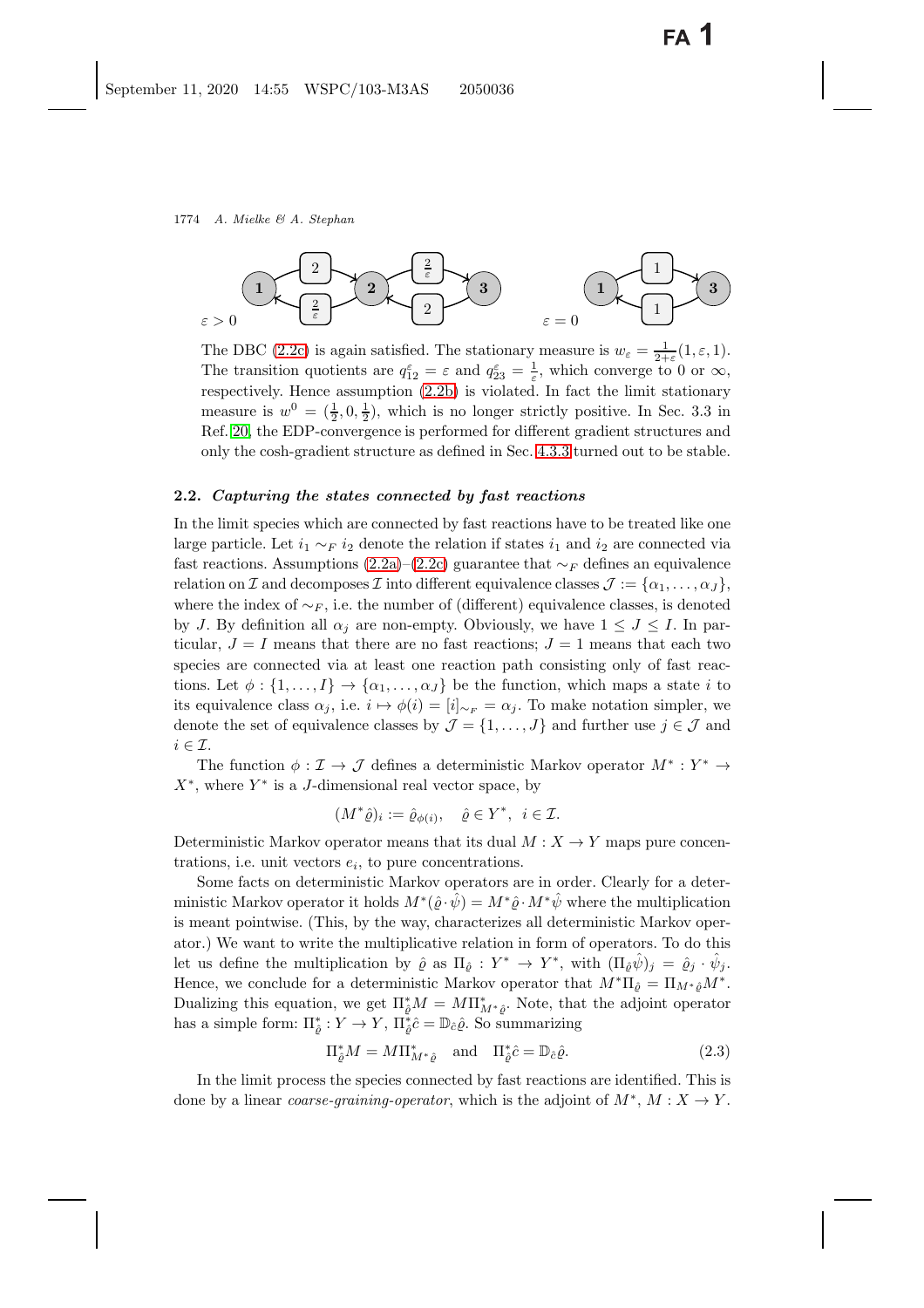In matrix representation induced by the canonical basis, we have

<span id="page-10-0"></span>
$$
M: X \approx \mathbb{R}^I \to Y \approx \mathbb{R}^J, \quad M_{ji} := \begin{cases} 1, & \text{for } i \in \alpha_j, \\ 0, & \text{otherwise.} \end{cases} \tag{2.4}
$$

Note that the construction is such that M maps  $X \supset \mathrm{Prob}(\mathcal{I})$  onto  $Y \supset \mathrm{Prob}(\mathcal{J})$ . Since for  $\alpha_i$  there is at least one i with  $i \in \alpha_i$ , the matrix of M has full rank and each column is a unit vector. Moreover, we point out that  $M$  and  $M^*$  only depend on the reaction network topology and the locations of the fast reactions, the specific reaction rates  $A_{ij}$  do not matter (see Example [2.6\)](#page-12-1).

# <span id="page-10-2"></span>**2.3.** *Properties of the coarse-graining operator M and the reconstruction operator N*

Recall the duality map  $\mathbb{D}_{w^0}$ , which is a represented by a diagonal matrix with entries  $w^0 > 0$ , connects the concentrations and the relative densities, i.e.

$$
\varrho \in X^* \xrightarrow{\mathbb{D}_{w^0}} c \in X.
$$

The subset of  $X^*$  which consists of the equilibrated densities  $\rho_i$  is denoted by  $X_{\text{eq}}^*$ , i.e.

$$
X_{\text{eq}}^* := \{ \varrho \in X^* \, \big| \, \forall \, i_1 \sim_F i_2 : \varrho_{i_1} = \varrho_{i_2} \}.
$$

For the limit system, we define the stationary measure (denoted by  $\hat{w}$ ) by  $\hat{w} = Mw^0$ . Since  $M^*$  is a deterministic Markov operator, we have the following characterization of the multiplication operator induced by  $\hat{w}$ .

<span id="page-10-1"></span>**Lemma 2.4.** *Let*  $M^*$  :  $Y^* \to X^*$  *be a deterministic Markov operator induced by a function*  $\phi : \{1, \ldots, I\} \rightarrow \{1, \ldots, J\}$  *and let*  $w \in X$ *. Then*  $Mw = \hat{w}$  *if and only if*  $\mathbb{D}_{\hat{w}} = M \mathbb{D}_w M^*$ .

**Proof.** Assume that  $\mathbb{D}_{\hat{w}} = M \mathbb{D}_w M^*$  holds. Evaluating both sides at the constant vector  $1\!\!1_{Y^*}$ , we get  $\mathbb{D}_{\hat{w}}1\!\!1_{Y^*} = \hat{w}$  and  $M\mathbb{D}_wM^*\!1_{Y^*} = M\mathbb{D}_w1\!\!1_{X^*} = Mw$ , since  $M^*$  is a Markov operator which maps  $1\!\!1_{Y^*} \mapsto 1\!\!1_{X^*}$ . This proves the claim in one direction.

Assume  $\hat{w} = Mw$  we have to show that  $\mathbb{D}_{Mw} = M\mathbb{D}_w M^*$ . We use statement [\(2.3\)](#page-9-0) for deterministic Markov operators and find  $\mathbb{D}_{M w} \hat{\varrho} = \Pi_{\hat{\varrho}}^* M w = M \Pi_{M^* \hat{\varrho}}^* w = M \Pi_{M^* \hat{\varrho}}^* w$  $M\mathbb{D}_wM^*\hat{\rho}.$ 

If M<sup>∗</sup> is not a deterministic Markov operator but a general one, then the above relation will not hold.

We assumed that all equivalence classes  $\alpha_j$  are non-empty and hence, each row of our coarse-graining operator  $M$  defined in  $(2.4)$  has at least one entry "1". In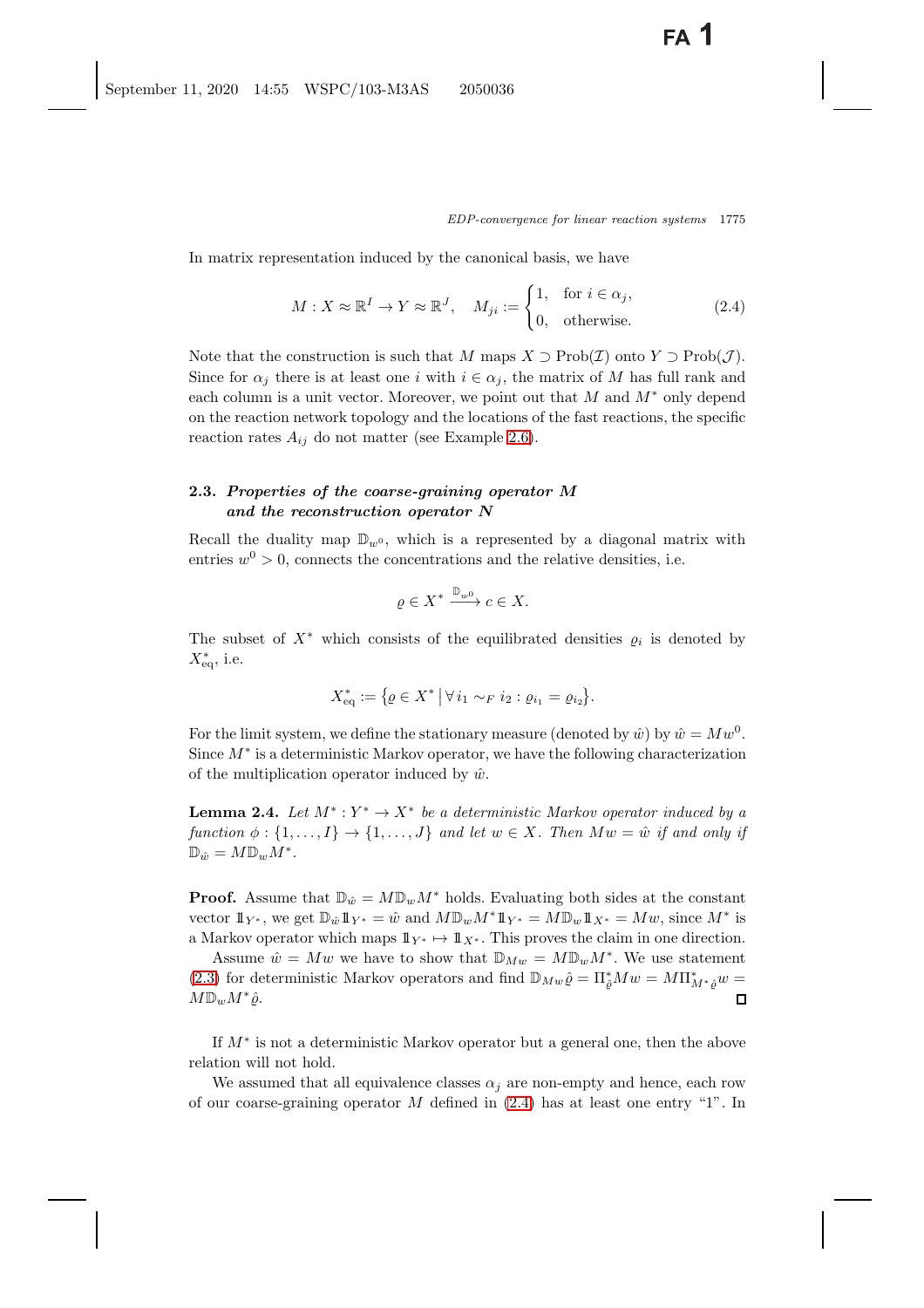particular, this implies that  $\hat{w}$  is strictly positive and hence,  $\mathbb{D}_{\hat{w}}$  is invertible. In particular, we proved that the following diagram commutes:

$$
c \in X \xrightarrow{\mathbb{D}_{w}^{-1}} \varrho \in X^* \supset X_{eq}^* = \{ \varrho \in X^* \mid \forall i_1 \sim_F i_2 : \varrho_{i_1} = \varrho_{i_2} \}
$$
  
\n
$$
\downarrow \qquad \qquad M^* \uparrow
$$
  
\n
$$
\hat{c} \in Y \xrightarrow{\mathbb{D}_{w}^{-1}} Y^*
$$

The crucial object is the following operator  $N: Y \to X$ , which "inverts" the coarse-graining operator  $M : X \to Y$ , by mapping coarse-grained concentrations  $\hat{c} \in Y$  to concentrations  $c \in X$  (see also Ref. [40,](#page-42-7) where the operator is introduced for its connection to the direction of time). We call N <sup>a</sup> *reconstruction operator* as it reconstructs the full information on the density  $c \in X$  from the coarse-grained vector  $\hat{c} \in Y$  assuming, of course, microscopic equilibrium. More precisely, N is defined via

<span id="page-11-0"></span>
$$
N := \mathbb{D}_{w^0} M^* \mathbb{D}_{\hat{w}}^{-1} : Y \to X \quad \text{such that } N^* = \mathbb{D}_{\hat{w}}^{-1} M \mathbb{D}_{w^0} : X^* \to Y^*.
$$
 (2.5)

While the coarse-graining operator  $M$  simply merges the masses within the corresponding equivalence classes, the reconstruction operator N redistributes the masses in each equivalence class proportional to the equilibrium measure. As a result  $P = NM$  will be a projection from general states to states in local equilibrium.

These and other important properties of the operator  $M$  and  $N$  and their adjoints  $M^*$  and  $N^*$  are summarized in the next proposition, which is independent of the generators  $A^{\varepsilon} = A^S + \frac{1}{\varepsilon}A^F$ .

<span id="page-11-1"></span>**Proposition 2.5.** *Let*  $M^* : Y^* \to X^*$  *be a deterministic Markov operator as in Lemma* [2.4](#page-10-1) *with adjoint*  $M: X \to Y$  *and let*  $\hat{w} := Mw^0$  *for some*  $w^0 \in [0,1]^I \subset \mathbb{Q}$ *. Moreover*, N *and* N<sup>∗</sup> *be defined as in* [\(2.5\)](#page-11-0), *then the following holds*:

- (1) N<sup>∗</sup> *is a Markov operator.*
- (2)  $MN = id_Y$  *or*  $N^*M^* = id_{Y^*}$ , *i.e.*  $N^*$  *is a left-inverse of the Markov operator* M<sup>∗</sup>*.*
- (3)  $P := NM$  *is a projection on* X, *which leaves the range of*  $\mathbb{D}_{w0}M^* : Y^* \to X$ *invariant. The adjoint* M<sup>∗</sup>N<sup>∗</sup> *is a projection as well*, *which leaves the range of* M<sup>∗</sup> *invariant.*
- (4)  $N\hat{w} = w^0$ , *i.e.* N *inverts with respect to the stationary measure.*
- (5) *The operator*  $P^* = M^*N^*$  *is a Markov operator on*  $X^*$  *and its adjoint*  $P = NM$ *has the stationary measure*  $w^0$ *. Moreover*,  $P^*$  *satisfies detailed balance with respect to*  $w^0$ *.*

**Proof.** Clearly,  $N^*$  is non-negative and  $N^*1\!\!1_{X^*} = \mathbb{D}_{\hat{w}}^{-1}M\mathbb{D}_{w^0}1\!\!1_{X^*} = \mathbb{D}_{\hat{w}}^{-1}Mw^0 =$ <br> $\mathbb{D}_{\hat{w}}$  holds. This proves the first statement  $1\!\!1_{Y^*}$  holds. This proves the first statement.

Lemma [2.4](#page-10-1) implies that  $MN = id_Y$  and that NM is a projection on X, which leaves the range of  $\mathbb{D}_{w^0}M^* : Y^* \to X$  invariant. The fourth claim is also trivial. It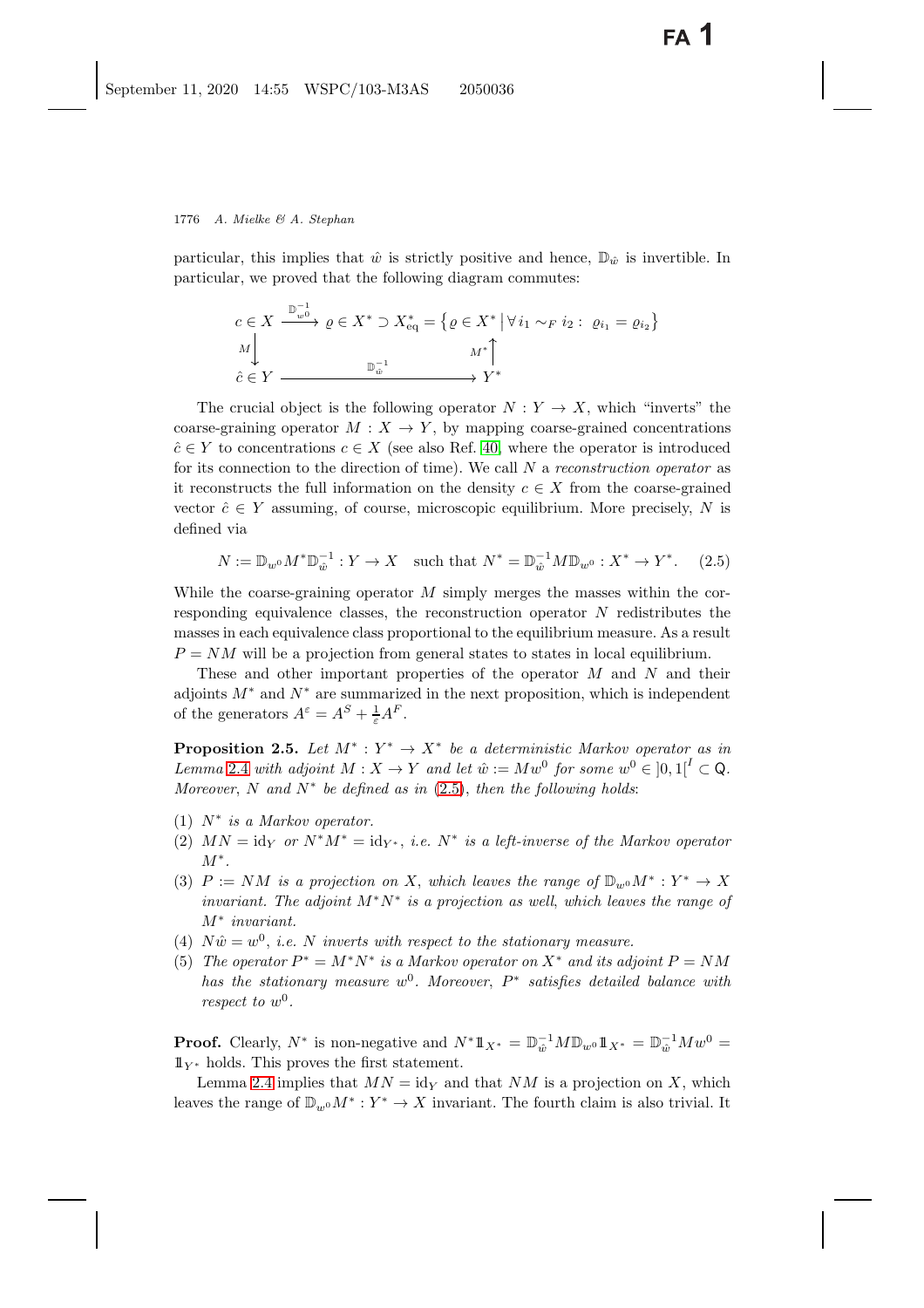$\Box$ 

is also not hard to see that  $P^*$  is a Markov operator and that its adjoint has the stationary measure  $w^0$ . Moreover, detailed balance holds:

$$
\mathbb{D}_{w^{0}}P^{*} = \mathbb{D}_{w^{0}}M^{*}N^{*} = \mathbb{D}_{w^{0}}M^{*}\mathbb{D}_{\hat{w}}^{-1}M\mathbb{D}_{w^{0}} = NM\mathbb{D}_{w^{0}} = P\mathbb{D}_{w^{0}}.
$$

This proves the result.

<span id="page-12-1"></span>The following example shows how the operators look like in a specific case.

**Example 2.6.** For the reaction network in Example [2.3\(](#page-8-0)a) we have  $I = 4$  with only one fast reaction 2  $\sim_F 3$ , hence  $J = 3$ . Using the numbering  $\alpha_1 = \{1\}$ ,  $\alpha_2 = \{2, 3\}$ , and  $\alpha_3 = \{4\}$  and the stationary measures  $w = (w_1, w_2, w_3, w_4)^\top \in X$ and  $\hat{w} = (w_1, w_2 + w_3, w_4)^\top \in Y$ , respectively, we find

$$
M = \begin{pmatrix} 1 & 0 & 0 & 0 \\ 0 & 1 & 1 & 0 \\ 0 & 0 & 0 & 1 \end{pmatrix}, \quad N = \begin{pmatrix} 1 & 0 & 0 \\ 0 & \frac{w_2}{w_2 + w_3} & 0 \\ 0 & \frac{w_3}{w_2 + w_3} & 0 \\ 0 & 0 & 1 \end{pmatrix}, \quad \text{and}
$$

$$
P = NM = \begin{pmatrix} 1 & 0 & 0 & 0 \\ 0 & \frac{w_2}{w_2 + w_3} & \frac{w_2}{w_2 + w_3} & 0 \\ 0 & \frac{w_3}{w_2 + w_3} & \frac{w_3}{w_2 + w_3} & 0 \\ 0 & 0 & 0 & 1 \end{pmatrix}.
$$

### <span id="page-12-0"></span>**2.4.** *The limit equation and the coarse-grained equation*

As a direct consequence of Proposition [2.5](#page-11-1) we obtain a decomposition of the state space  $X \approx \mathbb{R}^I$  into the microscopically equilibrated states

<span id="page-12-3"></span>
$$
c = Pc \in \mathsf{Q}_{\text{eq}} := P\mathsf{Q} \subset X_{\text{eq}} := PX = \{c \in X \mid A^F c = 0\},\
$$

which are measures having constant density with respect to  $w<sup>0</sup>$ , and the component  $(I - P)c \in X_{\text{fast}} := (I - P)X$  that disappears exponentially on the time scale of the fast reactions. We emphasize that the following result does not use the DBC  $(2.2c).$  $(2.2c).$ 

**Proposition 2.7.** *Under the assumptions* [\(2.2a\)](#page-7-1)*-*[\(2.2b\)](#page-7-1) *we have*

<span id="page-12-2"></span>
$$
PA^{F} = A^{F}P = 0 \in \mathbb{R}^{I \times I}, \quad MA^{F} = 0 \in \mathbb{R}^{J \times I}, \quad A^{F}N = 0 \in \mathbb{R}^{I \times J}, \quad (2.6a)
$$

$$
X = X_{\text{eq}} \oplus X_{\text{fast}} \quad \text{with} \tag{2.6b}
$$

$$
X_{\text{eq}} = \text{ker}(A^F) = \text{range}(P) = \text{range}(N) \text{ and}
$$
\n
$$
(2.6c)
$$

$$
X_{\text{fast}} = \text{range}(A^F) = \text{ker}(P) = \text{ker}(M). \tag{2.6d}
$$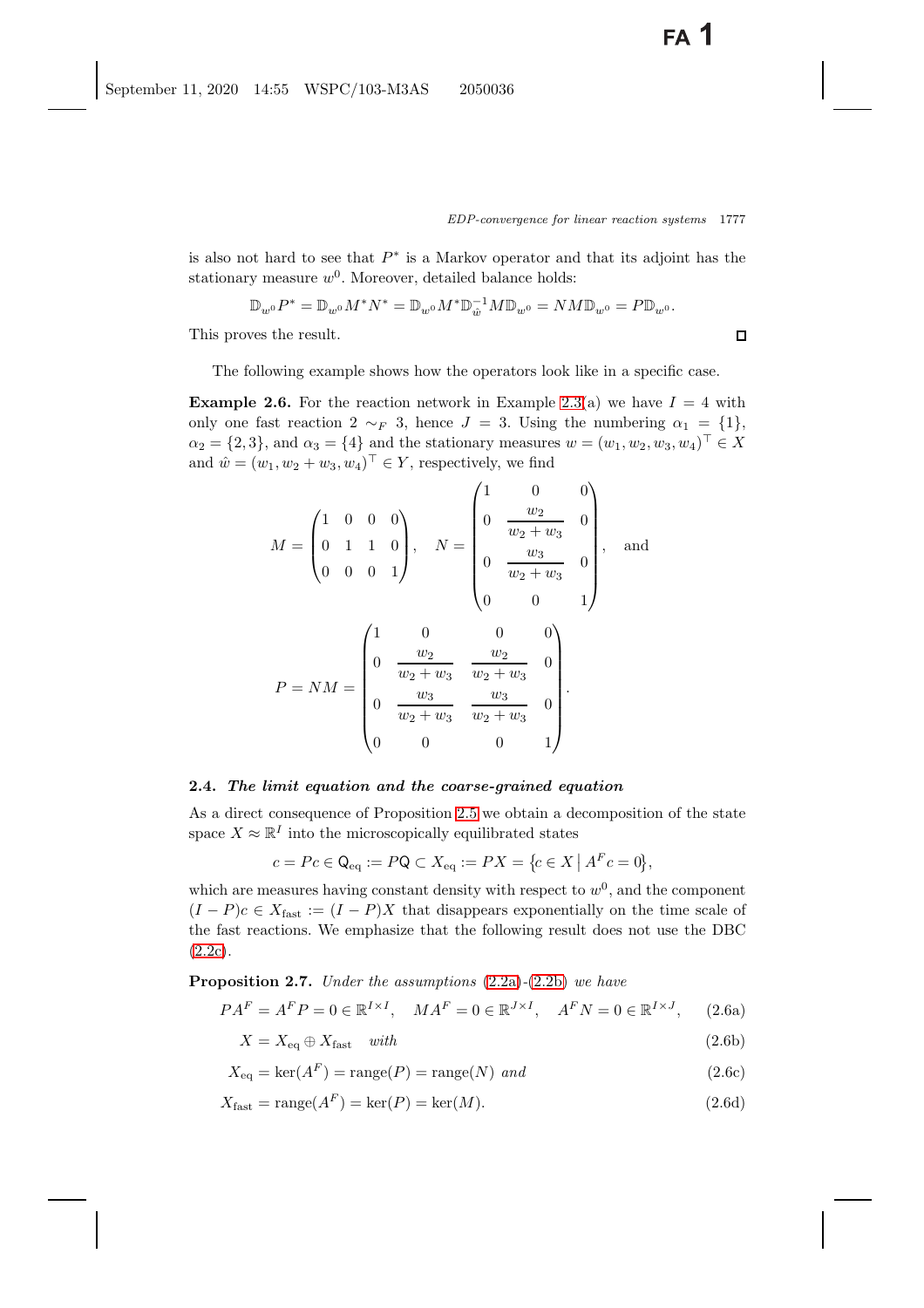*Here*,  $X_{\text{fast}}$  *depends on* M *only*, *i.e. only on the reaction graph of*  $A^F$ , *whereas*  $X_{\text{eq}}$ *depends on*  $A^S$  *and*  $A^F$  *through*  $w^0$ *.* 

**Proof.** By construction of M from the reaction network induced by  $A^F$  we immediately obtain range( $A^F$ ) = ker(M). Indeed, the entries of M are all 0 or 1, where the jth row contains only the entry 1 exactly for  $i \in \alpha(j)$ . Thus, these 1s correspond to the mass conservation in the corresponding equivalence class  $\alpha(j) \subset \{1,\ldots,I\}$ , and  $MA<sup>F</sup> = 0$  follows, which implies range $(A<sup>F</sup>) \subset \text{ker}(M)$ . Dimension counting gives the desired equality.

Using the injectivity of N and  $P = NM$  we have shown [\(2.6d\)](#page-12-2).

To establish the relation for  $X_{eq}$  it suffices to show ker( $A^F$ ) = range(N), since the surjectivity of M and  $P = NM$  gives range $(N) = \text{range}(P)$ .

Using the dimension counting it is even sufficient to show  $A^FN = 0$ . Firstly, we use  $0 = A^{\varepsilon} w^{\varepsilon} = (A^{S} + \frac{1}{\varepsilon} A^{F}) w^{\varepsilon}$ , which gives  $A^{F} w^{\varepsilon} \to 0$ , and hence  $A^{F} w^{0} = 0$ .<br>Moreover we observe that the *i*th column of  $N = \mathbb{D} \circ M^{*} \mathbb{D}$ , contains the unique Moreover, we observe that the j<sup>th</sup> column of  $N = \mathbb{D}_{w^0} M^* \mathbb{D}_{\hat{w}}$  contains the unique equilibrium measure associated with the equivalence class  $\alpha(j) \subset \{1, ..., I\}$ , which implies that  $A^F N = 0$ . implies that  $A^FN = 0$ .

Based on the above result we can formally pass to the limit in our linear reaction system  $\dot{c}^{\varepsilon} = (A^{S} + \frac{1}{\varepsilon}A^{F})c^{\varepsilon}$ . Multiplying the equation from the left by M we can<br>use  $MA^{F} = 0$  and see that the term of order <sup>1</sup> disappears. Moreover, it is expected use  $MA^F = 0$  and see that the term of order  $\frac{1}{\varepsilon}$  disappears. Moreover, it is expected<br>that the fast reactions equilibrate so in the limit  $\varepsilon \to 0$  we expect the microscopic that the fast reactions equilibrate, so in the limit  $\varepsilon \to 0$  we expect the microscopic equilibrium condition  $A^F c^{\varepsilon} \to 0$ . Hence, we expect that  $c^{\varepsilon} : [0, T] \to \mathbb{Q}$  converges to a function  $c^0$ :  $[0, T] \rightarrow \mathbb{Q}$  which solves the limit equation

<span id="page-13-3"></span><span id="page-13-0"></span>
$$
M\dot{c}(t) = MA^S c(t) \quad \text{and} \quad A^F c(t) = 0. \tag{2.7}
$$

Before giving a proof for the convergence  $c^{\varepsilon} \to c$  we want state that this system has a unique solution for each initial condition  $c(0)$  that is compatible, i.e.  $A<sup>F</sup>c(0) = 0$  and that this solution is characterized by solving the so-called *coarse-grained equation*.

**Theorem 2.8.** (Coarse-grained equation) *For each*  $c_0 \in \mathbb{Q}$  *with*  $A^F c_0 = 0$  *there is a unique continuous solution*  $c : [0, T] \rightarrow \mathbb{Q}$  of [\(2.7\)](#page-13-0) with  $c(0) = c_0$ . This solution *is obtained by solving the coarse-grained ODE*

<span id="page-13-2"></span><span id="page-13-1"></span>
$$
\dot{\hat{c}} = M A^S N \hat{c}, \quad \hat{c}(0) = M c_0 \tag{2.8}
$$

and setting  $c(t) = N\hat{c}(t)$ . Moreover, the stationary solution is  $\hat{w} = Mw^0$ .

**Proof.** On the one hand, by [\(2.6c\)](#page-12-2) we know that  $A^F c = 0$  is equivalent to  $c =$  $P_c = NMc$ . Thus, for any solution c of [\(2.7\)](#page-13-0) the coarse-grained state  $\hat{c} = Mc$ satisfies the coarse-grained equation [\(2.8\)](#page-13-1).

On the other hand, [\(2.8\)](#page-13-1) is a linear ODE in  $\hat{Q} \subset Y$  which has a unique solution satisfying  $\hat{c}(t) \in \hat{Q}$ . This proves the first result.

To see that  $\hat{w} = Mw^0$  is a stationary measure, we use  $A^F w^0 = 0$  and [\(2.6b\)](#page-12-2) implies  $P w^0 = w^0$ . On the other hand using  $M A^F = 0$  we can pass to the limit in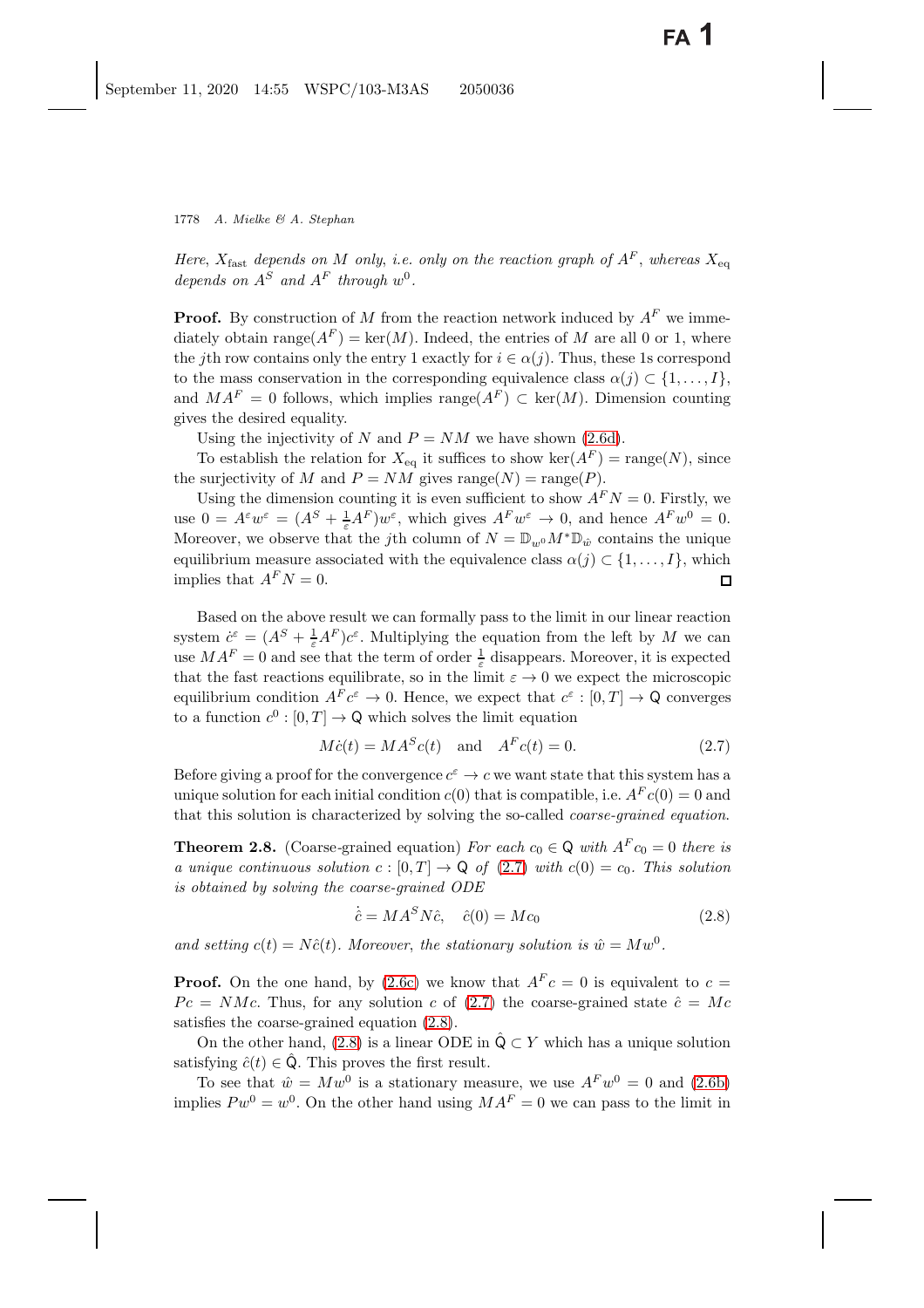$0 = M0 = MA^{\varepsilon}w^{\varepsilon} = MA^Sw^{\varepsilon}$  to obtain  $MA^Sw^0 = 0$ . Combining the two results we find

$$
\hat{A}\hat{w} = M A^S N (M w^0) = M A^S P w^0 = M A^S w^0 = 0,
$$

which is the desired result.

We emphasize that the coarse-grained equation [\(2.8\)](#page-13-2) is again a linear reaction system, describing the master equation for a Markov process on  $\mathcal{J} = \{1, \ldots, J\}$ . The effective operator  $\hat{A} := M A^S N$  can be interpreted in the following way: N divides the coarse-grained states into microscopically equilibrated states,  $A<sup>S</sup>$  is the part of the slow reactions, and  $M$  collects the states according to their equivalence classes  $\alpha(j)$ .

Using  $M_{ji} = \delta_{j\phi(i)}$  and  $N_{ij} = \frac{w_i^0}{\hat{w}_j} \delta_{j\phi(i)}$  the coefficients of the generator  $\hat{A} = \frac{dS}{dt} M_{ji}$  $MA<sup>S</sup>N$  are easily obtained by a suitable average, namely

<span id="page-14-1"></span>
$$
\hat{A}_{j_1 j_2} = \sum_{i_1 \in \alpha_{j_1}} \sum_{i_2 \in \alpha_{j_2}} A^S_{i_1 i_2} \frac{w_{i_2}^0}{\hat{w}_{j_2}}.
$$
\n(2.9)

### <span id="page-14-2"></span>**2.5.** *Convergence of solutions on the level of the ODE*

Finally, for mathematical completeness, we provide a simple and short convergence proof. It can also be obtained as a special case of the result in Ref. [4.](#page-40-9) Of course, the convergence of solutions is also a byproduct of the EDP-convergence given below, see Lemma [3.4.](#page-19-0) The latter result, which is the main goal of this work, provides convergence of the gradient structures, which is a significantly stronger concept, because the coarse-grained equation [\(2.8\)](#page-13-2) has many different gradient structures, while the EDP-limit is unique.

<span id="page-14-0"></span>**Theorem 2.9.** (Convergence of  $c^{\epsilon}$  to  $c^{0}$ ) *Assume* [\(2.2\)](#page-7-3) *and consider solutions*  $c^{\varepsilon} : [0, T] \to \mathsf{Q}$  of [\(1.2\)](#page-1-1) *such that*  $Mc^{\varepsilon}(0) \to \hat{c}_0$ *. Then, we have the convergences* 

$$
Mc^{\varepsilon} \to Mc^{0} \text{ in } C^{0}([0, T]; X) \quad \text{and} \quad c^{\varepsilon} \to c^{0} \text{ in } L^{2}([0, T]; X),
$$

*where*  $c^0$  *is the unique solution of* [\(2.7\)](#page-13-3) *with*  $c^0(0) = N\hat{c}_0$ *.* 

**Proof.** Step 1: Weak compactness. We first observe that  $c^{\epsilon} : [0, T] \rightarrow \mathbb{Q} \subset \mathbb{Q}$  $[0, 1]^I$  provides a trivial *a priori* bound for  $c^{\varepsilon}$  in  $L^{\infty}([0, T]; \mathbb{R}^I)$ . Hence, we may choose a subsequence (not relabeled) such that  $c^{\varepsilon} \to c^0$  weakly in  $L^2([0,T]; \mathbb{R}^I)$ .

**Step 2: Compactness of coarse-grained concentrations.** With Step 1 we see that  $\hat{a}^{\varepsilon} := M c^{\varepsilon}$  is bounded in  $C^{\text{Lip}}([0,T]; \mathbb{R}^{I})$ , because of  $\hat{a}^{\varepsilon} = M \hat{c}^{\varepsilon} = M A^{S} c^{\varepsilon}$ .<br>Thus there is a subsequence (not relabled) such that  $\hat{a}^{\varepsilon} \to \hat{a}^{0}$  in  $C^{0}([0, T], \mathbb{R}^{J})$ . Thus, there is a subsequence (not relabeled) such that  $\hat{a}^{\varepsilon} \to \hat{a}^0$  in  $C^0([0,T]; \mathbb{R}^J)$ and  $\hat{a}^0(0) = \hat{c}_0$ . Moreover, with Step 1 we have  $\hat{a}^0 = Mc^0$ .

 $\Box$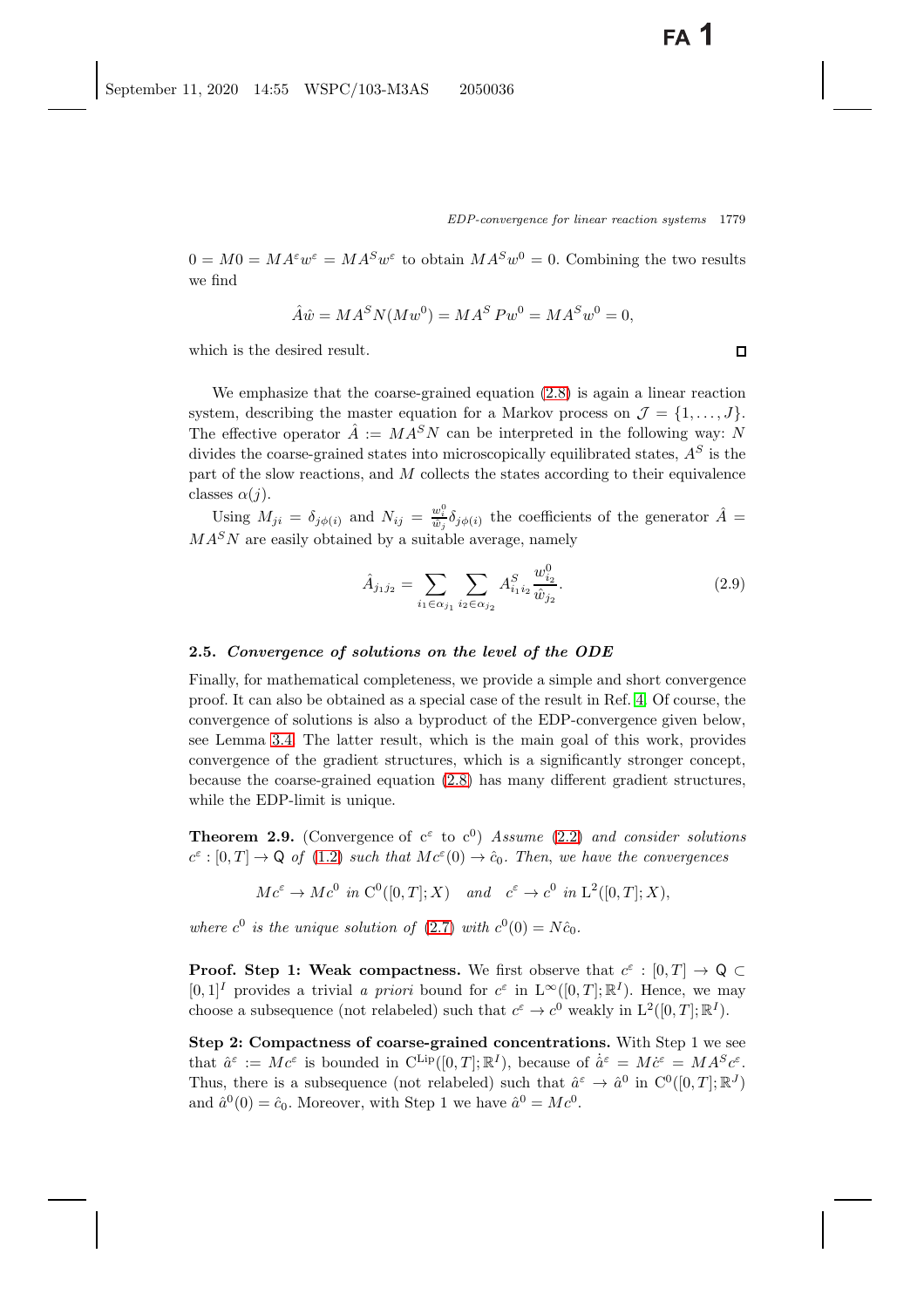**Step 3: Generation of microscopic equilibrium.** We take the dot product of the ODE with the vector of relative densities  $c^{\varepsilon}/w^{\varepsilon} := (c_i^{\varepsilon}/w_i^{\varepsilon})_{i=1,\dots,I}$ . Defining the quadratic form  $\mathcal{B}_{\varepsilon}(c) = \sum_{i=1}^{I}$  $\frac{c_i^2}{2w_i^{\varepsilon}}$  we obtain i

<span id="page-15-1"></span>
$$
\frac{\mathrm{d}}{\mathrm{d}t} \mathcal{B}_{\varepsilon}(c^{\varepsilon}) = \dot{c}^{\varepsilon} \cdot \frac{c^{\varepsilon}}{w^{\varepsilon}} = (A^{\varepsilon} c^{\varepsilon}) \cdot \frac{c^{\varepsilon}}{w^{\varepsilon}}
$$
\n
$$
= \frac{1}{\varepsilon} (B^{\varepsilon} c^{\varepsilon}) \cdot c^{\varepsilon} \quad \text{with } \varepsilon \mathbb{D}_{w^{\varepsilon}}^{-1} A^{\varepsilon} =: B^{\varepsilon} = (B^{\varepsilon})^* \ge 0. \tag{2.10}
$$

The latter relations follow from the DBC [\(2.2c\)](#page-7-0). Defining the quadratic functional  $\mathfrak{Q}_{\varepsilon}(c) := \int_0^T B^{\varepsilon} c(t) \cdot c(t) dt$  and integrating [\(2.10\)](#page-15-1) over [0, T] gives

$$
\mathfrak{Q}_{\varepsilon}(c^{\varepsilon})=\varepsilon\mathcal{B}(c^{\varepsilon}(0))-\varepsilon\mathcal{B}(c^{\varepsilon}(T))\leq C_1\varepsilon.
$$

Moreover, using  $|w^{\varepsilon} - w^0| \leq C_2 \varepsilon$  we find  $|\mathfrak{Q}_{\varepsilon}(c) - \mathfrak{Q}_{0}(c)| \leq C_3 \varepsilon$ . Hence  $\mathfrak{Q}_{0}(c^{\varepsilon}) \leq C_4 \varepsilon$  $\mathfrak{Q}_{\varepsilon}(c^{\varepsilon})+C_3\varepsilon\leq C_1\varepsilon+C_3\varepsilon.$  Using the convexity of  $\mathfrak{Q}_0$  the weak limit  $c^0$  of  $c^{\varepsilon}$  satisfies

$$
0 \leq \mathfrak{Q}_0(c^0) \leq \liminf_{\varepsilon \to 0} \mathfrak{Q}_0(c^{\varepsilon}) \leq \liminf_{\varepsilon \to 0} (C_1 + C_3)\varepsilon = 0.
$$

Since  $B^0 = \mathbb{D}_{w^0}^{-1} A^F$  is symmetric and positive semidefinite we conclude  $A^F c^0(t) = 0$ <br>2.0 in [0, T]. More procisely, by (2.6d),  $c \mapsto (B^0 c, c)^{1/2}$  defines 2 norm on  $X_c$ a.e. in [0, T]. More precisely, by [\(2.6d\)](#page-12-2)  $c \mapsto (B^0c \cdot c)^{1/2}$  defines a norm on  $X_{\text{fast}}$ that is equivalent to  $c \mapsto |(I - P)c|$ . Thus, we conclude  $(I - P)c^{\varepsilon} \to (I - P)c^{0}$ . Moreover, Step 2 gives  $Pe^{\varepsilon} = NMc^{\varepsilon} = N\hat{a}^{\varepsilon} \to NMc^0 = Pc^0$  such that  $c^{\varepsilon} \to c^0$  in  $L^2([0,T;\mathbb{R}^I)$  follows.

**Step 4. Limit passage in the ODE.** To see that  $c^0$  satisfies the limit equation [\(2.7\)](#page-13-0) we pass to the limit in

$$
Mc^{\varepsilon}(t) = Mc^{\varepsilon}(0) + \int_0^t MA^S c^{\varepsilon}(s) ds,
$$

where the left-hand side converges by Step 2, and the right-hand side converges by the assumption on the initial condition, by Step 3, and Lebesgue's dominated convergence theorem. Thus,  $Mc^0(t) = Mc^0(0) + \int_0^t MA^S c^0(s) ds$ , and with  $A^F c^0 = 0$  from Stap 3 the decired limit equation (2.7) is established 0 from Step 3 the desired limit equation [\(2.7\)](#page-13-0) is established.

As we already know that the solution of [\(2.7\)](#page-13-0) is unique, we conclude convergence of the whole family  $(c^{\varepsilon})_{\varepsilon>0}$ , instead of a subsequence only.  $\Box$ 

In the above proof the DBC [\(2.2c\)](#page-7-0) is not really necessary, but it simplified our proof considerably.

### <span id="page-15-0"></span>**3. Generalized Gradient Structures**

This small section provides the general notions of gradient systems, gradient-flow equations, the energy-dissipation principle (EDP), and the three notions of EDP convergence. We follow the survey paper<sup>[27](#page-41-3)</sup> and the more recent works.<sup>[7](#page-40-10)[,28](#page-41-22)</sup>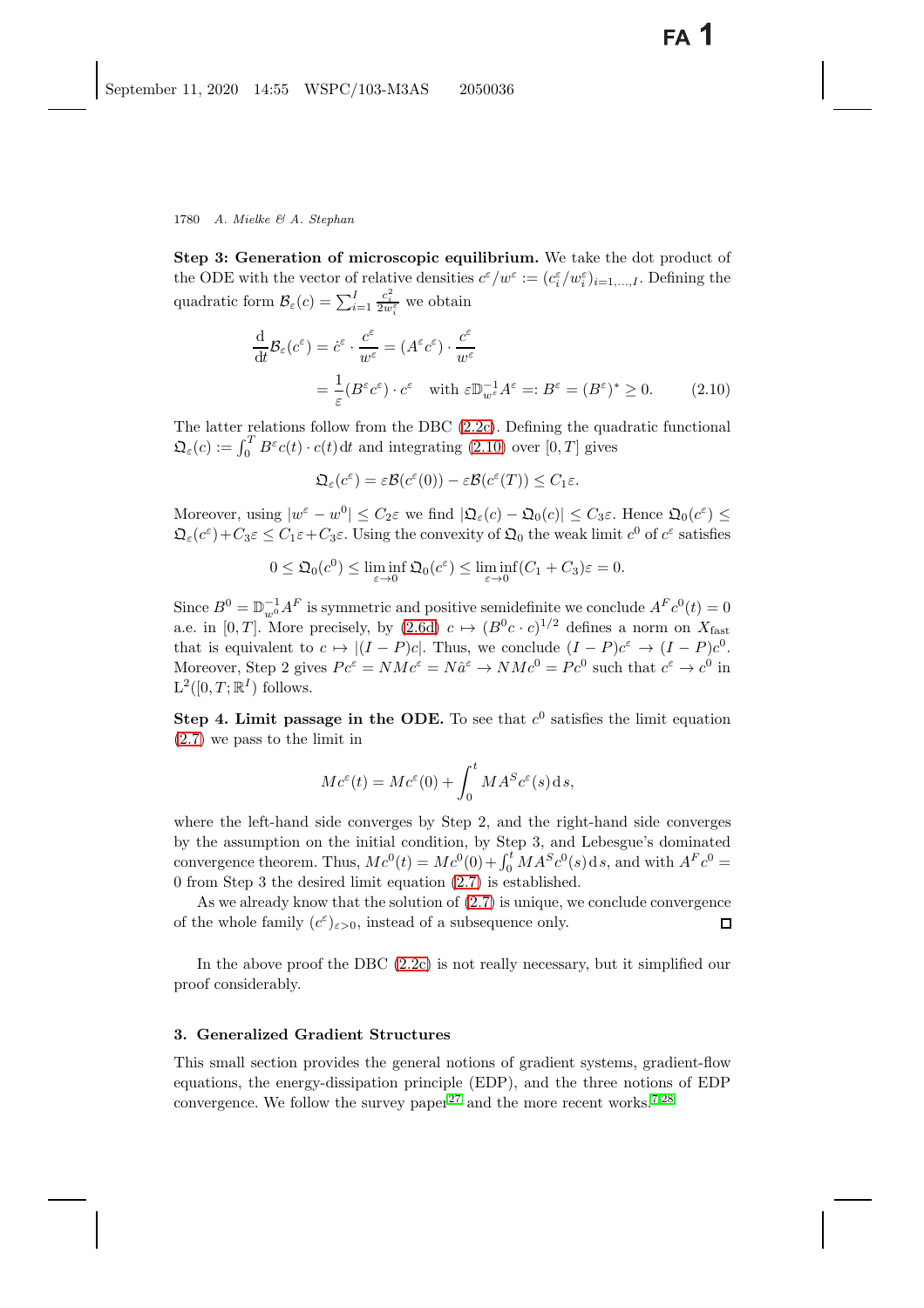### **3.1.** *Gradient systems and the energy-dissipation principle*

A triple  $(Q, \mathcal{E}, \mathcal{R})$  is called a *gradient system* if

- $\mathsf{Q}$  is a closed convex subset of a Banach space X,
- $\mathcal{E}: \mathsf{Q} \to \mathbb{R}_{\infty} := \mathbb{R} \cup \{\infty\}$  is a differentiable functional (e.g. free energy, negative entropy)
- R :  $Q \times X \to \mathbb{R}_{\infty}$  is a dissipation potential, i.e. for all  $u \in Q$  the functional  $\mathcal{R}(u, \cdot) : X \to \mathbb{R}_{\infty}$  is lower semicontinuous (lsc), nonnegative, convex and satisfies  $\mathcal{R}(u, 0) = 0.$

(More general, Q can be a manifold, then  $\mathcal R$  is defined on the tangent bundle TQ, but this generalization is not needed in this work.) A gradient system  $(Q, \mathcal{E}, \mathcal{R})$  is called *classical* if  $\mathcal{R}(u, \cdot)$  is quadratic, i.e. if there are symmetric and positive definite operators  $\mathbb{G}(u) : X \to X^*$  such that  $\mathcal{R}(u, v) = \frac{1}{2} \langle \mathbb{G}(u)v, v \rangle$ . But often  $\mathcal{R}(u, \cdot)$ <br>is not quadratic (e.g. for rate independent processes such as electorlasticity), see is not quadratic (e.g. for rate-independent processes such as elastoplasticity), see Ref. [27](#page-41-23) and reference therein. We define the dual dissipation potential  $\mathcal{R}^*$  using the Legendre transform via

$$
\mathcal{R}^*(u,\xi) = (\mathcal{R}(u,\cdot))^*(\xi) := \sup \{ \langle \xi, v \rangle - \mathcal{R}(u,v) \vert \ v \in X \}.
$$

The gradient system is uniquely described by  $(Q, \mathcal{E}, \mathcal{R})$  or, equivalently by  $(Q, \mathcal{E}, \mathcal{R}^*)$  and, in particular, in this paper we prefer the second representation.

The evolution of the states  $u(t)$  in a gradient system is given in terms of the so-called *gradient-flow equation* that is given in terms of  $\mathcal E$  and  $\mathcal R$  and can be formulated in three equivalent ways:

- <span id="page-16-0"></span>(I) *force balance in*  $X^*$ .  $0 \in \partial_u \mathcal{R}(u, \dot{u}) + D\mathcal{E}(u) \in X^*$ . (II) power balance in  $\mathbb{R}$ .  $\mathcal{R}(u, \dot{u}) + \mathcal{R}^*(u, -D\mathcal{E}(u)) = -\langle D\mathcal{E}(u), \dot{u} \rangle$ , (3.1)
- (III) *rate equation in* X.  $\dot{u} \in \partial_{\xi} \mathcal{R}^*(u, -D\mathcal{E}(u)) \in X$ ,

where  $\partial$  is the set-valued partial subdifferential with respect to the second variable.

In general, we cannot expect that the solution of the gradient-flow equation fill the whole state space. Clearly, along solutions we want to have  $\mathcal{E}(u(t)) < \infty$ for  $t > 0$ . Moreover, relation (III) asks that  $-D\mathcal{E}(u(t))$  lies in the domain of  $\partial_{\xi} \mathcal{R}^*(u(t),\cdot)$  for a.a.  $t \in [0,T]$ . Thus, we set

<span id="page-16-1"></span>
$$
Dom(Q, \mathcal{E}, \mathcal{R}) := \{ u \in Q \mid D\mathcal{E}(u) \text{ exists}, \partial_{\xi} \mathcal{R}^*(u, -D\mathcal{E}(u)) \text{ is nonempty} \}. \tag{3.2}
$$

Typically, one expects that solutions exist for all initial conditions in the closure of  $Dom(Q, \mathcal{E}, \mathcal{R}).$ 

These three formulations are the same due to the so-called *Fenchel equivalences* (cf. Ref. [11\)](#page-41-24): Let Z be a reflexive Banach space and  $\Psi : Z \to \mathbb{R}_{\infty}$  be a proper, convex and lsc, then for every all pairs  $(v, \xi) \in Z \times Z^*$  the following holds:

(i)  $\xi \in \partial \Psi(v) \iff$  (ii)  $\Psi(v) + \Psi^*(\xi) = \langle \xi, v \rangle \iff$  (iii)  $v \in \partial \Psi^*(\xi)$ .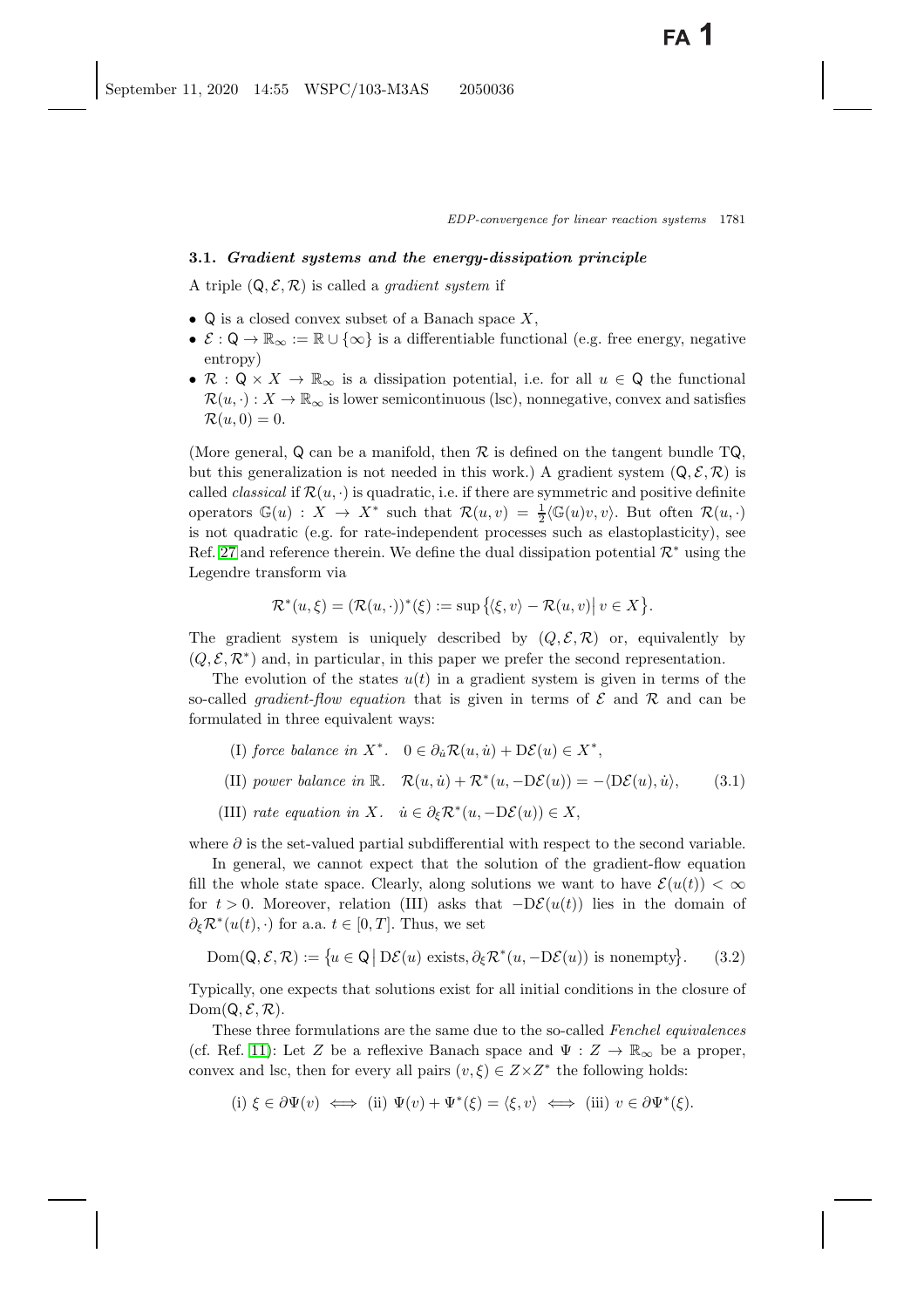We emphasize that (ii) and (II) should be seen as scalar optimality conditions, because the definition of the Legendre transform easily gives the Young–Fenchel inequality, namely  $\Psi(v) + \Psi^*(\xi) \geq \langle \xi, v \rangle$  for all  $(v, \xi) \in Z \times Z^*$ .<br>Integrating the power belance (II) in (3.1) over [0.7] at

Integrating the power balance (II) in [\(3.1\)](#page-16-0) over  $[0, T]$  along a solution u:  $[0, T] \to \mathbb{Q}$  and using the chain rule  $\langle \mathsf{D}\mathcal{E}(u(t)), \dot{u}(t) \rangle = \frac{\mathrm{d}}{\mathrm{d}t} \mathcal{E}(u(t))$  we find the *Energy-*<br>*Dissingtion Balance* (EDB) *Dissipation Balance* (EDB):

<span id="page-17-0"></span>
$$
\mathcal{E}(u(T)) + \int_0^T \left( \mathcal{R}(u(t), \dot{u}(t)) + \mathcal{R}^*(u(t), -D\mathcal{E}(u(t))) \right) dt = \mathcal{E}(u(0)). \tag{3.3}
$$

<span id="page-17-1"></span>The following *Energy-Dissipation Principle* (EDP) states that solving [\(3.3\)](#page-17-0) is equivalent to solving the gradient-flow equation [\(3.1\)](#page-16-0).

**Theorem 3.1.** (Energy*-*dissipation principle, see e.g. Theorem 3.2 in Ref. [27\)](#page-41-3) *Assume that* Q *is a closed convex subset of*  $X = \mathbb{R}^I$ , *that*  $\mathcal{E} \in C^1(\mathbb{Q}, \mathbb{R})$ *, and that the dissipation potential*  $\mathcal{R}(u, \cdot)$  *is superlinear uniformly in*  $u \in \mathsf{Q}$ *. Then, a function*  $u \in W^{1,1}([0,T];\mathbb{Q})$  *is a solution of the gradient-flow equation* [\(3.1\)](#page-16-0) *if and only if* u *solves the energy-dissipation balance* [\(3.3\)](#page-17-0)*.*

Again, the EDB is an optimality condition, because integrating the Young– Fenchel inequality for arbitrary  $\tilde{u} \in W^{1,1}([0,T];\mathbb{Q})$  and using the chain rule we obtain the estimate

<span id="page-17-2"></span>
$$
\mathcal{E}(\widetilde{u}(T)) + \int_0^T \left( \mathcal{R}(\widetilde{u}(t), \dot{\widetilde{u}}(t)) + \mathcal{R}^*(\widetilde{u}(t), -D\mathcal{E}(\widetilde{u}(t))) \right) dt \ge \mathcal{E}(\widetilde{u}(0)). \tag{3.4}
$$

The above considerations show that an important quantity associated with a gradient system  $(Q, \mathcal{E}, \mathcal{R})$  is given by the *dissipation functional* 

$$
\mathfrak{D}(u) := \int_0^T \left( \mathcal{R}(u(t), \dot{u}(t)) + \mathcal{R}^* \big( u(t), -\mathrm{D}\mathcal{E}(u(t)) \big) \right) \mathrm{d}t,
$$

which is defined for all curves  $u \in W^{1,1}([0,T];Q)$ .

### **3.2.** *General gradient systems and EDP-convergence*

In the following, we consider a family of gradient systems  $(X, \mathcal{E}_{\varepsilon}, \mathcal{R}_{\varepsilon})$  and define a notion of convergence on the level of gradient systems which uniquely defines the limit or effective system  $(Q, \mathcal{E}_0, \mathcal{R}_{\text{eff}})$ . Our notion relies on the energy-dissipation principle from above and the so-called sequential Γ-convergence for functionals, which is defined as follows.

**Definition 3.2.** (Γ-convergence, see e.g. Ref. [1\)](#page-40-11) For functionals  $(I_{\varepsilon})_{\varepsilon>0}$  on a Banach space Z we say  $I_{\varepsilon}$  (*strongly*)  $\Gamma$ -converges to I, and write  $I_{\varepsilon} \stackrel{\Gamma}{\to} I$ , if the following two conditions hold: following two conditions hold:

(1) *Liminf estimate.* if  $u_{\varepsilon} \to u$  in Z, then  $I(u) \leq \liminf_{\varepsilon \to 0} I_{\varepsilon}(u_{\varepsilon}),$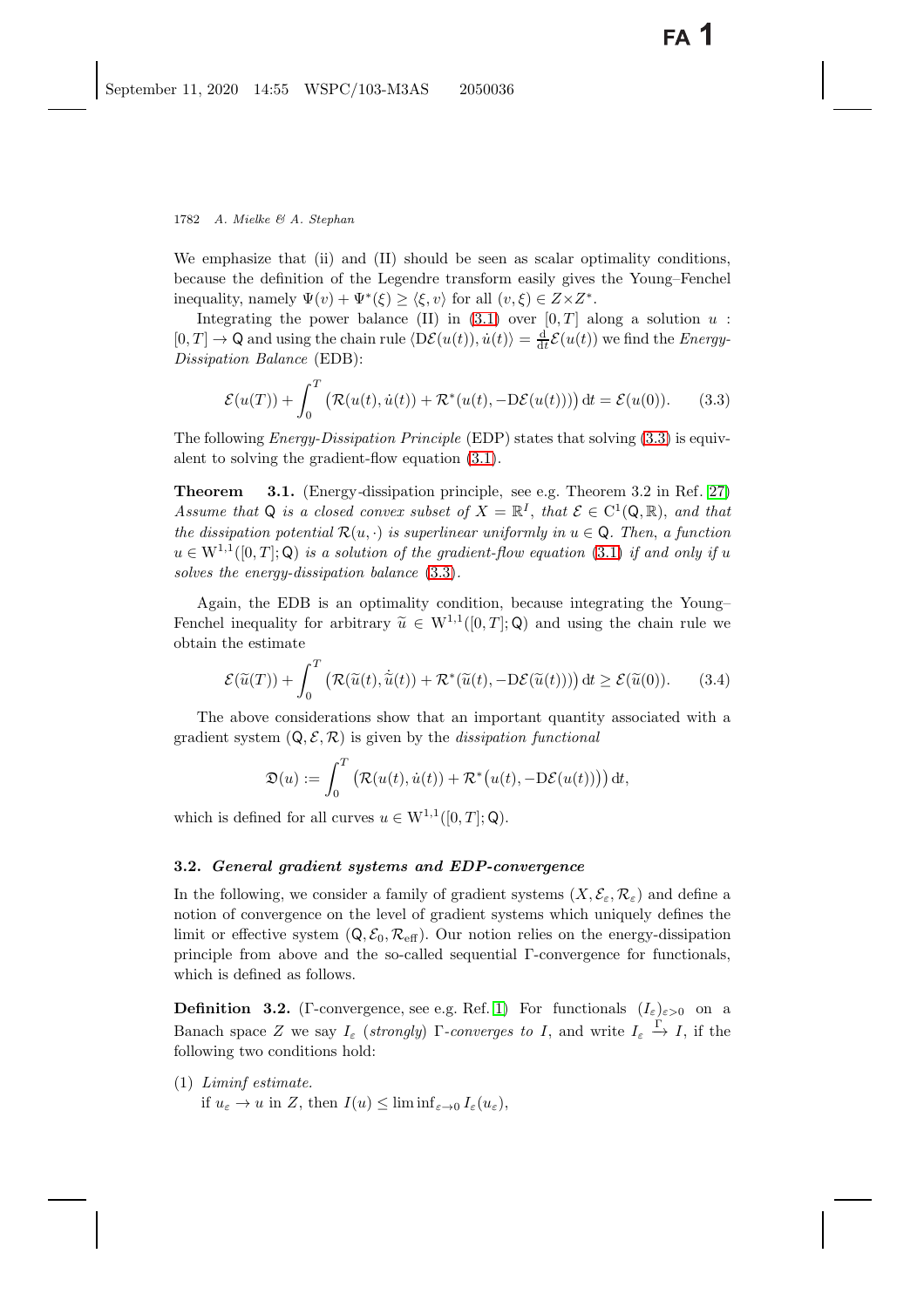(2) *Existence of recovery sequences.* for all  $\tilde{u} \in Z$  there exists  $(\tilde{u}_{\varepsilon})_{\varepsilon>0}$  such that  $\tilde{u}_{\varepsilon} \to \tilde{u}$  and  $\lim_{\varepsilon \to 0} I_{\varepsilon}(\tilde{u}_{\varepsilon}) = I(\tilde{u})$ .

If the same conditions hold when the strong convergences " $\rightarrow$ " are replaced by weak convergences " $\rightarrow$ ", we say that  $I_{\varepsilon}$  *weakly*  $\Gamma$ -*converges to* I and write  $I_{\varepsilon} \overset{\Gamma}{\rightarrow} I$ . If  $I_{\varepsilon} \stackrel{\Gamma}{\longrightarrow} I$  and  $I_{\varepsilon} \stackrel{\Gamma}{\longrightarrow} I$  hold, we say that  $I_{\varepsilon}$  *Mosco converges to* I and write  $I_{\varepsilon} \stackrel{M}{\longrightarrow} I$ .

Clearly, for finite-dimensional Banach spaces Z the convergences  $\stackrel{\Gamma}{\longrightarrow}$ ,  $\stackrel{\Gamma}{\longrightarrow}$ , and  $\stackrel{\text{M}}{\longrightarrow}$ coincide.

The energy dissipation principle allows us to formulate the gradient-flow equation in terms of the two functionals  $\mathcal{E}_{\varepsilon}$  and  $\mathfrak{D}_{\varepsilon}$ . However, to explore the full structure of gradient systems it is useful to embed the given gradient system into a family of tilted gradient systems  $(Q, \mathcal{E}^{\eta}, \mathcal{R})$ , where the *tilted energies*  $\mathcal{E}^{\eta}$  are given by

<span id="page-18-1"></span>
$$
\mathcal{E}^{\eta}(u) = \mathcal{E}(u) - \ell^{\eta}(u) \quad \text{with } \ell^{\eta}(u) := \langle \eta, u \rangle \tag{3.5}
$$

with an arbitrary tilt  $\eta \in X^*$ . Moreover, introducing the *tilted dissipation functional* 

$$
\mathfrak{D}_{\varepsilon}^{\eta}(u) := \int_0^T \left( \mathcal{R}_{\varepsilon}(u, \dot{u}) + \mathcal{R}_{\varepsilon}^*(u, \eta - \mathrm{D}\mathcal{E}_{\varepsilon}(u)) \right) \mathrm{d}t, \tag{3.6}
$$

<span id="page-18-0"></span>we can now define three versions of EDP-convergence for a family  $((\mathsf{Q}, \mathcal{E}_{\varepsilon}, \mathcal{R}_{\varepsilon}))_{\varepsilon > 0}$ as follows.

**Definition 3.3.** (EDP-convergence, cf. Refs. [7](#page-40-7) and [28\)](#page-41-13) Let Q be a closed convex subset of a Banach space X and let  $\mathcal{E}_{\varepsilon}$  be Gateaux differentiable.

(A) We say that the gradient systems  $(Q, \mathcal{E}_{\varepsilon}, \mathcal{R}_{\varepsilon})_{\varepsilon > 0}$  *converge in the simple EDP sense to*  $(Q, \mathcal{E}_0, \mathcal{R}_{\text{eff}})$ , and write  $(Q, \mathcal{E}_{\varepsilon}, \mathcal{R}_{\varepsilon}) \xrightarrow{\text{EDP}} (Q, \mathcal{E}_0, \mathcal{R}_{\text{eff}})$ , if the following conditions hold: conditions hold:

- (i)  $\mathcal{E}_{\varepsilon} \stackrel{\Gamma}{\longrightarrow} \mathcal{E}_0$  on  $\mathsf{Q} \subset X$ , and (ii)  $\mathfrak{D}_{\varepsilon} \stackrel{\Gamma}{\rightharpoonup} \mathfrak{D}_0$  on  $\mathrm{L}^2([0,T];\mathsf{Q})$  with  $\mathfrak{D}_0(u) = \int_0^T (\mathcal{R}_{\text{eff}}(u,\dot{u}) + \mathcal{R}_{\text{eff}}^*(u, -D\mathcal{E}_0(u))) dt$ .
- (B) We say that  $(Q, \mathcal{E}_{\varepsilon}, \mathcal{R}_{\varepsilon})$  *EDP-converges with tilting to*  $(Q, \mathcal{E}_{0}, \mathcal{R}_{\text{eff}})$ , if for all  $\eta \in X^*$  we have  $(Q, \mathcal{E}_{\varepsilon} - \ell_{\eta}, \mathcal{R}_{\varepsilon}) \xrightarrow{\text{EDP}} (Q, \mathcal{E}_{0} - \ell_{\eta}, \mathcal{R}_{\text{eff}}).$

(C) We say that  $(Q, \mathcal{E}_{\varepsilon}, \mathcal{R}_{\varepsilon})$  *contact EDP-converges with tilting to*  $(Q, \mathcal{E}_0, \mathcal{R}_{\text{eff}})$ , if (i) holds and for all  $\eta \in X^*$  we have  $\mathfrak{D}_{\alpha}^{\eta}$ <br>D.S.  $(u(t))$  dt where M satisfies the son  $\frac{\Gamma}{\rightarrow} \mathfrak{D}_0^{\eta}$  with  $\mathfrak{D}_0^{\eta}(u) = \int_0^T \mathcal{M}(u(t), \dot{u}(t), \eta - \eta)$  $D\mathcal{E}_0(u(t))$  dt, where M satisfies the contact conditions

\n- (c1) 
$$
\mathcal{M}(u, v, \xi) \geq \langle \xi, v \rangle
$$
 for all  $(v, \xi) \in X \times X^*$ ,
\n- (c2)  $\mathcal{M}(u, v, \xi) = \langle \xi, v \rangle \iff \mathcal{R}_{\text{eff}}(u, v) + \mathcal{R}_{\text{eff}}^*(u, \xi) = \langle \xi, v \rangle$ .
\n

Clearly, "tilted EDP-convergence" is a stronger notion than "contact EDPconvergence" since the contact potential M is explicitly given in  $\mathcal{R} + \mathcal{R}^*$  form. We refer to Refs. [7](#page-40-7) and [28](#page-41-13) for a general discussions of EDP-convergence and remark that "contact EDP-convergence with tilting" was called "relaxed EDP-convergence" in Ref. [7.](#page-40-7) We emphasize that there are cases where we have the  $\Gamma$  (or even Mosco)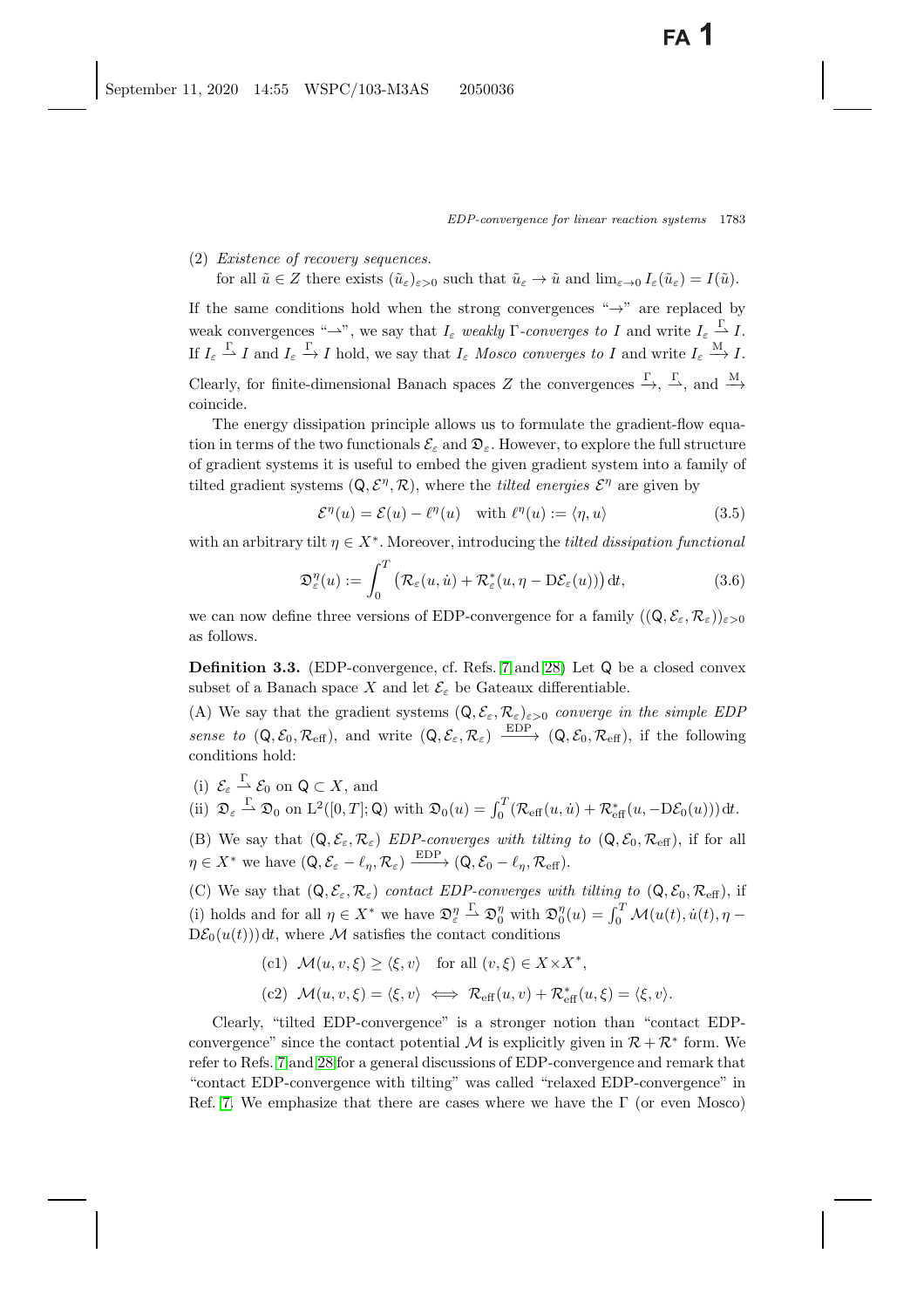convergence  $\mathcal{R}_{\varepsilon} \to \mathcal{R}_0$ , but EDP-convergence yields  $\mathcal{R}_{\text{eff}} \neq \mathcal{R}_0$ . In general, EDPconvergence allows for effective dissipation potentials  $\mathcal{R}_{\text{eff}}$  that inherit properties of the family  $(\mathcal{E}_{\varepsilon})_{\varepsilon>0}$ .

The most important feature of the three different notions of EDP-convergence is that the effective gradient system is *uniquely determined* through the family  $(Q, \mathcal{E}_{\varepsilon}, \mathcal{R}_{\varepsilon})$ . This is a much stronger statement than the one obtained by the classical approach, where the effective or limiting equation is derived first and then a gradient structure is constructed afterwards. Obviously, uniqueness cannot guaranteed because one equation may have several gradient structures. We also refer to Sec. 3.3.5.2 in Ref. [27,](#page-41-3) where for one family of evolution equations two different gradient structures are considered such that the EDP-limit exists and but is different.

A further interesting observation is that the notion of EDP-convergence does not involve the solutions of the associated gradient-flow equation. This may look like an advantage, since solutions need not be characterized, however typically showing EDP-convergence is at least as difficult. Another important feature is that EDPconvergence automatically implies the convergence of the corresponding solutions  $u^{\varepsilon}$  of the gradient-flow equations to the solutions of the effective equation

<span id="page-19-2"></span>
$$
0 \in \partial_v \mathcal{R}_{\text{eff}}(u(t), \dot{u}(t)) + \mathcal{D}\mathcal{E}_0(u(t)) \quad \text{for a.a. } t \in [0, T]. \tag{3.7}
$$

<span id="page-19-0"></span>**Lemma 3.4.** *Let the assumption of Theorem* [3.1](#page-17-1) *be satisfied for all*  $\varepsilon > 0$ *. Assume that the gradient systems*  $(Q, \mathcal{E}_{\varepsilon}, \mathcal{R}_{\varepsilon})$  *EDP-converge to*  $(Q, \mathcal{E}_{0}, \mathcal{R}_{\text{eff}})$  *in one of the three senses of Definition* [3.3,](#page-18-0) *then the following holds. If*  $u^{\varepsilon}:[0,T] \to \mathbb{Q}$  *are solutions for* [\(3.1\)](#page-16-0) *and*  $u : [0, T] \rightarrow \mathbb{Q}$  *is such that* 

$$
u^{\varepsilon}(0) \to u(0), \quad \mathcal{E}_{\varepsilon}(u^{\varepsilon}(0)) \to \mathcal{E}_{0}(u(0)), \quad \text{and} \quad u^{\varepsilon}(t) \to u(t) \text{ in } X \text{ for } t \in [0, T],
$$

*then*  $u \in W^{1,1}([0,T];X)$  *and it is a solution of the gradient-flow equation* [\(3.7\)](#page-19-2).

**Proof.** By Theorem [3.1](#page-17-1) we know that the EDB [\(3.3\)](#page-17-0) holds for  $u^{\varepsilon}$  as solutions for the gradient system  $(Q, \mathcal{E}_{\varepsilon}, \mathcal{R}_{\varepsilon})$ . Using the liminf estimates for  $\mathcal{E}_{\varepsilon}(u^{\varepsilon}(t))$  and for  $\mathfrak{D}_{\varepsilon}^0(u^{\varepsilon})$  and the convergence of  $\mathcal{E}_{\varepsilon}(u^{\varepsilon}(0))$ , we obtain

$$
\mathcal{E}_0(u(T)) + \int_0^T \left( \mathcal{R}_{\text{eff}}(u(t), \dot{u}(t)) + \mathcal{R}_{\text{eff}}^*(u(t), -D\mathcal{E}_0(u(t))) \right) dt \le \mathcal{E}_0(u(0)). \tag{3.8}
$$

Together with  $(3.4)$  and the EDP in Theorem [3.1](#page-17-1) we see that u solves  $(3.7)$ .  $\Box$ 

#### <span id="page-19-1"></span>**4. Gradient Structures for Linear Reaction Systems**

In this section, we discuss several gradient structures for linear reaction systems satisfying the detailed balance condition. Moreover, following the theory of Markov processes we define a natural way of tilting such systems in such a way that a new global equilibrium state  $w$  arises. This will show that the entropic gradient structure with cosh-type dual dissipation plays a distinguished role.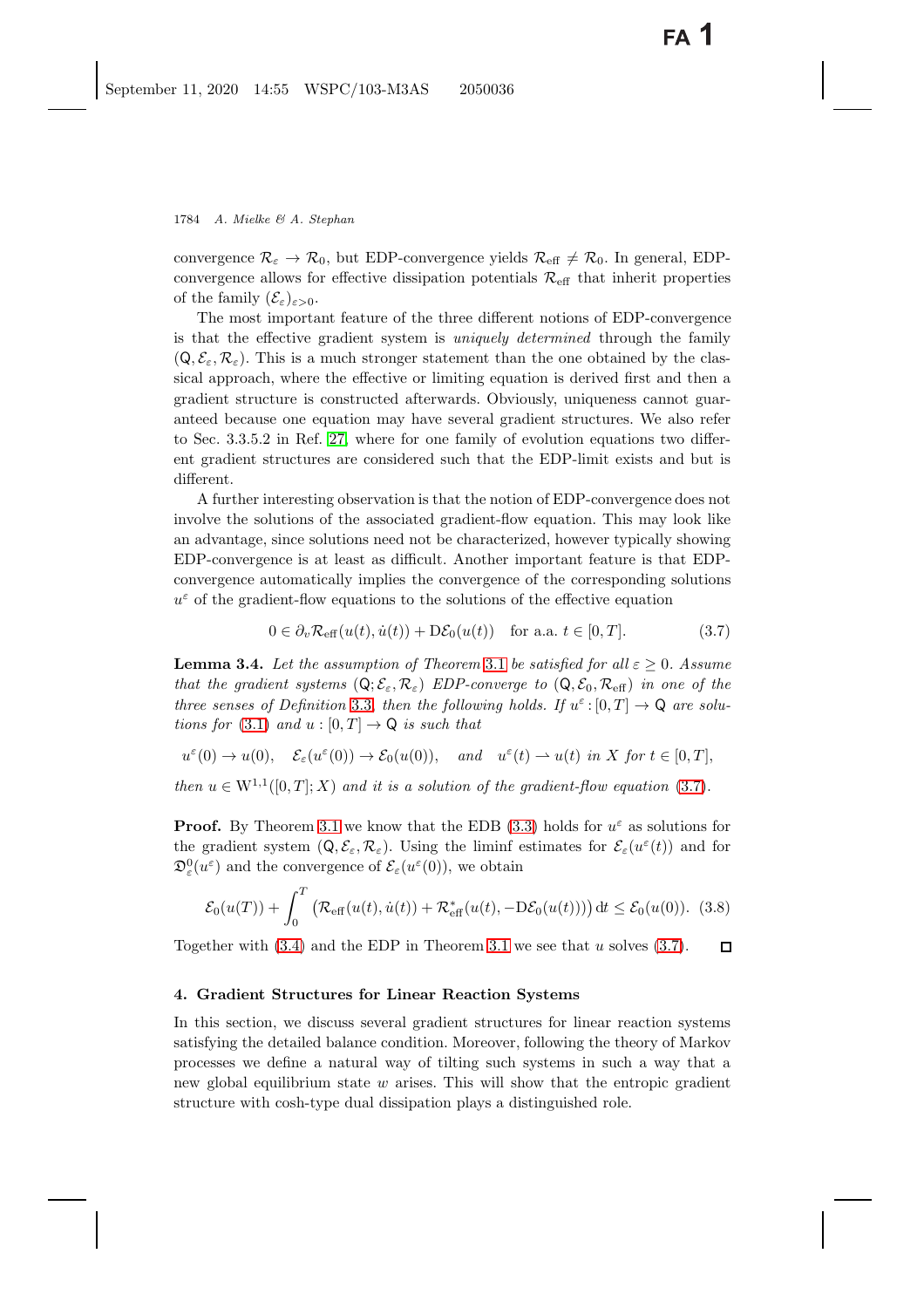### **4.1.** *A special representation for generators*

We start from a general linear reaction system with the finite index space  $\mathcal{I}$  :=  $\{1,\ldots,I\}$ . On the state space  $\mathsf{Q} = \text{Prob}(\mathcal{I})$  we consider the general linear reaction system

<span id="page-20-4"></span><span id="page-20-1"></span>
$$
\dot{c} = Ac \quad \text{where } A_{in} \ge 0 \quad \text{for } i \ne n \quad \text{and} \quad \sum_{i=1}^{I} A_{in} = 0 \text{ for all } n \in \mathcal{I}. \tag{4.1}
$$

Throughout we assume that there exists a positive equilibrium state  $w \in \mathsf{Q}$ , i.e.  $Aw = 0$  and  $w_i > 0$  for all  $i \in \mathcal{I}$ . At this stage we do not need the detailed-balance condition.

As we later want to change the equilibrium state  $w$  (and hence also the generator A) we write A in a specific form, namely

<span id="page-20-2"></span>
$$
A = \mathbb{D}_{w}^{1/2} K \mathbb{D}_{w}^{-1/2} - \mathbb{D}_{b} \quad \text{with } K = (\kappa_{in}) \in \mathbb{R}^{I \times I} \text{ and } b \in \mathbb{R}^{I} \text{ given by}
$$
  

$$
\kappa_{in} = A_{in} \left(\frac{w_{n}}{w_{i}}\right)^{1/2} > 0 \text{ for } i \neq n, \quad \kappa_{ii} = 0, \quad \text{and}
$$
  

$$
b_{i} = -A_{ii} = \sum_{n=1}^{I} \kappa_{ni} \left(\frac{w_{n}}{w_{i}}\right)^{1/2} > 0.
$$
  
(4.2)

This representation is useful, because we can keep  $K$  fixed, while varying  $w$  to obtain Markov generators  $A = A^{w,K}$  such that  $A^{w,K}w = 0$ .

Assuming the DBC again, Eq. [\(4.1\)](#page-20-1) can be written in the symmetric form

<span id="page-20-5"></span><span id="page-20-3"></span>
$$
\dot{c}_n = \sum_{i: \ i \neq n} \kappa_{ni} \left( \left( \frac{w_n}{w_i} \right)^{1/2} c_i - \left( \frac{w_i}{w_n} \right)^{1/2} c_n \right) \quad \text{for } n \in \mathcal{I}.
$$
 (4.3)

Moreover, we see that A and w satisfy the DBC  $A_{in}w_n = A_{ni}w_i$  if and only if  $K$  is symmetric. Thus, fixing a symmetric  $K$  and changing  $w$  does automatically generate the DBC for  $A^{K,w}$  and w.

## <span id="page-20-0"></span>**4.2.** *A general class of gradient structures*

We now assume the DBC  $A\mathbb{D}_w = (A\mathbb{D}_w)^*$  or equivalently  $K = K^*$  in [\(4.2\)](#page-20-2) and discuss a general class of gradient structures for [\(4.1\)](#page-20-1) following the general approach in Sec. 2.5 in Ref. [23.](#page-41-6)

Let  $\Phi : [0, \infty] \to [0, \infty]$  and  $\Psi_{in} : \mathbb{R} \to [0, \infty]$  for  $1 \leq i \leq n \leq I$  be lower semicontinuous and strictly convex  $C^2$  functions such that  $\Psi_{in}(0) = 0$  and  $\Psi''_{in}(0) > 0$ .<br>We seem for a gradient system  $(0, \mathcal{F}, \mathbb{Z}^*)$  with an energy functional  $\mathcal{F}$  and a dual We search for a gradient system  $(Q, \mathcal{E}, \mathcal{R}^*)$  with an energy functional  $\mathcal{E}$  and a dual dissipation potential in the form

$$
\mathcal{E}(c) = \sum_{i=1}^{I} w_i \, \Phi\left(\frac{c_i}{w_i}\right) \quad \text{and} \quad \mathcal{R}^*(c,\xi) = \sum_{i=1}^{I-1} \sum_{n=i+1}^{I} a_{in}(c) \Psi_{in}(\xi_i - \xi_n),
$$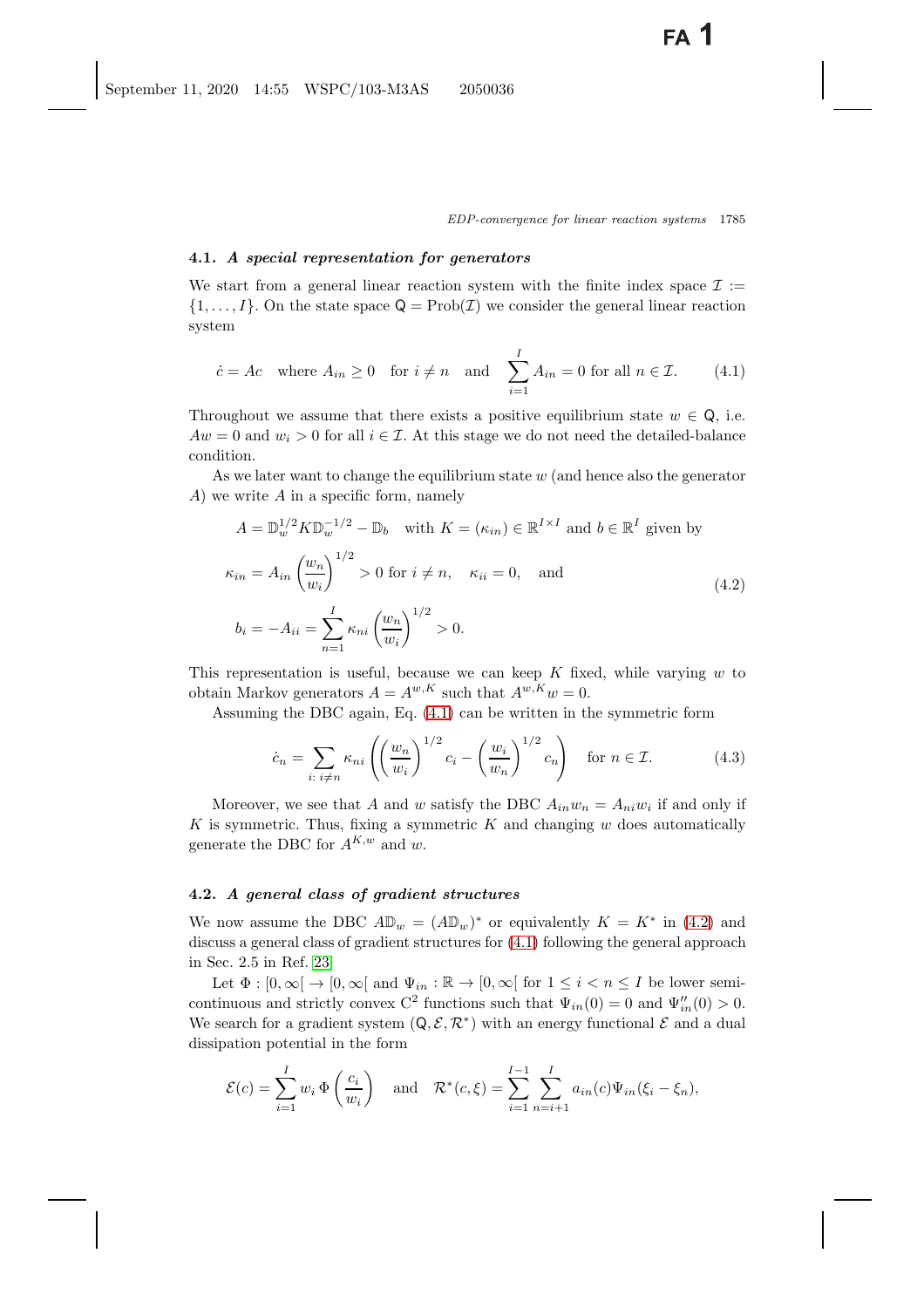where the coefficient functions  $a_{in}$  must be chosen appropriately, but need to be nonnegative to guarantee that  $\mathcal{R}^*(c, \cdot)$  is a dissipation potential.

With  $\partial_{\xi_n} \mathcal{R}^*(c, \xi) = \sum_{k=n+1}^l a_{nk}(c) \Psi'_{nk}(\xi_n - \xi_k) - \sum_{i=1}^{n-1} a_{in}(c) \Psi'_{in}(\xi_i - \xi_n)$  and  $(c) = (\Phi'(\xi_k))$ , we find the relation  $D\mathcal{E}(c) = (\Phi'(\frac{c_k}{w_k}))_k$  we find the relation

$$
\partial_{\xi_n} \mathcal{R}^*(c, -D\mathcal{E}(c)) = \sum_{i=n+1}^I a_{ni}(c) \Psi'_{ni} \left( \Phi' \left( \frac{c_i}{w_i} \right) - \Phi' \left( \frac{c_n}{w_n} \right) \right) - \sum_{i=1}^{n-1} a_{in}(c) \Psi'_{in} \left( \Phi' \left( \frac{c_n}{w_n} \right) - \Phi' \left( \frac{c_i}{w_i} \right) \right).
$$

Thus, the equations  $\dot{c}_n = \partial_{\xi_n} \mathcal{R}^*(c, -D\mathcal{E}(c))$  are the same as in [\(4.3\)](#page-20-3), provided we choose the coefficient functions  $a_{in}$  as

<span id="page-21-2"></span><span id="page-21-0"></span>
$$
a_{ni}(c) := \frac{\kappa_{ni}\sqrt{w_n w_i}(\frac{c_i}{w_i} - \frac{c_n}{w_n})}{\Psi'_{ni}(\Phi'(\frac{c_i}{w_i}) - \Phi'(\frac{c_n}{w_n}))} \quad \text{for } \frac{c_i}{w_i} \neq \frac{c_n}{w_n} \quad \text{and}
$$
  

$$
a_{ni}(c) := \frac{\kappa_{ni}\sqrt{w_n w_i}}{\Psi''_{ni}(0)\Phi''(\frac{c_i}{w_i})} \quad \text{for } \frac{c_i}{w_i} = \frac{c_n}{w_n}
$$
 (4.4)

and exploit the DBC  $\kappa_{in} = \kappa_{ni}$ . We also emphasize that  $\Phi'$  is strictly increasing such that  $\frac{c_i}{w_i} - \frac{c_n}{w_n}$  and  $\Phi'(\frac{c_i}{w}) - \Phi'(\frac{c_n}{w_n})$  always have the same sign. Since  $\Psi'(\zeta)$ and  $\zeta$  also always have the same sign, we conclude that  $a_{in}(c) \geq 0$  as desired for dissipation potentials.

As the choice of entropy functional density  $\Phi$  and of the dual dissipation potentials  $\Psi_{in}$  is general quite arbitrary we see that we can generate a whole zoo of different gradient structures for  $(4.1)$  or  $(4.3)$ . The following choices relate to situation where all  $\Psi_{in}$  are given by one function  $\Psi$ , but more general cases are possible.

From the construction it is clear that  $\mathcal{R}^*$  is linear in the generator A, i.e. if  $A = A^1 + A^2$  and the equilibrium w is fixed, then  $\mathcal{R}^* = \mathcal{R}_{A^1}^* + \mathcal{R}_{A^2}^*$  where  $\mathcal{R}_{A^m}^*$  is constructed as above. constructed as above.

#### **4.3.** *Some specific gradient structures for linear reaction systems*

We now realize special choices for the general gradient structures in the previous subsection. These choices are singled out because they lead to natural entropy functionals and relatively simple coefficient functions  $a_{in}$  in [\(4.4\)](#page-21-0).

#### <span id="page-21-1"></span>4.3.1. *Quadratic energy and dissipation*

The quadratic gradient structure is given by quadratic energy and dissipation, i.e.

$$
\Phi_{\text{quad}}(\varrho) = \frac{1}{2}\varrho^2
$$
 and  $\Psi_{\text{quad}}(\zeta) = \frac{1}{2}\zeta^2$ .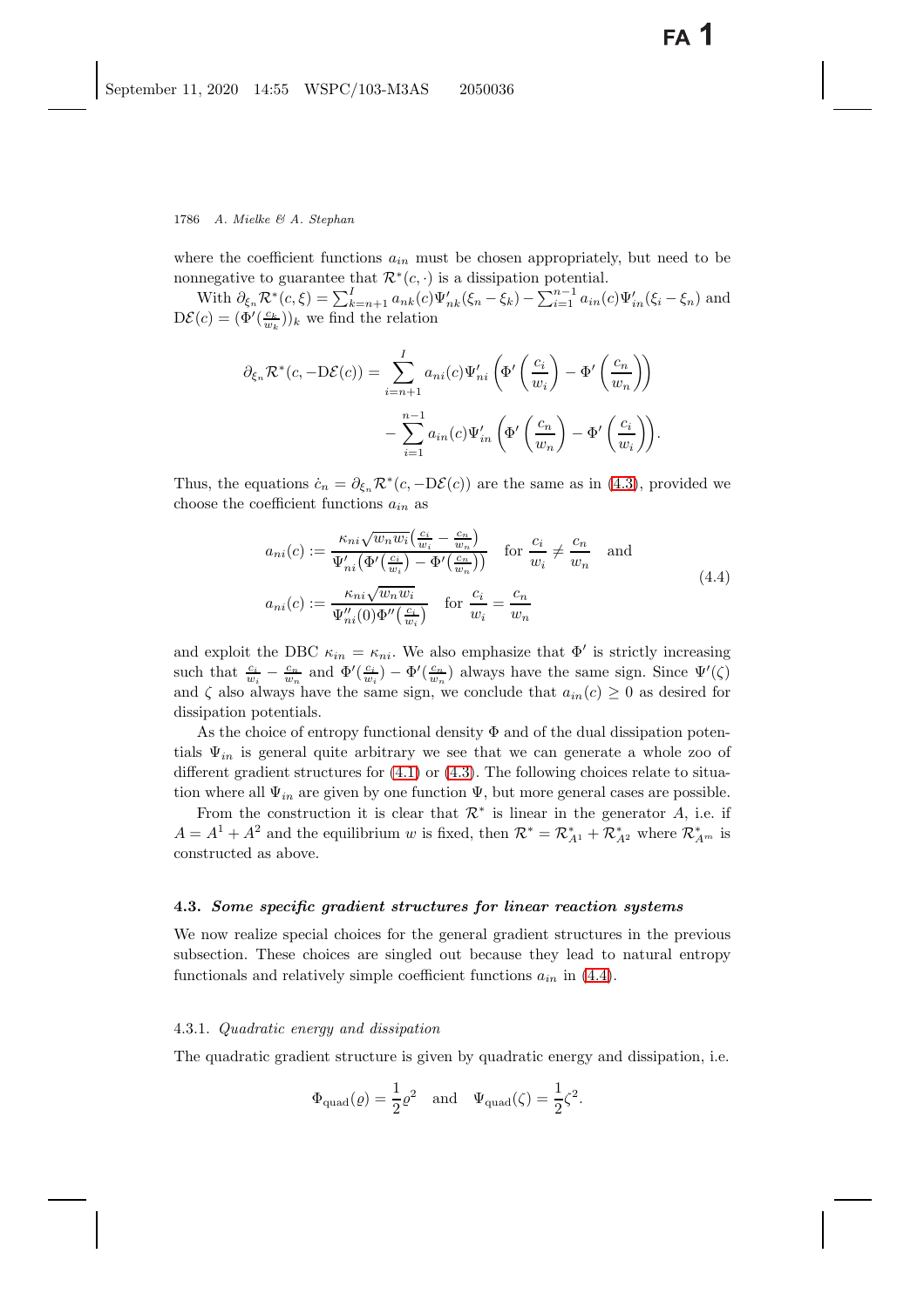The coefficient functions are constant and read  $a_{in}(c) = \kappa_{in}\sqrt{w_i w_n}$ . Thus, we find

$$
\mathcal{E}_{\text{quad}}(c) = \frac{1}{2} \sum_{i=1}^{I} \frac{c_i^2}{w_i} \text{ and}
$$
  

$$
\mathcal{R}_{\text{quad}}^*(c, \xi) = \frac{1}{2} \sum_{i=1}^{I-1} \sum_{n=i+1}^{I} \kappa_{in} \sqrt{w_i w_n} (\xi_i - \xi_n)^2 = \frac{1}{2} \langle \xi, \mathbb{K}_{\text{quad}} \xi \rangle.
$$

In this case the dual dissipation functional does not depend on the concentration  $c \in \mathsf{Q}$ , which means that the equation  $\dot{c} = Ac = -\mathbb{K}D\mathcal{E}(c)$  can be treated as a selfadjoint linear evolution problem in the Hilbert space with the norm induced by  $\mathcal{R}$ . This leads to the classical Hilbert space approach for reversible Markov operators.

#### <span id="page-22-0"></span>4.3.2. *Boltzmann entropy and quadratic dissipation*

The *quadratic-entropic* gradient structure is defined by the choices

$$
\Phi_{\text{Boltzmann}}(\varrho) = \lambda_{\text{Bz}}(\varrho) := \varrho \log \varrho - \varrho + 1 \quad \text{and} \quad \Psi_{\text{quad}}(\zeta) = \frac{1}{2} \zeta^2.
$$

This gradient structure was first introduced in Refs. [25,](#page-41-21) [22,](#page-41-5) [10,](#page-40-12) [5](#page-40-6) and [26](#page-41-25) as a possible generalization of Otto's gradient structure for the Fokker–Planck and more general diffusion equations equation, cf. Refs. [18](#page-41-26) and [33.](#page-42-8) However, similar structures also appear earlier in the physics literature, see e.g. Eq. (113) in Ref. [32.](#page-41-4)

The associated entropy is Boltzmann's relative entropy and, using the logarithmic mean  $\Lambda(a, b) = \int_0^1 a^s b^{1-s} d s = \frac{a-b}{\log a - \log b}$ , the dual dissipation potential  $\mathcal{R}^*$ reads

$$
\mathcal{E}_{\text{Bz}}(c) = \sum_{i=1}^{I} w_i \lambda_{\text{Bz}} \left(\frac{c_i}{w_i}\right) \quad \text{and}
$$
  

$$
\mathcal{R}^*(c,\xi) = \frac{1}{2} \sum_{i=1}^{I-1} \sum_{n=i+1}^{I} \kappa_{in} \sqrt{w_i w_n} \Lambda \left(\frac{c_i}{w_i}, \frac{c_n}{w_n}\right) (\xi_i - \xi_n)^2.
$$

Again  $\mathcal{R}^*$  is quadratic in  $\xi$  but now also depends nontrivially on  $c \in \mathsf{Q}$ , viz.  $\mathcal{R}^*(c,\xi) = \frac{1}{2}\langle \xi, \mathbb{K}_{\text{Bz}}(c)\xi \rangle$ . This means that Q can be equipped with the Riemannian metric induced by  $\mathcal{R}_{\text{S}}$  soo B of 22 metric induced by  $R$ , see Ref. [22.](#page-41-5)

Note that  $\mathbb{K}_{\text{Bz}}(w) = \mathbb{K}_{\text{quad}}$  and  $\mathcal{E}_{\text{quad}}(c) = \frac{1}{2} \mathcal{D}^2 \mathcal{E}_{\text{Bz}}(w)[c, c]$ , which is the desired compatibility under linearization at  $c = w$ .

#### <span id="page-22-2"></span><span id="page-22-1"></span>4.3.3. *Boltzmann entropy and cosh-type dissipation*

The following, so-called *entropic cosh-type gradient structure*, was derived via a large-deviation principle from an interacting particle system in Refs. [30](#page-41-7) and [29.](#page-41-8) We refer to Marcellin's PhD thesis<sup>[24](#page-41-9)</sup> from 1915 for a historical, first physical derivation of exponential kinetic relations in the context of Boltzmann statistics. Only little of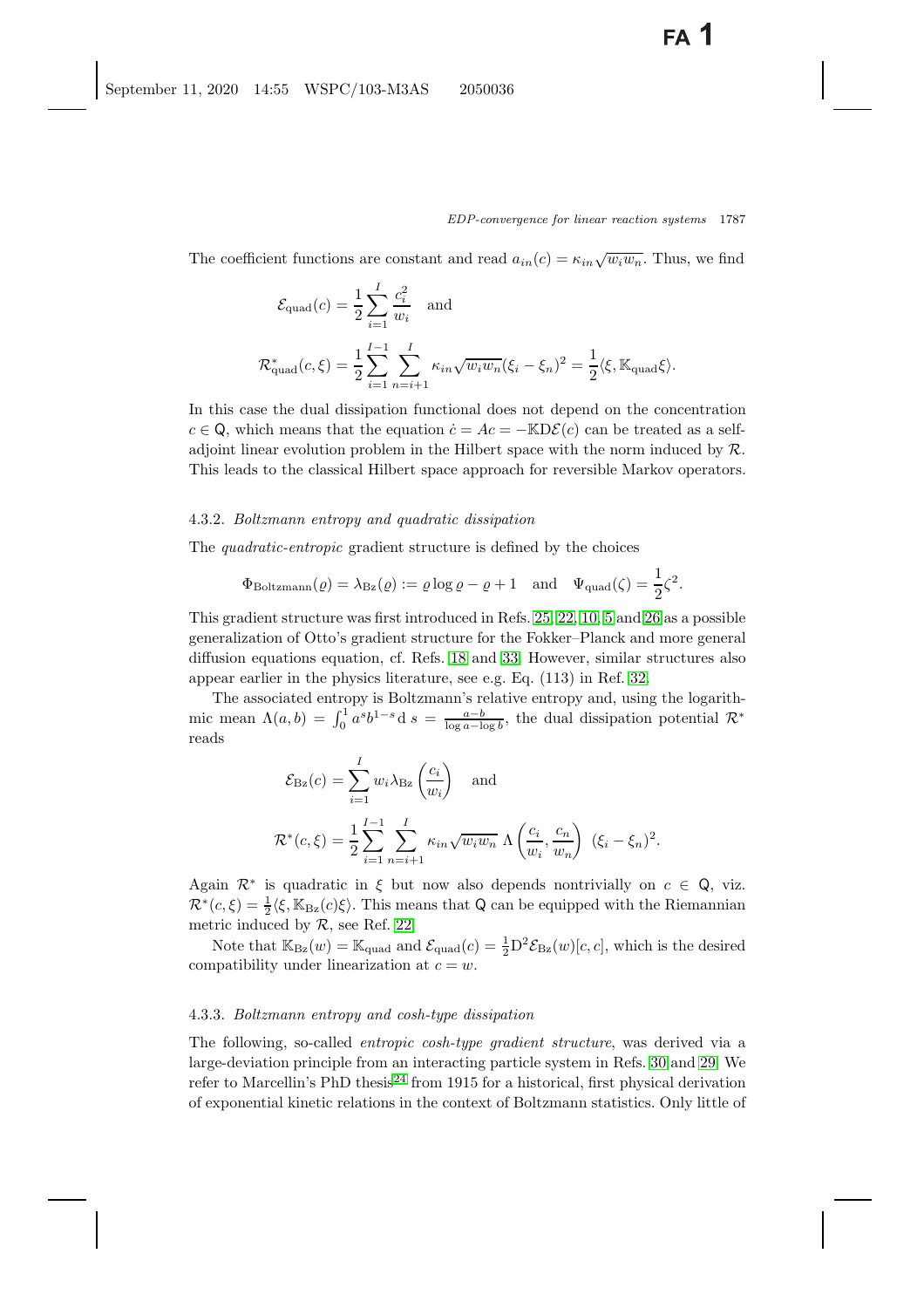this important result penetrated into the main stream thermomechanical modeling of reaction systems, see Item iii on p. 77 and Eq. (69) in Ref. [16](#page-41-27) for a discussion.

For this gradient structure the choices are

$$
\Phi_{\text{Boltzmann}}(\varrho) = \lambda_{\text{Bz}}(\varrho) := \varrho \log \varrho - \varrho + 1 \quad \text{and}
$$

$$
\Psi_{\text{cosh}}(\zeta) = \mathsf{C}^*(\zeta) := 4 \cosh\left(\frac{\zeta}{2}\right) - 4,
$$

giving Boltzmann's relative entropy  $\mathcal{E}_{\text{Bz}}$  and the cosh-type dual dissipation potential:

$$
\mathcal{E}_{\text{Bz}}(c) := \sum_{i=1}^{I} w_i \lambda_{\text{Bz}} \left( \frac{c_i}{w_i} \right) \text{ and}
$$

$$
\mathcal{R}_{\cosh}^*(c, \xi) = \sum_{i=1}^{I-1} \sum_{n=i+1}^{I} \kappa_{in} \sqrt{c_i c_n} \mathbf{C}^*(\xi_i - \xi_n).
$$
(4.5)

The especially simple form of the coefficient functions arises from the interaction of the cosh function with the Boltzmann function  $\lambda_{\text{Bz}}$ , namely

$$
C^{*'}(\lambda'_{\text{Bz}}(p) - \lambda'_{\text{Bz}}(q)) = 2\sinh\left(\log\sqrt{p/q}\right) = \sqrt{p/q} - \sqrt{q/p} = \frac{p-q}{\sqrt{pq}}.
$$

With this we easily find the simple formula  $a_{in}(c) = \kappa_{in}\sqrt{c_ic_n}$ .

Because of the close connection between the cosh-type function C<sup>∗</sup> and the Boltzmann function  $\lambda_{\text{Bz}}$ , it is obvious that using  $\mathsf{C}^*$  means that we also use the Boltzmann entropy. Hence, it will not lead to confusion if we simply call  $(Q, \mathcal{E}_{\text{Bz}}, \mathcal{R}_{\text{cosh}})$  the *cosh gradient structure*. Again, the quadratic gradient structure in Sec. [4.3.1](#page-21-1) is obtained by linearization:

$$
\mathcal{E}_{\text{quad}}(c) = \frac{1}{2} \mathcal{D}^2 \mathcal{E}_{\text{Bz}}(w)[c, c] \quad \text{and} \quad \mathbb{K}_{\text{quad}} = \mathcal{D}_{\xi}^2 \mathcal{R}_{\text{cosh}}^*(w, 0).
$$

#### <span id="page-23-0"></span>**4.4.** *Tilting of Markov processes*

Tilting, also called exponential tilting, is a standard procedure in stochastics (in particular in the theory of large deviations) to change the dynamics of a Markov process in a controlled way. In particular, the equilibrium measure  $w$  is changed into another one, let us say  $\tilde{w}$ . For more motivation and theory we refer to Ref. [28](#page-41-22) and the references therein.

Defining two entropy functionals, namely the Boltzmann entropies for w and  $\tilde{w}$ ,

$$
\mathcal{E}_{\text{Bz}}(c) = \sum_{i=1}^{I} w_i \lambda_{\text{Bz}} \left( \frac{c_i}{w_i} \right) \quad \text{and} \quad \widetilde{\mathcal{E}}_{\text{Bz}}(c) = \sum_{i=1}^{I} \widetilde{w}_i \lambda_{\text{Bz}} \left( \frac{c_i}{\widetilde{w}_i} \right)
$$

the special structure of  $\lambda_{\text{Bz}}$  leads to the relation

 $\mathcal{E}_{\text{Bz}}(c) = \mathcal{E}_{\text{Bz}}(c) - \langle \eta, c \rangle$  with  $\eta = (\log(\widetilde{w}_i/w_i))_{i \in \mathcal{I}}$ .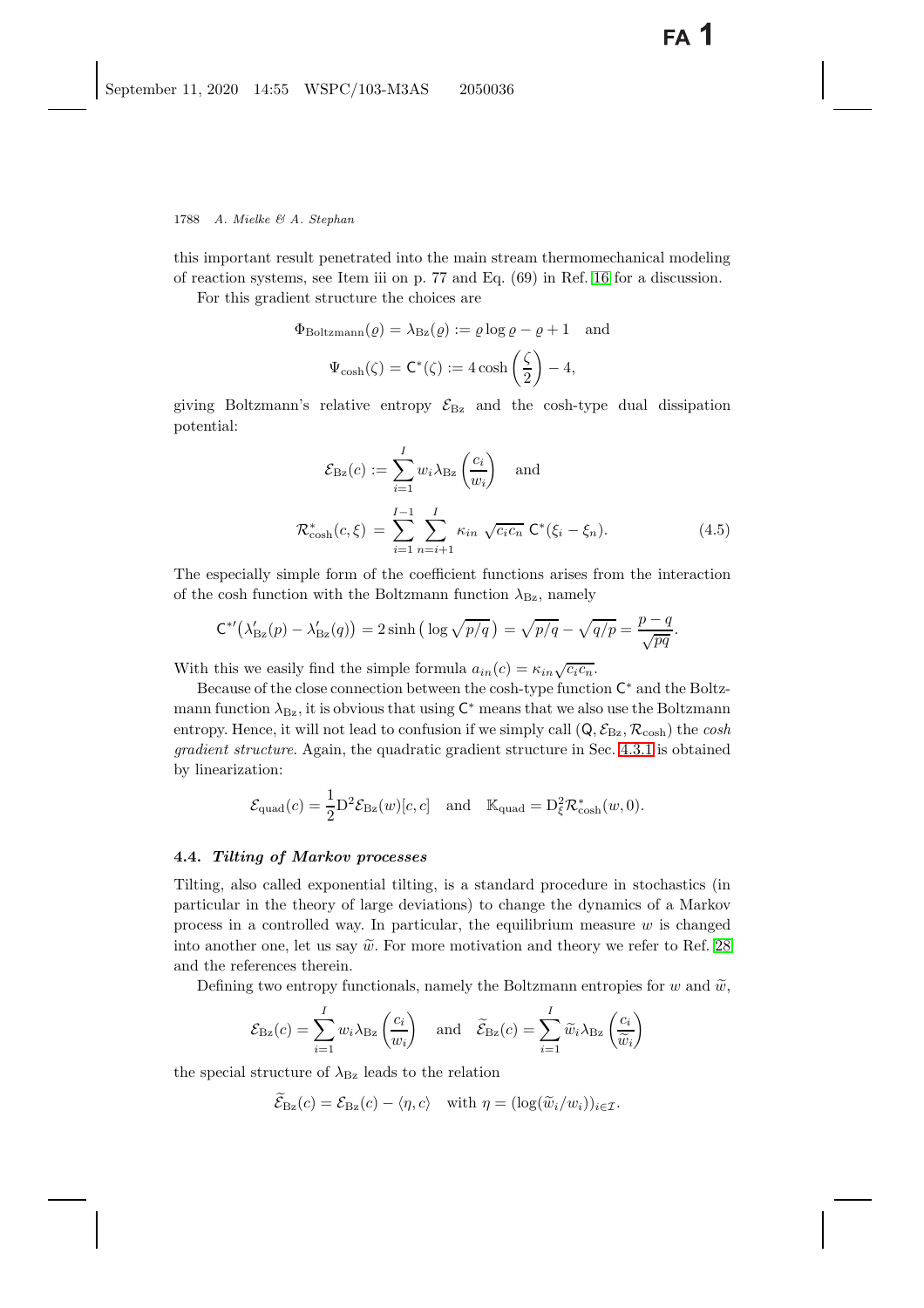Thus, we see that a change of the equilibrium measure leads to a tilt in the sense of [\(3.5\)](#page-18-1) for the entropy. Moreover, for every tilt  $\eta \in X^*$  there is a unique new equilibrium state  $w^{\eta}$ , namely the minimizer of  $c \mapsto \mathcal{E}^{\eta}(c) = \mathcal{E}_{\text{Bz}}(c) - \langle \eta, c \rangle$ . We easily find

$$
w_i^{\eta} = \frac{1}{Z} e^{-\eta_i} w_i
$$
 with  $Z = \sum_{n=1}^{I} e^{-\eta_n} w_n$ .

This explains the name "exponential tilting".

For a time-dependent linear reaction systems the tilting is defined in a consistent way, namely using the representation [\(4.2\)](#page-20-2). Given  $\dot{c} = Ac$  with positive equilibrium w and a tilt  $\eta$  we first construct the equilibrium  $w^{\eta}$  and then, using  $K = (\kappa_{in})$  from [\(4.2\)](#page-20-2), we define the evolution

<span id="page-24-1"></span>
$$
\dot{c} = A^{\eta}c \quad \text{with } A^{\eta} := \mathbb{D}_{w^{\eta}}^{1/2} K \mathbb{D}_{w^{\eta}}^{-1/2} - \mathbb{D}_{b^{\eta}}.
$$
\n(4.6)

One of the important observations in Ref. [28](#page-41-13) is that the cosh gradient structure is invariant under tilting, i.e. the dissipation potential does not change if the Boltzmann entropy is tilted. This can now be formulated as follows:

<span id="page-24-2"></span>
$$
A^{\eta}c = D_{\xi} \mathcal{R}_{\cosh}^*(c, -D\mathcal{E}^{\eta}(c)).
$$
\n(4.7)

This relation can easily checked by noting that  $(4.6)$  has the form  $(4.3)$ , where now w is replaced by  $w^{\eta}$ . But  $\mathcal{E}^{\eta}$  is exactly the relative entropy with respect to  $w^{\eta}$  such that the results in Sec. [4.3.3](#page-22-2) yield identity [\(4.7\)](#page-24-2).

Using the formula [\(4.4\)](#page-21-2) for  $a_{in}(c)$  we can find all possible gradient structures in terms of  $\Phi$  and  $\Psi_{in}$  such that the  $a_{in}(c)$  is independent for w. The result shows that, up to a trivial scaling, the only tilt-invariant gradient structures in the form of Sec. [4.2](#page-20-0) are given by the cosh gradient structure. Indeed, in Ref. [30](#page-41-7) the case  $\gamma = 1/2$  is obtained from the theory of large deviations.

<span id="page-24-0"></span>**Proposition 4.1.** (Characterization of tilt-invariant gradient structures) *If* Φ *and*  $\Psi_{in}$  are such that  $a_{in}$  in [\(4.4\)](#page-21-2) is independent of w, then there exists  $\varphi_0, \varphi_1 \in \mathbb{R}$  and  $\psi_{in}, \gamma > 0$  *such that* 

$$
\Phi(c) = \gamma \lambda_{\text{Bz}}(c) + \varphi_0 + \varphi_1 c \quad and \quad \Psi_{in}(\zeta) = \gamma \psi_{in} \mathsf{C}^* \left( \frac{\zeta}{\gamma} \right).
$$

*In particular, we always obtain*  $a_{in}(c) = \frac{\kappa_{in}}{\psi_{in}}$  $\sqrt{c_i c_n}$ . Since  $\psi_{in}$  can be integrated into<br>cinco by each of a gradient structures κin, *all tilt-invariant gradient structures are given by scaled cosh gradient structures*

$$
\mathcal{E}(c) = \gamma \mathcal{E}_{\text{Bz}}(c) + \varphi_0 I + \varphi_1 \quad \text{and} \quad \mathcal{R}^*(c,\xi) = \gamma \mathcal{R}^*_{\text{cosh}}\left(c,\frac{1}{\gamma}\xi\right).
$$

**Proof.** We rewrite  $a_{in}$  in the form

$$
a_{in}(c) = \kappa_{in}\sqrt{c_ic_n}\frac{\varrho_i - \varrho_n}{\sqrt{\varrho_i\varrho_n}\Psi'_{in}(\Phi'(\varrho_i) - \Phi'(\varrho_n))}, \quad \text{where } \varrho_k = \frac{c_k}{w_k}
$$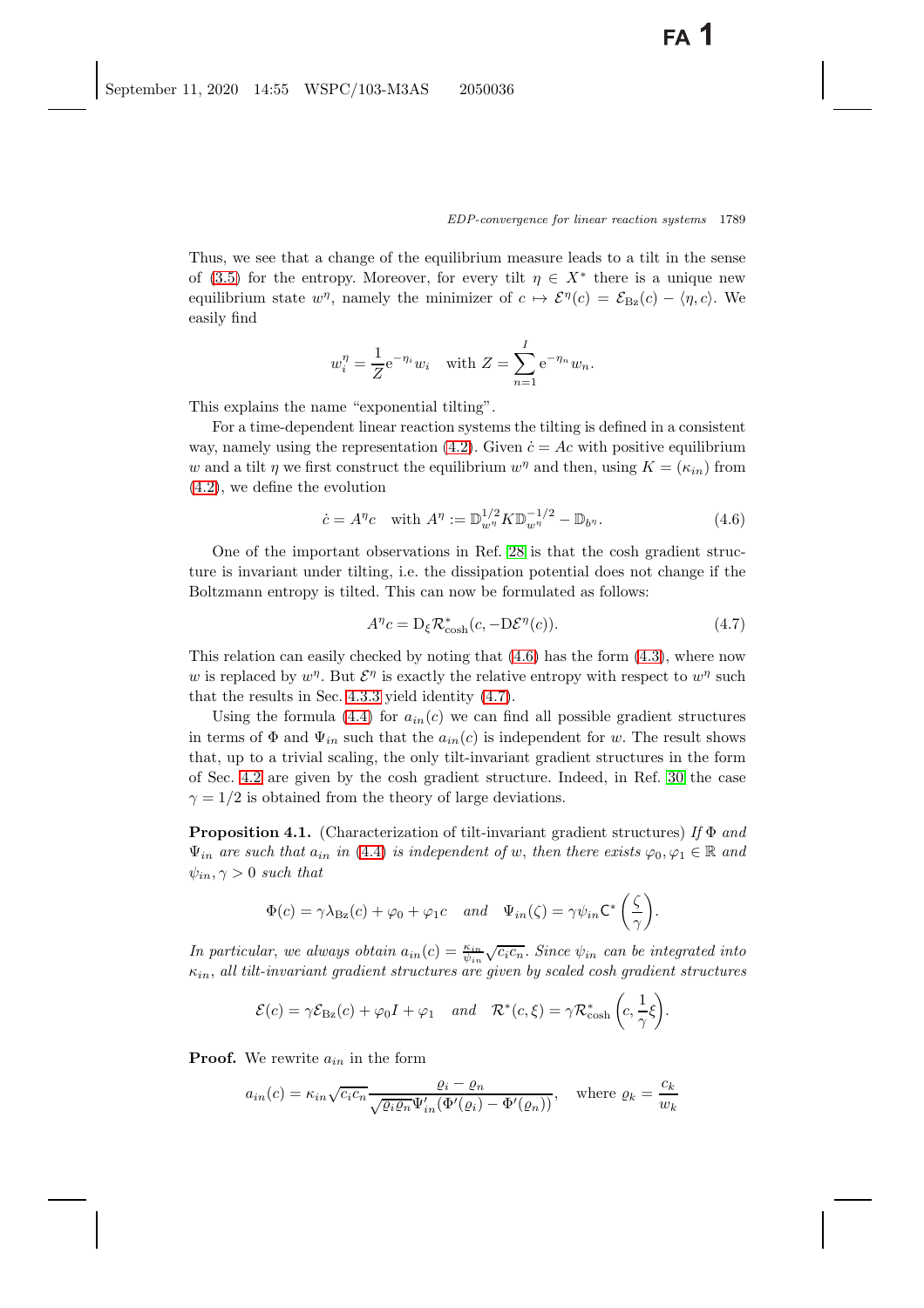Because the expression has to be independent of  $w_i$  and  $w_n$  for all  $c, w \in \mathbb{Q}$ , the fraction involving  $\rho_i$  and  $\rho_n$  has to be a constant, which we set  $1/\psi_{in}$ , i.e.

(i) 
$$
\Phi'(\varrho_i) - \Phi'(\varrho_n) = G\left(\frac{\varrho_i}{\varrho_n}\right)
$$
, (ii)  $G(\sigma) = (\Psi'_{in})^{-1}\left(\psi_{in}\left(\sqrt{\sigma} - \frac{1}{\sqrt{\sigma}}\right)\right)$ .

Setting  $r_k = \log \varrho_k$ ,  $f(r) = \Phi'(e^r)$ , and  $g(s) = G(e^s)$  in (i), we arrive at the relation

$$
f(r_i) - f(r_n) = g(r_i - r_n) \text{ for all } r_i, r_n \in \mathbb{R}.
$$

As f and g are continuous the only solutions of this functional relation are  $f(r)$  =  $\varphi_1 + \gamma r$  and  $g(s) = \gamma s$  with  $\varphi_1, \gamma \in \mathbb{R}$ . This implies  $\Phi'(\varrho) = \varphi_1 + \gamma \log \varrho$  and, hence,  $\Phi(\varrho) = \varphi_2 + \varphi_3 \log \varrho + \varrho \log \varrho$ .  $\Phi(\varrho) = \varphi_0 + \varphi_1 \varrho + \gamma \lambda_{\text{Bz}}(\varrho)$ . Strict convexity of  $\Phi$  leads to the restriction  $\gamma > 0$ .

Solving (ii) with  $G(\sigma) = \gamma \log \sigma =: \zeta$  yields

$$
\Psi'_{in}(\zeta) = \psi_{in}(e^{\zeta/(2\gamma)} - e^{-\zeta/(2\gamma)}) = \psi_{in} 2 \sinh\left(\frac{\zeta}{2\gamma}\right) = \psi_{in} C^{*\prime}\left(\frac{\zeta}{\gamma}\right).
$$

Because of  $\Psi_{in}(0) = 0$  this determines  $\Psi_{in}$  uniquely, and the result is established.  $\Box$ 

We also refer to Ref. [17](#page-41-28) for the connections of the cosh gradient structure to the SQRA-discretization scheme for drift-diffusion systems.

#### <span id="page-25-0"></span>**5. EDP-Convergence and the Effective Gradient Structure**

In this section, we fully concentrate on the cosh gradient structure, because only this gradient structure allows to prove EDP convergence with tilting.

Our energy functionals  $\mathcal{E}_{\varepsilon}$  are the relative Boltzmann entropies, while the dual dissipation potentials  $\mathcal{R}_{\varepsilon}^*$  is the sum of a slow and a fast part:

$$
\mathcal{E}_{\varepsilon}(c) = \sum_{i=1}^{I} w_i^{\varepsilon} \lambda_{\text{Bz}} \left( \frac{c_i}{w_i^{\varepsilon}} \right) \quad \text{and}
$$
\n
$$
\mathcal{R}_{\varepsilon}^*(c,\xi) = \mathcal{R}_{S,\varepsilon}^*(c,\xi) + \frac{1}{\varepsilon} \mathcal{R}_{F,\varepsilon}^*(c,\xi), \quad \text{where}
$$
\n
$$
\mathcal{R}_{Z,\varepsilon}^*(c,\xi) := \sum_{i=1}^{I-1} \sum_{n=i+1}^{I} \kappa_{in}^{Z,\varepsilon} \sqrt{c_i c_n} \mathcal{C}^*(\xi_i - \xi_n) \quad \text{with}
$$
\n
$$
\kappa_{in}^{Z,\varepsilon} = A_{in}^Z \sqrt{w_n^{\varepsilon}/w_i^{\varepsilon}}, \ Z \in \{S,F\}.
$$

Here, the  $\varepsilon$ -dependencies of the coefficients  $\kappa_{in}^{S,\varepsilon}$  and  $\kappa_{in}^{F,\varepsilon}$  is trivial in the sense that the limits for  $\varepsilon \to 0$  oviet. The real important term is the factor  $1/\varepsilon$  in front of  $\mathcal{D}^*$ the limits for  $\varepsilon \to 0$  exist. The real important term is the factor  $1/\varepsilon$  in front of  $\mathcal{R}_{F,\varepsilon}^*$ .<br>The structure of this section is as follows. In Sec. 5.1, we present the main results

The structure of this section is as follows. In Sec. [5.1,](#page-26-0) we present the main results concerning the Γ-convergence of  $\mathcal{E}_{\varepsilon}$  and  $\mathcal{D}_{\varepsilon}$  which then imply the EDP-convergence with tilting of  $(Q, \mathcal{E}_{\varepsilon}, \mathcal{R}_{\varepsilon})$  to the limit system  $(Q, \mathcal{E}, \mathcal{R}_{\text{eff}})$ . In Sec. [5.2,](#page-28-0) we show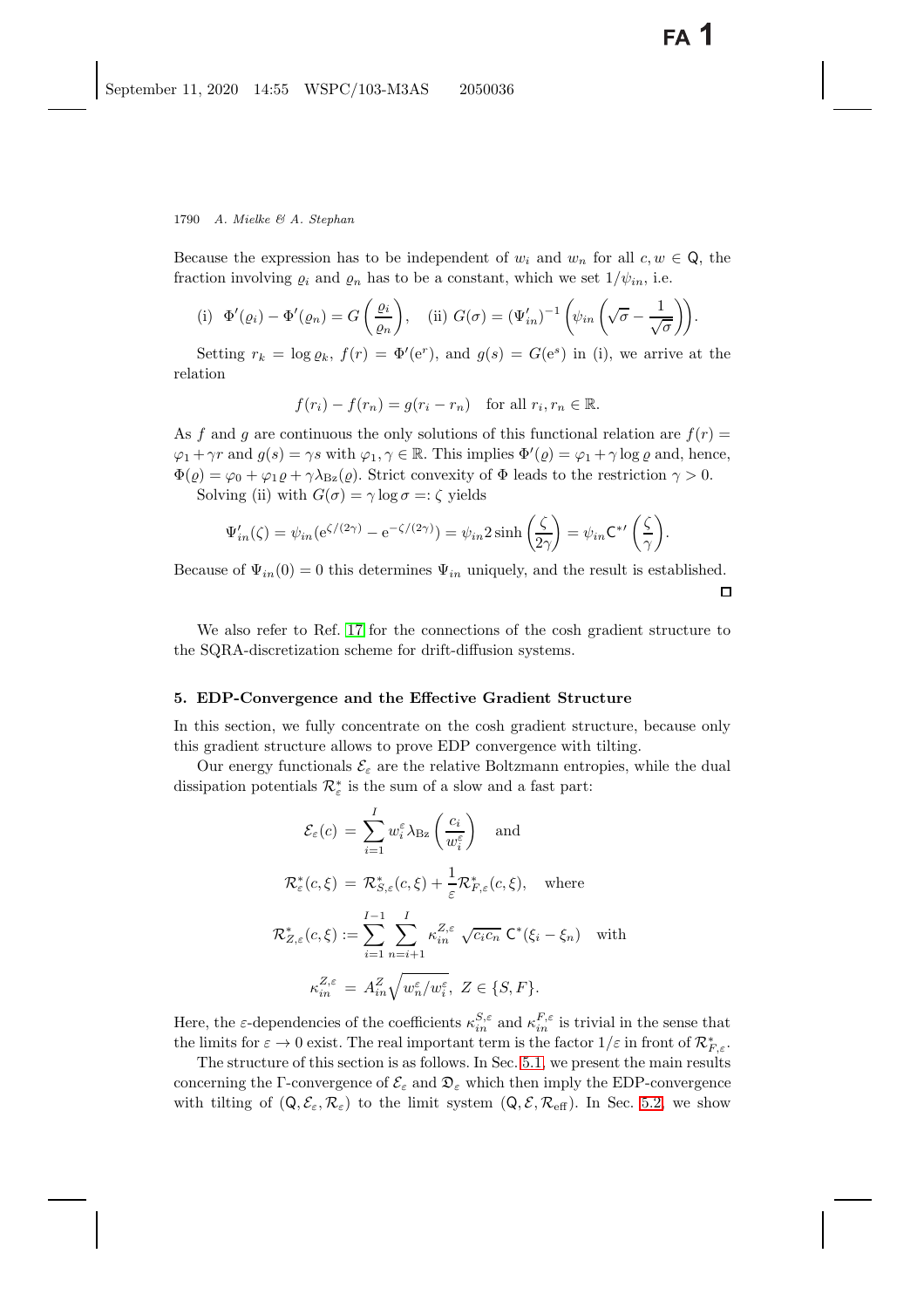that this provides a gradient structure for the limit equation [\(2.7\)](#page-13-3), and moreover that we obtain the natural cosh gradient structure  $(\hat{Q}, \hat{\mathcal{E}}, \hat{\mathcal{R}})$  for the coarse-grained equation [\(2.8\)](#page-13-2).

The remaining part of this section then provides the proof of the convergence  $\mathfrak{D}_{\varepsilon} \stackrel{\text{M}}{\longrightarrow} \mathfrak{D}_0$ , namely the *a priori* estimates in Sec. [5.3,](#page-31-1) the liminf estimate in Sec. [5.4,](#page-34-0) and the construction of recovery sequences in Sec. [5.5.](#page-36-0)

#### <span id="page-26-0"></span>**5.1.** *Main theorem on EDP-convergence*

We now study the limit for  $\varepsilon \to 0$  of the family of gradient systems  $((\mathsf{Q}, \mathcal{E}_{\varepsilon}, \mathcal{R}_{\varepsilon}^*))_{\varepsilon > 0}$ <br>by showing EDP convergence with tilting for a suitable limit by showing EDP-convergence with tilting for a suitable limit.

<span id="page-26-1"></span>As a first, and trivial result we state the Mosco convergence of the energies, which follows immediately from our assumption [\(2.2b\)](#page-7-1), i.e.  $w^{\varepsilon} \to w^{0}$ .

**Proposition 5.1.** *On*  $Q = \text{Prob}(\mathcal{I})$ , *we have the uniform convergence*  $\mathcal{E}_{\varepsilon} \to \mathcal{E}_0$ , where  $\mathcal{E}_0(c) = \sum_{i=1}^I w_i^0 \lambda_{\text{Bz}}(c_i/w_i^0)$ . In particular, we have  $\mathcal{E}_{\varepsilon} \stackrel{M}{\rightarrow} \mathcal{E}_0$  on X.

To have a proper functional analytic setting we let

$$
L^{2}([0, T]; Q) = \left\{ c \in L^{2}([0, T]; \mathbb{R}^{I}) \, \middle| \, c(t) \in Q \text{ a.e. in } [0, T] \right\}
$$

and use the weak and strong topology induced by  $L^2([0,T];\mathbb{R}^I)$ . The dissipation functional  $\mathfrak{D}_{\varepsilon}$  is now defined via

$$
\mathfrak{D}_{\varepsilon}(c) := \begin{cases}\n\int_0^T (\mathcal{R}_{\varepsilon}(c, \dot{c}) + \mathcal{R}_{\varepsilon}^*(c, -D\mathcal{E}_{\varepsilon}(c))) dt & \text{for } c \in W^{1,1}([0, T]; \mathsf{Q}), \\
\infty & \text{otherwise on } L^2([0, T]; \mathsf{Q}),\n\end{cases}
$$

<span id="page-26-2"></span>where  $\mathcal{R}_{\varepsilon}(c, \cdot)$  is defined implicitly as Legendre transform of  $\mathcal{R}_{\varepsilon}^{*}(c, \cdot)$ . To see that  $\mathfrak{D}_{\varepsilon}$  is well defined, we derive suitable properties for  $\mathcal{R}_{\varepsilon}$ .

**Proposition 5.2.** (Properties of  $\mathcal{R}_{\varepsilon}$ ) *Let*  $\mathcal{R}_{\varepsilon}$  :  $\mathsf{Q} \times X \to [0,\infty]$  *be defined by*  $\mathcal{R}_{\varepsilon}(c, \cdot) = (\mathcal{R}_{\varepsilon}^{*}(c, \cdot))^{*}$ *. Then*,  $\mathcal{R}_{\varepsilon} : \mathsf{Q} \times X \to [0, \infty]$  *is lower semicontinuous and is in the convex jointly convex.*

**Proof.** Since  $(c_i, c_n) \mapsto \sqrt{c_i c_n}$  is concave and  $\xi \mapsto C(\xi_i - \xi_n)$  is convex, the mapping  $\mathcal{R}^* : \mathsf{Q} \times X^* \to [0, \infty]$  is concave–convex and thus its partial conjugate is convex in  $(c, v)$ .

For the lower semicontinuity consider  $(c_k, v_k) \rightarrow (c, v)$ . Then, for all  $\delta > 0$  there exist  $\xi_{\delta}$  with  $\mathcal{R}_{\varepsilon}(c, v) \leq \langle \xi_{\delta}, v \rangle - \mathcal{R}_{\varepsilon}^{*}(c_{k}, \xi_{\delta}) + \delta$ . The definition of the Legendre transform yields

$$
\mathcal{R}_{\varepsilon}(c_k, v_k) \geq \langle \xi_{\delta}, v_k \rangle - \mathcal{R}_{\varepsilon}^*(c_k, \xi_{\delta}) \stackrel{k \to \infty}{\to} \langle \xi_{\delta}, v \rangle - \mathcal{R}_{\varepsilon}^*(c, \xi_{\delta}) \geq \mathcal{R}_{\varepsilon}(c, v) - \delta,
$$

where we used the continuity of  $c \mapsto \mathcal{R}_{\varepsilon}^*(c,\xi)$ . Since  $\delta > 0$  was arbitrary, we find<br>liminf  $\liminf_{k\to\infty} \mathcal{R}_{\varepsilon}(c_k, v_k) \geq \mathcal{R}_{\varepsilon}(c, v)$  as desired.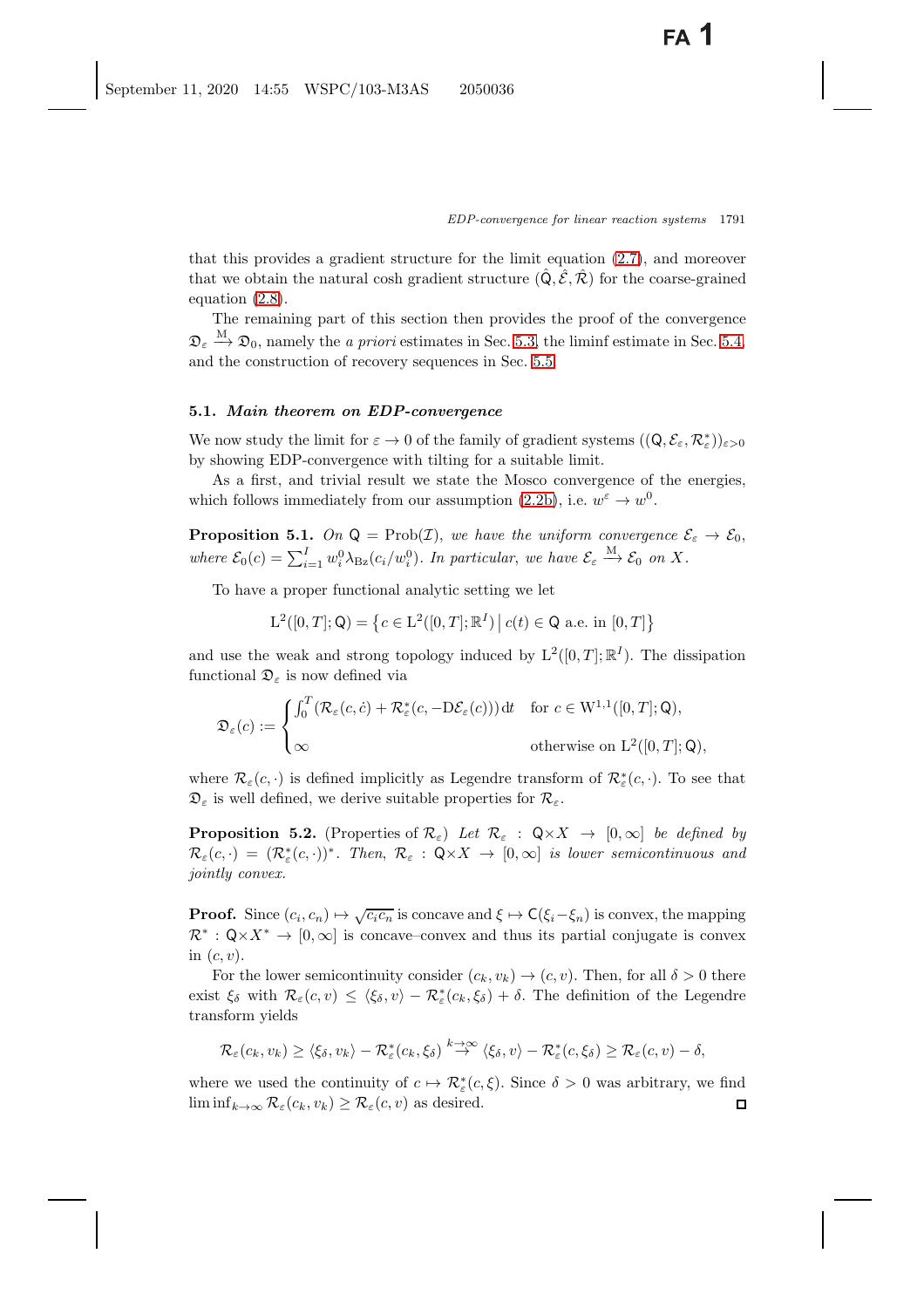#### 1792 *A. Mielke & A. Stephan*

To formulate the main Γ-convergence result for  $\mathfrak{D}_{\varepsilon}$  we define the effective dissipation  $\mathcal{R}^*_{\text{eff}}$  beforehand. It can be understood as the formal limit of  $\mathcal{R}^*_{\varepsilon}$  when taking  $\varepsilon \to 0$ . The slow part  $\mathcal{R}_{S,\varepsilon}^{*}$  simply converges to its limit

$$
\mathcal{R}_S^*(c,\xi) := \sum_{i=1}^{I-1} \sum_{n=i+1}^I \kappa_{in}^{S,0} \sqrt{c_i c_n} \mathsf{C}^*(\xi_i - \xi_j) \quad \text{with}
$$

$$
\kappa_{in}^{S,0} = A_{in}^S \sqrt{w_n^0 / w_i^0} = \lim_{\varepsilon \to 0} \kappa_{in}^{S,\varepsilon}.
$$

For the fast part  $\frac{1}{\varepsilon}\mathcal{R}_{F,\varepsilon}^*$  we obtain blow up, except for those  $\xi$  that lie in the subspace<br>that is not affected by fast reactions. For this we set that is not affected by fast reactions. For this we set

$$
\Xi = M^* Y^* = \text{range}(M^*) = \ker(M)^{\perp} := \{ \xi \in X^* \mid \forall v \in \ker(M) : \langle \xi, v \rangle = 0 \}.
$$

and observe that by construction for all  $\varepsilon > 0$  we have

<span id="page-27-7"></span><span id="page-27-5"></span>
$$
\mathcal{R}_{F,\varepsilon}^*(c,\xi) = 0 \quad \text{for all } \xi \in \Xi. \tag{5.1}
$$

Indeed,  $\mathcal{R}_{F,\varepsilon}^*(c,\xi)$  contains  $C^*(\xi_i - \xi_n)$  with a positive prefactor only if  $i \sim_F n$ ,<br>while  $\xi \in \Xi$  implies  $\xi_i - \xi_j$  in that case. Together we set while  $\xi \in \Xi$  implies  $\xi_i = \xi_n$  in that case. Together we set

<span id="page-27-4"></span><span id="page-27-1"></span>
$$
\mathcal{R}_{\text{eff}}^*(c,\xi) := \mathcal{R}_S^*(c,\xi) + \chi_{\Xi}(\xi), \quad \text{where } \chi_A(a) = \begin{cases} 0 & \text{for } a \in A, \\ \infty & \text{for } a \notin A. \end{cases} \tag{5.2}
$$

The dual dissipation potential  $\mathcal{R}^*_\mathrm{eff}$  consists of two terms: The first term  $\mathcal{R}^*_S$  contains the information of the slow reactions in the limit  $\varepsilon \to 0$ . The second term  $\chi_{\Xi}$ restricts the vector of chemical potentials  $\xi = D\mathcal{E}_0(c)$  exactly in such a way that the microscopic equilibria of the fast reactions hold, i.e.  $A^F c = 0$  or equivalently  $Pc = c$ , see below.

Because of this constraint, it is actually irrelevant how  $\mathcal{R}^*_{\text{eff}}(c, \cdot) : \Xi \to [0, \infty]$  is not for  $c \not\subset \Omega$  or  $PX$ defined for  $c \notin \mathsf{Q}_{eq} = \mathsf{Q} \cap PX$ .

We note that  $\mathcal{R}_{\varepsilon}^{*}(c, \cdot)$  has a Mosco limit  $\mathcal{R}_{0}^{*}(c, \cdot)$  that is not necessarily equal  $\mathcal{R}_{\varepsilon}^{*}(c, \cdot)$ . For e.g. the boundary of  $\Omega$ , where some of the e.g. and we may have to  $\mathcal{R}_{\text{eff}}^*(c, \cdot)$ . For c on the boundary of Q, where some of the  $c_i$  are 0, we may have  $\mathcal{R}^*$  (c, c) =  $\mathcal{R}^*(c, \epsilon) = \mathcal{R}^*(c, \epsilon)$  for these c and all  $\epsilon \in \mathbb{R}^I$  $\mathcal{R}_{F,\varepsilon}^*(c,\xi) = 0$  for all  $\xi$ , which implies  $\mathcal{R}_0^*(c,\xi) = \mathcal{R}_S^*(c,\xi)$  for these c and all  $\xi \in \mathbb{R}^I$ .<br>However, the  $\Gamma$  limit of  $\Omega$ , yields  $\mathcal{R}^* \geq \mathcal{R}^*$ . However, the  $\Gamma$ -limit of  $\mathfrak{D}_{\varepsilon}$  yields  $\mathcal{R}_{\text{eff}}^* \geq \mathcal{R}_0^*$ .

<span id="page-27-2"></span><span id="page-27-0"></span>**Theorem 5.3.** (Mosco convergence of  $\mathfrak{D}_{\varepsilon}$ ) *On*  $L^2([0,T];\mathsf{Q})$  *we have*  $\mathfrak{D}_{\varepsilon} \stackrel{M}{\longrightarrow} \mathfrak{D}_0$ *with*

<span id="page-27-6"></span><span id="page-27-3"></span>
$$
\mathfrak{D}_0(c) := \begin{cases}\n\int_0^T \left( \mathcal{R}_{\text{eff}}(c, \dot{c}) + \mathcal{R}_{\text{eff}}^*(c, -D\mathcal{E}_0(c)) \right) dt & \text{for } c \in W^{1,1}([0, T]; \mathsf{Q}), \\
\infty & \text{otherwise in } L^2([0, T]; \mathsf{Q}),\n\end{cases}
$$
\n(5.3)

 $where R<sup>∗</sup><sub>eff</sub> is given in (5.2) and leads to the primal dissipation potential$  $where R<sup>∗</sup><sub>eff</sub> is given in (5.2) and leads to the primal dissipation potential$  $where R<sup>∗</sup><sub>eff</sub> is given in (5.2) and leads to the primal dissipation potential$ 

$$
\mathcal{R}_{\text{eff}}(c,v) = \inf \left\{ \mathcal{R}_S(c,z) \, \middle| \, z \in \mathbb{R}^I \text{ with } Mz = Mv \right\} \text{ for all } c \in \mathsf{Q}_{\text{eq}} = P\mathsf{Q}.
$$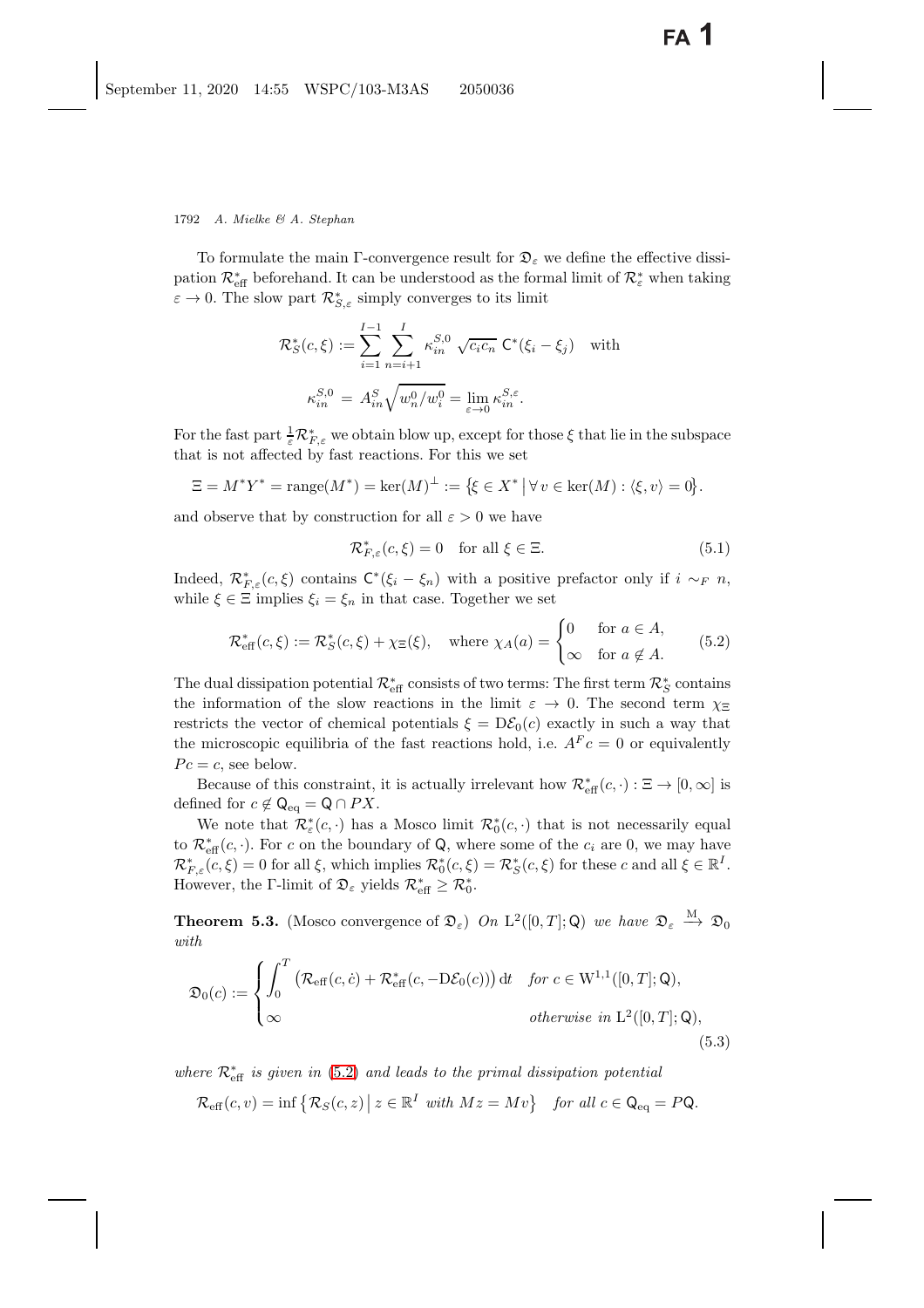The proof of this theorem is the main part of this section and will be given in Secs. [5.3–](#page-31-1)[5.5.](#page-36-0) Now, we want to use the above result to conclude the EDPconvergence with tilting. For this result, it is essential to study the dependence of the limit  $\mathfrak{D}_0$  on the limit equilibrium measure w<sup>0</sup>. One the one hand,  $\mathcal{E}_0(c)$  is the relative Boltzmann entropy of c with respect to  $w^0$ , which provides a simple and well-behaved dependence on  $w^0$ . On the other hand,  $\mathcal{R}_{\text{eff}}^*$  is given through  $\mathcal{R}_{\text{S}}^*$ <br>and  $\chi$ - The former only depends on  $(x^{S,0})$ , and the latter depends only or and  $\chi_{\Xi}$ . The former only depends on  $(\kappa_{sin}^{S,0})_{i,n\in\mathcal{I}}$  and the latter depends only on  $M \in I_0$  1  $V^{\times}I$ . Thus, there is no dependence on  $w^0$  at all. The proof relies on the  $M \in \{0,1\}^{J \times I}$ . Thus, there is no dependence on  $w^0$  at all. The proof relies on the fact that the two processes of (i) tilting with driving forces  $\eta$  and of (ii) taking the limit  $\varepsilon \to 0$  commute.

**Theorem 5.4.** (EDP-convergence with tilting) *The gradient systems*  $(Q, \mathcal{E}_{\varepsilon}, \mathcal{R}_{\varepsilon})$ *EDP-converge with tilting to the limit gradient structure*  $(Q, \mathcal{E}_0, \mathcal{R}_{\text{eff}})$ *. The closure of the domain of the limit gradient system in the sense of* [\(3.2\)](#page-16-1) *is* Qeq*.*

**Proof.** Proposition [5.1](#page-26-1) and Theorem [5.3](#page-27-2) already provide the simple EDP convergence  $(Q, \mathcal{E}_{\varepsilon}, \mathcal{R}_{\varepsilon}^{*}) \xrightarrow{\text{EDP}} (Q, \mathcal{E}_{0}, \mathcal{R}_{\text{eff}}^{*})$ . The domain is restricted by the conditions (i) that  $D\mathcal{E}_{\varepsilon}(c)$  lies (i) that  $D\mathcal{E}_0(c)$  exists, which means that  $c_i > 0$  for all i, and (ii) that  $D\mathcal{E}_0(c)$  lies in the domain of  $\partial_{\xi} \mathcal{R}_{\text{eff}}^{*}(c, \cdot)$ . The latter condition is equivalent to  $D\mathcal{E}_{0}(c) \in \Xi$  or equivalently  $c \in X$ equivalently  $c \in X_{eq}$ .

For the tilted energies  $\mathcal{E}_{\varepsilon}^p = \mathcal{E}_{\varepsilon} - \langle \eta, \cdot \rangle$  we obviously have  $\mathcal{E}_{\varepsilon}^p$ <br>shows the same again for  $\mathcal{D}_{\varepsilon}^{\eta}$ . Using the fact that  $\mathcal{E}_{\varepsilon}$  $\stackrel{\text{M}}{\longrightarrow} \mathcal{E}_0^{\eta}$ . We can now apply Theorem [5.3](#page-27-2) once again for  $\mathfrak{D}_{\varepsilon}^{\eta}$ . Using the fact that  $\mathcal{E}^{\eta}$  is again a relative Boltzmann entropy with respect to the exponentially tilted equilibrium state  $w^{\eta,\varepsilon}$ that satisfies  $w^{\eta, \varepsilon} \to w^{\eta, 0}$ . Thus, the Mosco limit  $\mathfrak{D}_{0}^{\eta}$  of  $\mathfrak{D}_{\varepsilon}^{\eta}$  again exists and has the same form as  $\mathfrak{D}_0$  in [\(5.3\)](#page-27-3), but with  $D\mathcal{E}_0(c)$  replaced by  $D\mathcal{E}(c) - \eta$ . In particular,  $\mathcal{R}_{\text{eff}}$  remains unchanged and EDP-convergence with tilting is established.  $\square$  $\mathcal{R}_{\text{eff}}$  remains unchanged and EDP-convergence with tilting is established.

## <span id="page-28-0"></span>**5.2.** *The limit and the coarse-grained gradient structure*

Before going into the proof of Theorem [5.3](#page-27-2) we connect the limit gradient systems with the limit equation  $(2.7)$ . The gradient-flow equation for the limit gradient systems reads

<span id="page-28-2"></span><span id="page-28-1"></span>
$$
\dot{c} \in \partial_{\xi} \mathcal{R}_{\text{eff}}^{*}(c, -D\mathcal{E}_{0}(c)) \quad \text{a.e. on } [0, T]. \tag{5.4}
$$

Since  $\mathcal{R}_{\text{eff}}^*$  is no longer smooth, we use the set-valued convex subdifferential  $\partial_{\xi}$  that satisfies because of the continuity of  $\mathcal{R}^*$  the sum rule. satisfies, because of the continuity of  $\mathcal{R}_S^*$ , the sum rule

$$
\partial_{\xi} \mathcal{R}_{\text{eff}}^*(c,\xi) = D_{\xi} \mathcal{R}_{S}^*(c,\xi) + \partial \chi_{\Xi}(\xi) \quad \text{with } \partial \chi_{\Xi}(\xi) = \begin{cases} \text{ker}(M) & \text{for } \xi \in \Xi, \\ \emptyset & \text{for } \xi \notin \Xi, \end{cases}
$$

where we used the relation  $\Xi = \text{range}(M^*) = \text{ker}(M)^{\perp}$ .

On the one hand, [\(5.4\)](#page-28-1) implies that  $D\mathcal{E}_0(c) \in \Xi$  for a.a.  $t \in [0, T]$ . Recalling that the rows of  $M \in \{0,1\}^{J \times I}$  consists of vectors having the entry 1 in exactly one equivalent class  $\alpha(j) \subset \mathcal{I}$  for  $\sim_F$  and 0 else, we have

$$
\Xi = \text{range}(M^*) = \{ \xi \in \mathbb{R}^I \mid \forall j \in \mathcal{J} \,\forall i_1, i_2 \in \alpha(j) : \xi_{i_1} = \xi_{i_2} \}
$$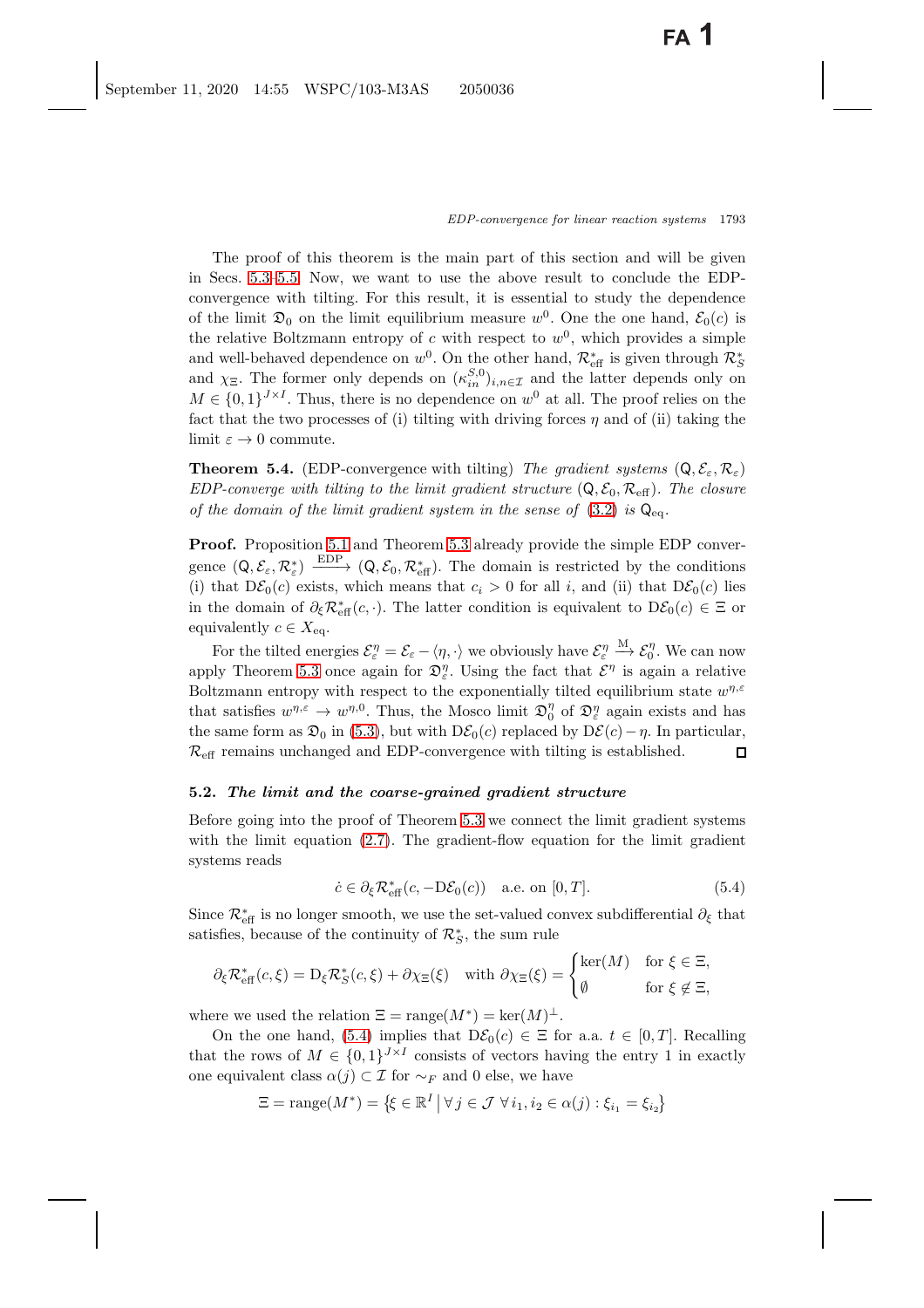we conclude

$$
D\mathcal{E}_0(c) \in \Xi \iff \forall j \in \mathcal{J} \ \forall i_1, i_2 \in \alpha(j) : \frac{c_{i_1}}{w_{i_1}^0} = \frac{c_{i_2}}{w_{i_2}^0}
$$

$$
\iff c \in X_{\text{eq}} \iff A^F c = 0.
$$

One the other hand, by construction of the gradient structure the term  $D_{\xi} \mathcal{R}_{S}^{*}(c, -D\mathcal{E}_{0}(c))$  generates exactly the term  $A^{S}c$ . Thus, [\(5.4\)](#page-28-2) is equivalent to

$$
\dot{c}(t) \in A^{S}c(t) + \ker(M), \quad A^{F}c(t) = 0 \quad \text{a.e. on } [0, T]. \tag{5.5}
$$

Applying  $M$  to the first equation gives the limit equation  $(2.7)$  and the following result.

**Proposition 5.5.** (Gradient structure for limit equation) *The limit equation* [\(2.7\)](#page-13-0) *is the gradient-flow equation generated by the limit gradient system*  $(Q, \mathcal{E}_0, \mathcal{R}_{\text{eff}}^*)$ *.* 

As a last step, we show that the gradient structure for the limit equation also provides a gradient structure for the coarse gradient equation [\(2.8\)](#page-13-1)  $\dot{\hat{c}} = MA^S N \hat{c}$ <br>for the coarse grained states  $\hat{c} = Ma \in \hat{O}$ . For this we evolvit the special relations for the coarse-grained states  $\hat{c} = Mc \in \mathbf{Q}$ . For this we exploit the special relations derived for coarse graining via  $M : X \to Y$  and reconstruction via  $N : Y \to X$ .

<span id="page-29-1"></span><span id="page-29-0"></span>**Theorem 5.6.** (Gradient structure for coarse-grained equation) *The coarsegrained equation* [\(2.8\)](#page-13-1) (*viz.*  $\dot{\hat{c}} = M A^S N \hat{c}$ ) *is the gradient-flow equation generated*<br>by the gauges grained gradient existence  $(\hat{O}, \hat{S}, \hat{D})$  given by *by the coarse-grained gradient system*  $(\hat{Q}, \hat{\mathcal{E}}, \hat{\mathcal{R}})$  *given by* 

$$
\hat{\mathcal{E}}(\hat{c}) = \mathcal{E}_0(N\hat{c}) = \mathcal{H}_J(\hat{c} \mid \hat{w}) \quad \text{and} \quad \hat{\mathcal{R}}(\hat{c}, \hat{v}) = \mathcal{R}_{\text{eff}}(N\hat{c}, N\hat{v}).
$$

*Moreover*, *we have*  $\hat{\mathcal{R}}^*(\hat{c}, \hat{\xi}) = \mathcal{R}^*_{\text{eff}}(N\hat{c}, M^*\hat{\xi}) = \mathcal{R}^*_{S}(N\hat{c}, M^*\hat{\xi}).$ 

This result can be seen as an exact coarse graining in the sense of the formal approach developed in Sec. 6.1 in Ref. [23.](#page-41-17)

Before giving the proof of this result we want to highlight its relevance. First, we emphasize that the coarse-grained equation is again a linear reaction system, now in  $\mathbb{R}^J$ , i.e. the master equation for a Markov process on  $\mathcal{J} = \{1, \ldots, J\}$ . Second, the coarse-grained energy functional is again the relative Boltzmann entropy, now with respect to the coarse-grained equilibrium  $\hat{w} = M w^0$ . Third, the coarse-grained dual dissipation potential is again given in terms of the function  $\mathsf{C}^*$ , i.e. the coarsegrained gradient system is again of cosh-type. In summary, the coarse-grained gradient structure  $(\hat{Q}, \hat{\mathcal{E}}, \hat{\mathcal{R}})$  is again a cosh gradient structure, see Proposition [5.7](#page-31-0) below.

We refer to Sec. 3.3 in Ref. [20](#page-41-16) for an example that shows that other gradient structures may not be stable under EDP-convergence. All these results rely on the special properties of  $M$  and  $N$  developed in Sec. [2.3.](#page-10-2) In particular, we use that the projection  $P = NM : X \to X$  is a Markov operator, i.e. it maps Q onto itself.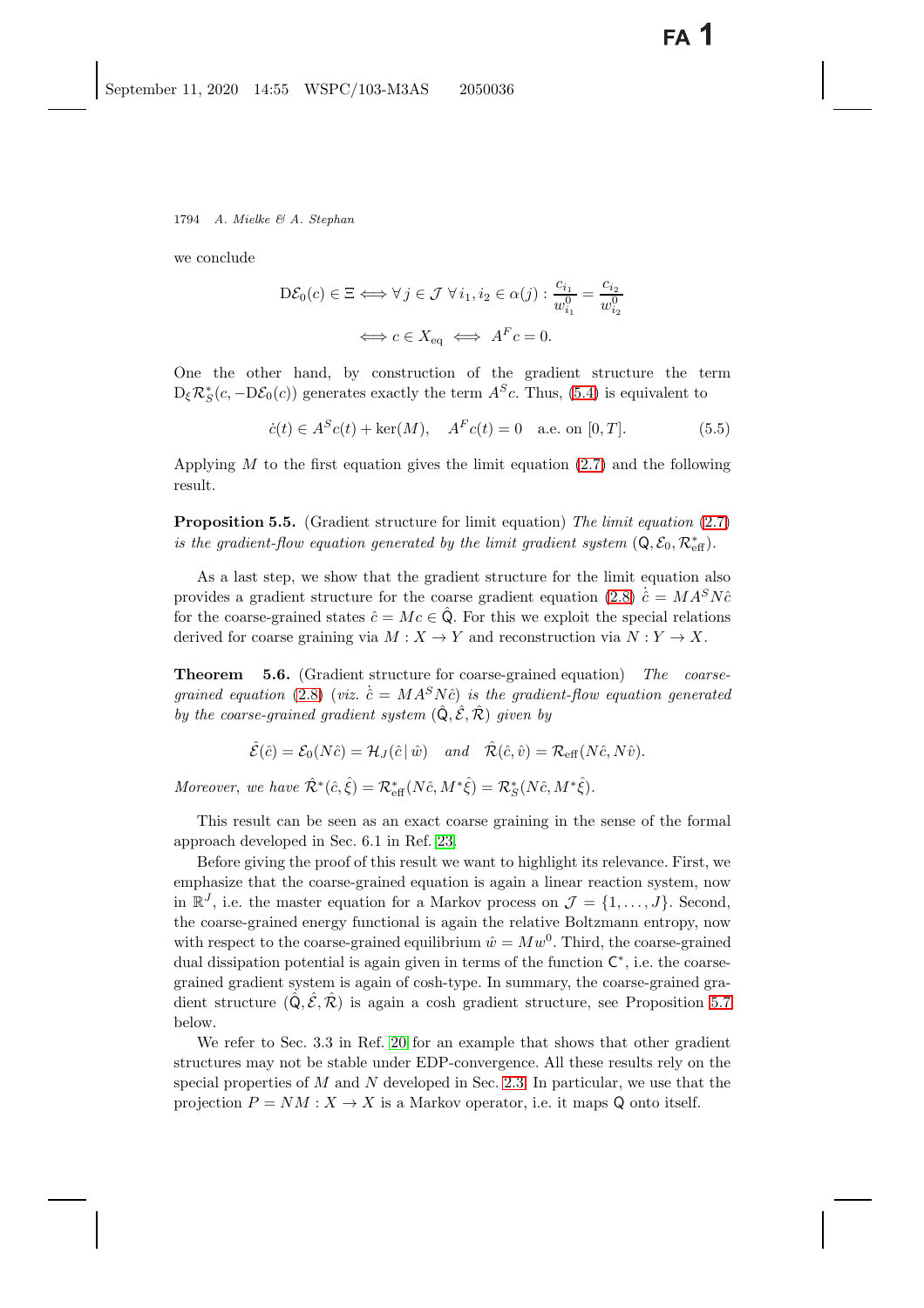**Proof of Theorem [5.6.](#page-29-0)**

**Step 1:**  $\hat{\mathcal{E}}$  is a relative entropy. We use the special form  $N = \mathbb{D}_{w^0} M^* \mathbb{D}_{\hat{w}}$ , which gives  $(N\hat{c})_i = w_i^0 \hat{c}_j / \hat{w}_j$ , where  $i \in \alpha(j)$ . With this and  $\hat{w}_j = \sum_{i \in \alpha(j)} w_i^0$  we obtain

$$
\hat{\mathcal{E}}(\hat{c}) = \mathcal{E}_0(N\hat{c}) = \mathcal{H}_I(Nc \mid w^0) = \sum_i w_i^0 \lambda_{\text{Bz}} \left(\frac{(N\hat{c})_i}{w_i^0}\right)
$$

$$
= \sum_{j=1}^J \sum_{i \in \alpha(j)} w_i^0 \lambda_{\text{Bz}} \left(\frac{\hat{c}_j}{\hat{w}_j}\right) = \sum_{j=1}^J \hat{w}_j \lambda_{\text{Bz}} \left(\frac{\hat{c}_j}{\hat{w}_j}\right) = \mathcal{H}_J(\hat{c} \mid \hat{w}).
$$

**Step 2: Legendre-conjugate pair**  $\hat{\mathcal{R}}$  **and**  $\hat{\mathcal{R}}^*$ **. We start from the formula for**  $\hat{\mathcal{R}}^*$ and calculate  $\hat{\mathcal{R}}$  as follows. Using  $MN = id_Y$  and  $\Xi = M^*Y^*$ , we obtain

$$
\hat{\mathcal{R}}(\hat{c}, \hat{v}) = \sup \left\{ \langle \hat{\xi}, MN\hat{v} \rangle_J - \hat{\mathcal{R}}^*(\hat{c}, \hat{\xi}) \, \middle| \, \hat{\xi} \in Y^* \right\} \n= \sup \left\{ \langle M^* \hat{\xi}, N\hat{v} \rangle_I - \hat{\mathcal{R}}^*(\hat{c}, \hat{\xi}) \, \middle| \, \hat{\xi} \in Y^* \right\} \n= \sup \left\{ \langle \xi, N\hat{v} \rangle_I - \mathcal{R}_S^*(N\hat{c}, \xi) \, \middle| \, \xi \in M^*Y^* \right\} \n= \sup \left\{ \langle \xi, N\hat{v} \rangle_I - \mathcal{R}_S^*(N\hat{c}, \xi) - \chi_{\Xi}(\xi) \, \middle| \, \xi \in X^* \right\} = \mathcal{R}_{\text{eff}}(N\hat{c}, N\hat{v}),
$$

where we use the definition of  $\mathcal{R}^*_{\text{eff}}$  in [\(5.2\)](#page-27-4).

**Step 3: The gradient-flow equation for**  $(\hat{Q}, \hat{\mathcal{E}}, \hat{\mathcal{R}})$ . We first observe

<span id="page-30-0"></span>
$$
M^*N^*D\mathcal{E}_0(N\hat{c}) = D\mathcal{E}_0(N\hat{c}).\tag{5.6}
$$

Indeed, let us define the component-wise log-function on  $\mathbb{R}^I$ , log :  $x \mapsto$  $(\log(x_i))_{i=1,\dots,I}$ . We have  $D\mathcal{E}_0(c) = \log(\mathbb{D}_{w^0}^{-1}c)$ . Hence, for  $c = N\hat{c} = \mathbb{D}_{w^0}M^*\mathbb{D}_{\hat{w}}^{-1}\hat{c}$ , we conclude

$$
\begin{aligned} \mathcal{D}\mathcal{E}_0(N\hat{c}) &= \log(\mathbb{D}_{w^0}^{-1}N\hat{c}) = \log(M^*\mathbb{D}_{\hat{w}}^{-1}\hat{c}) \\ &= M^*\log(\mathbb{D}_{\hat{w}}^{-1}\hat{c}) = M^*\mathcal{D}\hat{\mathcal{E}}(\hat{c}) = M^*N^*\mathcal{D}\mathcal{E}_0(N\hat{c}), \end{aligned}
$$

where we used that  $D\hat{\mathcal{E}}(\hat{c}) = N^* D\mathcal{E}_0(N\hat{c})$ .

With  $D\hat{\mathcal{E}}(\hat{c}) = N^*D\mathcal{E}_0(N\hat{c})$  and [\(5.6\)](#page-30-0) the gradient flow for  $(\hat{Q}, \hat{\mathcal{E}}, \hat{\mathcal{R}})$  reads

$$
\begin{aligned}\n\dot{\hat{c}} &= \partial_{\hat{\xi}} \hat{\mathcal{R}}^*(\hat{c}, -\mathcal{D}\hat{\mathcal{E}}_0(\hat{c})) = M \partial_{\xi} \mathcal{R}_S^*(N\hat{c}, -M^* \mathcal{D}\hat{\mathcal{E}}(\hat{c})) \\
&= M \partial_{\xi} \mathcal{R}_S^*(N\hat{c}, -M^* N^* \mathcal{D}\mathcal{E}_0(N\hat{c})) = M \partial_{\xi} \mathcal{R}_S^*(N\hat{c}, -\mathcal{D}\mathcal{E}_0(N\hat{c})) = M A^S N \hat{c},\n\end{aligned}
$$

where we used the identity  $D_{\xi} \mathcal{R}_{S}^{*}(c, -D\mathcal{E}_{0}(c)) = A^{S}c$ , which holds for all c by the construction of our gradient structure. construction of our gradient structure.

In analogy to formula [\(2.9\)](#page-14-1) providing the coefficients  $\hat{A}_{j_1j_2}$  of the coarse-grained generator  $\widetilde{A} = M A^S N$  we can also give a formula for the tilting-invariant reaction intensities  $\kappa_{i_1 i_2}^{S,0}$  to obtain the corresponding intensities  $\hat{\kappa}_{j_1,j_2}$  for the coarse-grained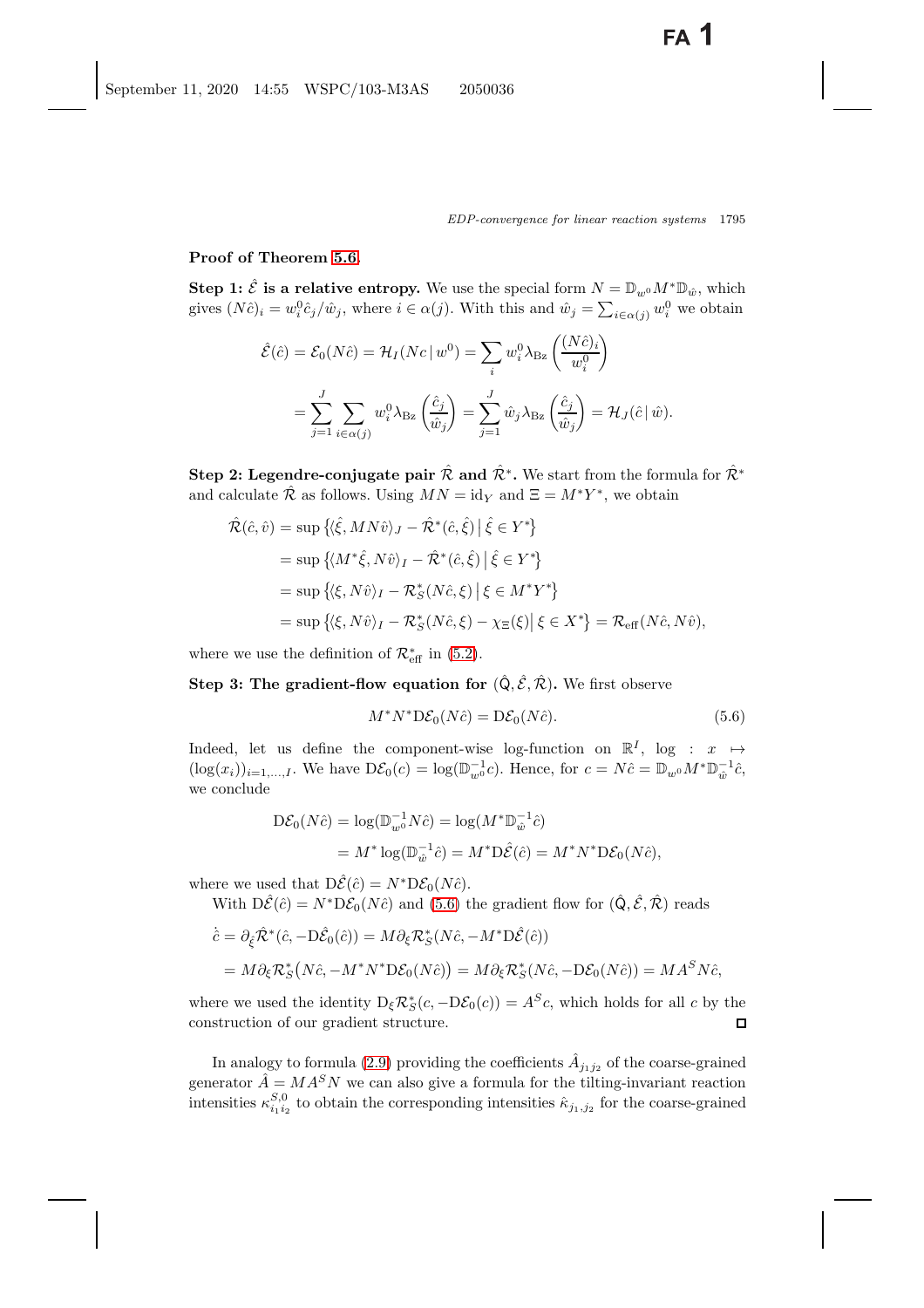<span id="page-31-0"></span>equation [\(2.8\)](#page-13-1) by a suitable averaging. In particular, the gradient systems  $(\hat{Q}, \hat{\mathcal{E}}, \hat{\mathcal{R}})$ provides again a cosh gradient structure in the sense of Sec. [4.3.3.](#page-22-1)

**Proposition 5.7.** (Cosh structure of  $\hat{\mathcal{R}}^*$ ) *The coarse-grained dual dissipation potential* Rˆ<sup>∗</sup> *reads*

$$
\hat{\mathcal{R}}^*(\hat{c}, \hat{\xi}) = \sum_{1 \le j_1 < j_2 \le J} \hat{\kappa}_{j_1, j_2} \sqrt{\hat{c}_{j_1} \hat{c}_{j_2}} \mathsf{C}^*(\hat{\xi}_{j_1} - \hat{\xi}_{j_2}) \quad \text{with}
$$
\n
$$
\hat{\kappa}_{j_1, j_2} = \sum_{i_1 \in \alpha(j_1)} \sum_{i_2 \in \alpha(j_2)} \kappa_{i_1 i_2}^{S, 0} \left( \frac{w_{i_1}^0 w_{i_2}^0}{\hat{w}_{j_1} \hat{w}_{j_2}} \right)^{1/2}.
$$

**Proof.** Theorem [5.6](#page-29-1) provides an explicit formula for  $\mathcal{R}^*$ . Inserting the definitions of M and N and grouping according to equivalence classes will provide the result. Recalling the function  $\phi : \mathcal{I} \to \mathcal{J}$  giving for each i the associated equivalence class  $\alpha(\phi(i)) \subset \mathcal{I}$  we have  $(N\hat{c})_i = w_i^0 \hat{c}_{\phi(i)}/\hat{w}_{\phi(i)}$  and  $(M^*\hat{\xi})_i = \hat{\xi}_{\phi(i)}$  and find

$$
\hat{\mathcal{R}}^{*}(\hat{c}, \hat{\xi}) = \mathcal{R}_{S}^{*}(N\hat{c}, M^{*}\hat{\xi})
$$
\n
$$
= \frac{1}{2} \sum_{i_{1} \in \mathcal{I}} \sum_{i_{2} \in \mathcal{I}} \kappa_{i_{1}i_{2}}^{S,0} \left( \frac{w_{i_{1}}^{0} c_{\phi(i_{1})}}{\hat{w}_{\phi(i_{1})}} \frac{w_{i_{2}}^{0} c_{\phi(i_{2})}}{\hat{w}_{\phi(i_{2})}} \right)^{1/2} \mathbf{C}^{*}(\hat{\xi}_{\phi(i_{1})} - \hat{\xi}_{\phi(i_{2})})
$$
\n
$$
= \frac{1}{2} \sum_{j_{1} \in \mathcal{J}} \sum_{j_{2} \in \mathcal{J}} \sum_{i_{1} \in \alpha(i_{1})} \sum_{i_{2} \in \alpha(j_{2})} \kappa_{i_{1}i_{2}}^{S,0} \left( \frac{w_{i_{1}}^{0} c_{j_{1}}}{\hat{w}_{j_{1}}} \frac{w_{i_{2}}^{0} c_{j_{2}}}{\hat{w}_{j_{2}}} \right)^{1/2} \mathbf{C}^{*}(\hat{\xi}_{j_{1}} - \hat{\xi}_{j_{2}}).
$$

This shows the desired result.

#### <span id="page-31-1"></span>**5.3.** *A priori bounds and compactness*

We start the proof of the Γ-convergence for the dissipation functional  $\mathfrak{D}_{\varepsilon}$  on  $L^2([0,T],\mathbb{Q})$  by deriving the necessary *a priori* bounds for proving the compactness for a family  $(c^{\varepsilon})_{\varepsilon>0}$  of functions satisfying  $\mathfrak{D}_{\varepsilon}(c^{\varepsilon}) \leq C < \infty$ .

Clearly since for all  $t \in [0, T]$  we have  $c^{\varepsilon}(t) \in \mathsf{Q}$  we get immediately uniform  $L^{\infty}$ -bounds on  $c^{\varepsilon}$ . Hence, we have (after extracting a suitable subsequence, which is not relabeled) a weak limit  $c^0 \in L^2([0,T],\mathbb{Q})$ . We want to improve the convergence to strong convergence. Already in the proof of the convergence of the solutions  $c^{\varepsilon}$ in Sec. [2.5](#page-14-2) it became clear that there are two different controls, namely (i) the tendency to go to microscopic equilibrium and (ii) the dissipation through the slow reactions. From (i) we will obtain control of the distance of  $c^{\varepsilon}$  from  $X_{eq} = PX$ by estimating  $(I - P)c^{\varepsilon}$ , but we are not able to control  $(I - P)c^{\varepsilon}$ . From (ii) we obtain an *a priori* bound for  $P\ddot{c}^{\varepsilon}$ , and the major task is to show that these two<br>complementary pieces of information are enough to obtain compactness complementary pieces of information are enough to obtain compactness.

Subsequently, we will drop  $\varepsilon$  in the notations for  $w^{\varepsilon}$ ,  $\kappa_n^{\alpha,\varepsilon}$ , and  $\mathcal{R}_{S,\varepsilon}$ , and so on. Of course, we will keep the important factor  $1/\varepsilon$  in  $\mathcal{R}^*_{\varepsilon} = \mathcal{R}^*_{S} + \frac{1}{\varepsilon} \mathcal{R}^*_{F}$ .

 $\Box$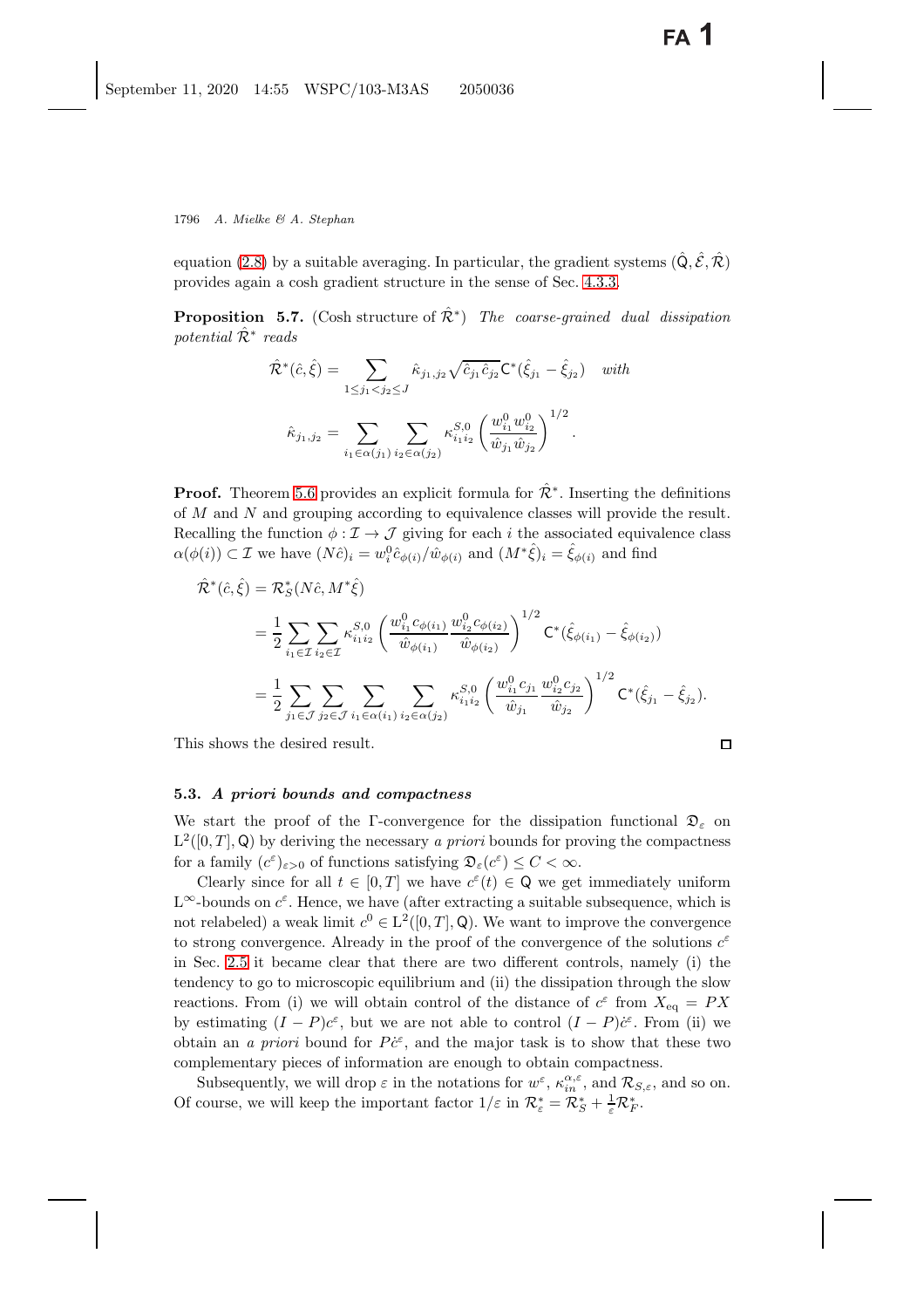The following result shows the convergence of sequences to the subspace  $X_{eq} =$ PX of microscopic equilibria. Recall the decomposition  $X = X_{eq} \oplus X_{fast}$  from [\(2.6\)](#page-12-3) and the projection  $P = NM$  such that  $X_{eq} = PX$  and  $X_{fast} = (I - P)X$ . In particular, the semi-norm  $c \mapsto |(I - P)c|$  is equivalent to  $c \mapsto \text{dist}(c, X_{eq})$ .

<span id="page-32-1"></span><span id="page-32-0"></span>**Lemma 5.8.** (Convergence in the direction of fast reactions) *Consider a sequence*  $(c^{\varepsilon})$  *in*  $L^2([0,T],\mathbb{Q})$  *with*  $\mathfrak{D}_{\varepsilon}(c^{\varepsilon}) \leq C_{\mathfrak{D}} < \infty$  *and*  $c^{\varepsilon} \to c^0$  *in*  $L^2([0,T],\mathbb{R}^I)$ *. Then, there is a constant*  $C > 0$  *such that* 

$$
\int_0^T |(I-P)c^{\varepsilon}(t)|^2 dt \le C\varepsilon.
$$

*In particular, we have*  $c^0(t) \in \mathsf{Q}_{\text{eq}} = PQ$  *for a.a.*  $t \in [0, T]$ *.* 

**Proof.** The bound on the dissipation functional  $\mathfrak{D}_{\varepsilon}$ ,  $\mathcal{R}_{\varepsilon} \geq 0$ ,  $\mathcal{R}_{S}^{*} \geq 0$  and the relation  $C^*(\log p - \log q) = 2(\sqrt{p/q} + \sqrt{q/p} - 2)$  imply

$$
C_{\mathfrak{D}} \geq \mathfrak{D}_{\varepsilon}(c^{\varepsilon}) \geq \frac{1}{\varepsilon} \int_0^T \sum_{(i,n)\in \mathbb{F}} \frac{4\kappa_{in}^F}{\sqrt{w_i w_n}} \left(\sqrt{\frac{c_i^{\varepsilon}}{w_i}} - \sqrt{\frac{c_n^{\varepsilon}}{w_n}}\right)^2 dt,
$$

where the set F is given in term of the equivalence relation  $\sim_F$ , viz.

$$
\mathbb{F} := \{(i, n) \in \mathcal{I} \times \mathcal{I} \mid i \sim_F n \text{ and } i < n\}.
$$

Using the decomposition  $X = X_{eq} \oplus X_{fast}$  from [\(2.6\)](#page-12-3), we see that the semi-norm

$$
\|c\|_{\mathbb{F}}:=\left(\sum_{(i,n)\in\mathbb{F}}\left(\frac{c_i}{w_i}-\frac{c_n}{w_n}\right)^2\right)^{1/2}
$$

defines a norm on  $X_{\text{fast}}$  and there exists  $C_2 > 0$  such that  $|(I - P)c| \leq C_2 ||c||_{\mathbb{F}}$ on Q.

Denoting by  $\underline{w} > 0$  and  $\underline{\kappa} > 0$  lower bounds for all  $w_i^{\varepsilon}$  and all  $\kappa_{in}^F$  with  $i \sim_F n$ , respectively, we obtain the estimate

$$
\int_0^T |(I - P)c^{\varepsilon}(t)|^2 dt \leq C_2^2 \int_0^T \|c^{\varepsilon}(t)\|_{\mathbb{F}}^2 dt
$$
  
\n
$$
\leq C_2^2 \int_0^T \sum_{(i,n)\in\mathbb{F}} \left(\sqrt{\frac{c_i^{\varepsilon}}{w_i}} - \sqrt{\frac{c_n^{\varepsilon}}{w_n}}\right)^2 \left(\sqrt{\frac{c_i^{\varepsilon}}{w_i}} + \sqrt{\frac{c_n^{\varepsilon}}{w_n}}\right)^2 dt
$$
  
\n
$$
\leq \frac{C_2^2}{\underline{w}^2 \underline{\kappa}} \int_0^T \sum_{(i,n)\in\mathbb{F}} \frac{4\kappa_{in}^F}{\sqrt{w_i w_n}} \left(\sqrt{\frac{c_i^{\varepsilon}}{w_i}} - \sqrt{\frac{c_n^{\varepsilon}}{w_n}}\right)^2 dt \leq \frac{C_2^2}{\underline{w}^2 \underline{\kappa}} C_2 \varepsilon.
$$

By weak lower semicontinuity of semi-norms we find  $\int_0^T |(I - P)c^0(t)|^2 dt = 0$ and conclude  $c^0(t) = Pc^0(t)$  a.e. on  $[0, T]$ . This proves the result.

The next result shows that we are able to control the time derivative of  $Pc^{\varepsilon}$ . Using range(P) = range(N) and  $NM = id_Y$  it suffices to control  $M\dot{c}^{\varepsilon}$ . For this,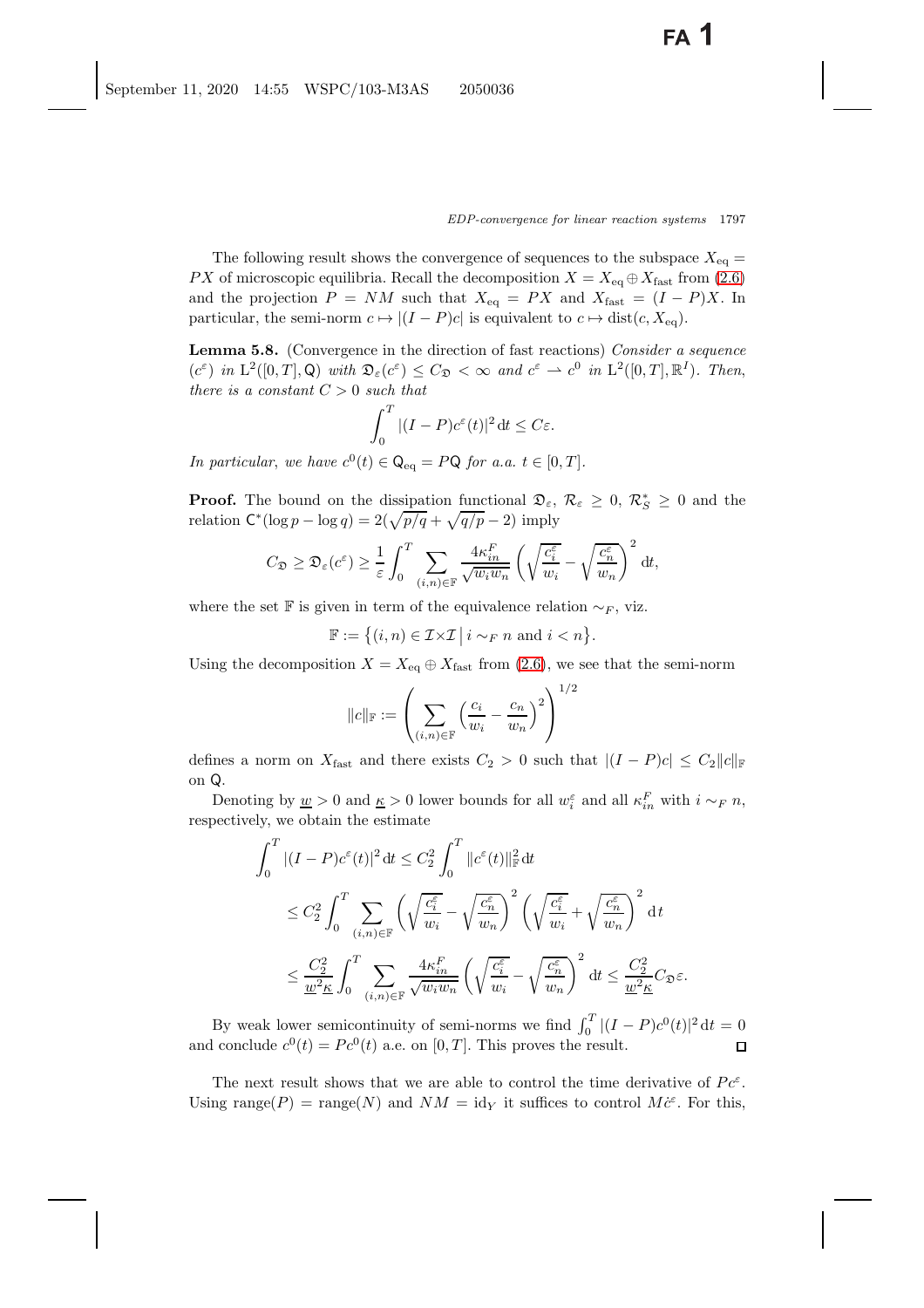<span id="page-33-2"></span><span id="page-33-1"></span>we show that  $\mathcal{R}_{\varepsilon}(c, \cdot)$  restricted to PX has a uniform lower superlinear bound in terms of the superlinear function C, see [\(A.2\)](#page-40-13).

**Proposition 5.9.** (Convergence in the direction of slow reactions) *Consider a sequence*  $(c^{\varepsilon})$  *in*  $L^2([0,T],\mathbb{Q})$  *with*  $\mathfrak{D}_{\varepsilon}(c^{\varepsilon}) \leq C_{\mathfrak{D}} < \infty$  *and*  $c^{\varepsilon} \to c^0$  *in*  $L^2([0,T];X)$ *. Then, there is a constant*  $C_W > 0$  *such that* 

<span id="page-33-0"></span>
$$
\int_0^T \mathsf{C} \left( \frac{1}{C_W} |P \dot{c}^\varepsilon(t)| \right) dt \le C_W. \tag{5.7}
$$

*Moreover*,  $Pc^{\varepsilon} \rightharpoonup Pc^0 \in W^{1,1}([0,T];\mathbb{Q})$  and  $Pc^{\varepsilon} \rightharpoonup Pc^0$  in  $C^0([0,T];P\mathbb{Q})$ .<br>With Lemma 5.8 and have  $c^{\varepsilon} \rightharpoonup c^0$  strongly in  $L^2([0,T],\mathbb{Q})$  and  $c^0 \rightharpoonup c^0$ .

*With Lemma* [5.8](#page-32-0) *we have*  $c^{\varepsilon} \to c^0$  *strongly in*  $L^2([0, T], \mathcal{Q})$  *and*  $c^0 = Pc^0 \in$  $W^{1,1}([0,T];Q)$ .

**Proof.** To show a lower bound for  $\mathcal{R}_{\varepsilon}(c, Pv)$  we first derive an upper bound for  $\mathcal{R}_{\varepsilon}^*(c, \tilde{\xi})$  for  $\tilde{\xi} \in P^*X^*$ . Use  $\mathcal{R}_{F,\varepsilon}^*(c, \tilde{\xi}) = 0$  and set  $\overline{\kappa} := \sup \left\{ \kappa_{in}^{S,\varepsilon} \, | \, 1 \leq i < n \leq I_{\varepsilon} \leq 0 \right\}$  $I, \varepsilon \in ]0,1[\}$  to obtain

$$
\mathcal{R}_{\varepsilon}^*(c,\tilde{\xi}) = \sum_{i < j} \kappa_{in}^{S,\varepsilon} \sqrt{c_i c_j} \mathsf{C}^*(\tilde{\xi}_i - \tilde{\xi}_j) \le \sum_{i < j} \overline{\kappa} \frac{1}{2} \mathsf{C}^*(\sqrt{2}|\tilde{\xi}|) \le a \mathsf{C}^*(\sqrt{2}|\tilde{\xi}|)
$$

with  $a = I^2 \overline{\kappa}/4$ . Next, Legendre transform,  $\mathcal{R}_{F,\varepsilon}^*(c,\tilde{\xi}) = 0$  by [\(5.1\)](#page-27-5) and the bound  $|P^*\xi| \leq C_P |\xi| / \sqrt{2}$  yield the lower bound

$$
\mathcal{R}_{\varepsilon}(c, v) \ge \sup \{ \langle \tilde{\xi}, v \rangle - \mathcal{R}_{\varepsilon}^{*}(c, \tilde{\xi}) \, \big| \, \tilde{\xi} \in P^{*}X^{*} \}
$$
\n
$$
= \sup \{ \langle P^{*}\xi, v \rangle - \mathcal{R}_{S,\varepsilon}^{*}(c, P^{*}\xi) \, \big| \, \xi \in X^{*} \}
$$
\n
$$
\ge \sup \{ \langle \xi, P v \rangle - a C^{*} (\sqrt{2} | P^{*}\xi |) \, \big| \, \xi \in X^{*} \}
$$
\n
$$
\ge \sup \{ \langle \xi, P v \rangle - a C^{*} (C_{P} |\xi|) \, \big| \, \xi \in X^{*} \}
$$
\n
$$
= a C (|P v| / (a C_{P})).
$$

Applying this to  $v = \dot{c}^{\varepsilon}$  we find

$$
\int_0^T aC\left(\frac{|P\dot{c}^{\varepsilon}(t)|}{aC_P}\right) dt \leq \int_0^T \mathcal{R}_{\varepsilon}(c^{\varepsilon}(t),\dot{c}^{\varepsilon}(t)) dt \leq \mathfrak{D}_{\varepsilon}(c^{\varepsilon}) \leq C_{\mathfrak{D}},
$$

which gives [\(5.7\)](#page-33-0) with  $C_{\rm W} = \max\{aC_P, C_{\mathfrak{D}}/a\}.$ 

With the superlinearity of C, we obtain  $Pc^{\varepsilon} \to Pc^0$  in  $W^{1,1}([0,T];PX)$ . Moreover, the sequence  $Pc^{\varepsilon}$  is also equicontinuous, which is seen as follows. By [\(5.7\)](#page-33-0) and [\(A.2\)](#page-40-13) we have  $\int_0^T |P\dot{\epsilon}(\epsilon)| \log(2 + |P\dot{\epsilon}(\epsilon)|) d\epsilon \leq C_1$ . For  $R > 0$  we set<br> $\Sigma(P, \epsilon) = \int_0^T |P\dot{\epsilon}(\epsilon)| \leq R$ . Thus, for  $t \leq t$ , we obtain the estimate  $\Sigma(R,\varepsilon) = \left\{ t \in [0,T] \, \big| \, |P\dot{c}^{\varepsilon}(t)| \ge R \right\}.$  Thus, for  $t_1 < t_2$  we obtain the estimate

$$
|Pc^{\varepsilon}(t_2) - Pc^{\varepsilon}(t_1)|
$$
  

$$
\leq \int_{t_1}^{t_2} |P\dot{c}^{\varepsilon}(t)| dt
$$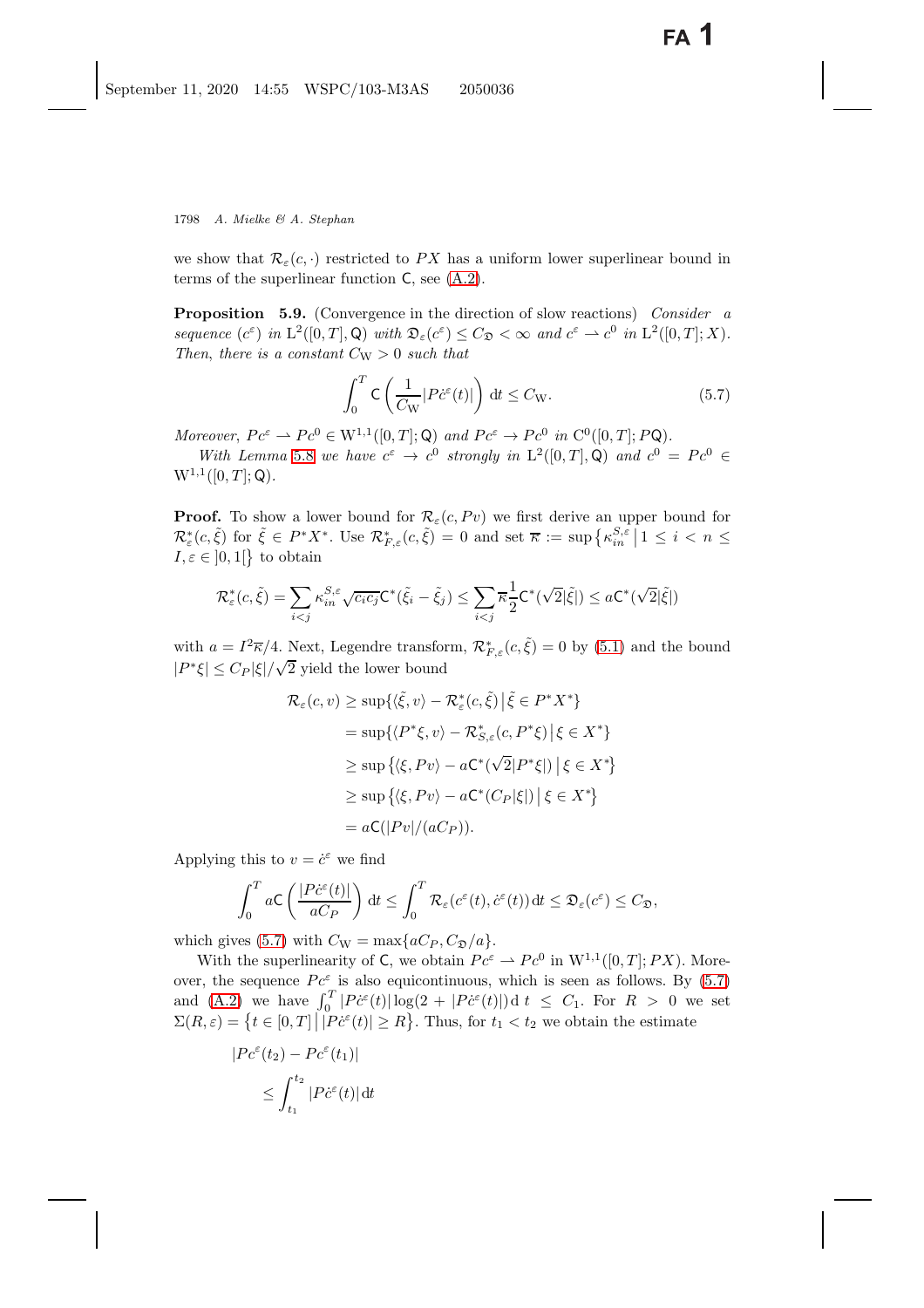$$
\leq \int_{[t_1, t_2] \setminus \Sigma(R, \varepsilon)} |P \dot{c}^{\varepsilon}(t)| dt + \int_{\Sigma(R, \varepsilon)} |P \dot{c}^{\varepsilon}(t)| \frac{\log(2 + |P \dot{c}^{\varepsilon}(t)|)}{\log(2 + R)} dt
$$
  

$$
\leq (t_2 - t_1)R + \frac{C_1}{\log(2 + R)}.
$$

The last sum can be made smaller than any  $\varepsilon > 0$  by choosing first  $R = R(\varepsilon) :=$  $\exp(2C_1/\varepsilon)$  and then assuming  $t_2 - t_1 < \delta(\varepsilon) := \varepsilon/(2R(\varepsilon))$ . This shows  $|Pc^{\varepsilon}(t_2) |P c^{\varepsilon}(t_1)| < \varepsilon$  whenever  $|t_2 - t_1| < \delta(\varepsilon)$ , which is the desired equicontinuity. By the Arzelà–Ascoli theorem we obtain uniform convergence.

The final convergence follows from  $c^{\varepsilon} = Pc^{\varepsilon} + (I - P)c^{\varepsilon}$  via Lemma [5.8,](#page-32-1) and last statement from  $Pe^{0}(t) = c^{0}(t)$  a.e. in [0, T]. the last statement from  $P c^0(t) = c^0(t)$  a.e. in [0, T].

#### <span id="page-34-0"></span>**5.4.** *The liminf estimate*

For the limit passage  $\varepsilon \to 0$  we use a technique, which was introduced formally in Ref. [20](#page-41-10) and exploited in Ref. [23](#page-41-6) for the study of the large-volume limit in chemical master equations. It relies on the idea that the velocity part  $\mathcal{D}^{\text{vel}}_{\varepsilon} = \int \mathcal{R}_{\varepsilon} dt$  of<br>the dissipation functional  $\mathcal{D}_{\varepsilon}$  can be characterized by Legandre transform using a the dissipation functional  $\mathfrak{D}_{\varepsilon}$  can be characterized by Legendre transform using a classical result of Rockafellar:

**Theorem 5.10.** (Theorem 2 in Ref. [36\)](#page-42-9) Let  $f : [0, T] \times \mathbb{R}^n \to \mathbb{R}_{\infty}$  be a normal, *convex integrand and with conjugate*  $f^*$ *. Assume there exist*  $u_0 \in L^1([0, T]; \mathbb{R}^n)$  *and*  $\xi_{\circ} \in L^{\infty}([0,T];\mathbb{R}^n)$  *such that*  $t \mapsto f(t, u_{\circ}(t))$  *and*  $t \mapsto f^*(t, \eta_{\circ}(t))$  *are integrable, then the functionals*

$$
I_f: \begin{cases} L^1([0,T];\mathbb{R}^n) \to & \mathbb{R}_{\infty}, \\ u & \mapsto \int_0^T f(t,u(t)) dt \end{cases} and
$$

$$
I_{f^*}: \begin{cases} L^{\infty}([0,T];\mathbb{R}^n) \to & \mathbb{R}_{\infty}, \\ \eta & \mapsto \int_0^T f^*(t,\eta(t)) dt \end{cases}
$$

*are proper convex functionals that are conjugate to each other with respect to the dual pairing*  $(u, \eta) \mapsto \int_0^T \langle \xi(t), u(t) \rangle dt$ , *viz. for all*  $u \in L^1([0, T]; \mathbb{R}^n)$  *we have* 

$$
\int_0^T f(t, u(t)) dt
$$
  
= sup  $\left\{ \int_0^T (\langle \eta(t), u(t) \rangle - f^*(t, \eta(t))) dt \, \middle| \, \eta \in \mathcal{L}^{\infty}([0, T]; \mathbb{R}^n) \right\}.$  (5.8)

We apply this result with  $f(t, u) = \mathcal{R}_{\varepsilon}(c(t), u)$  and obtain, for  $\varepsilon \in [0, 1],$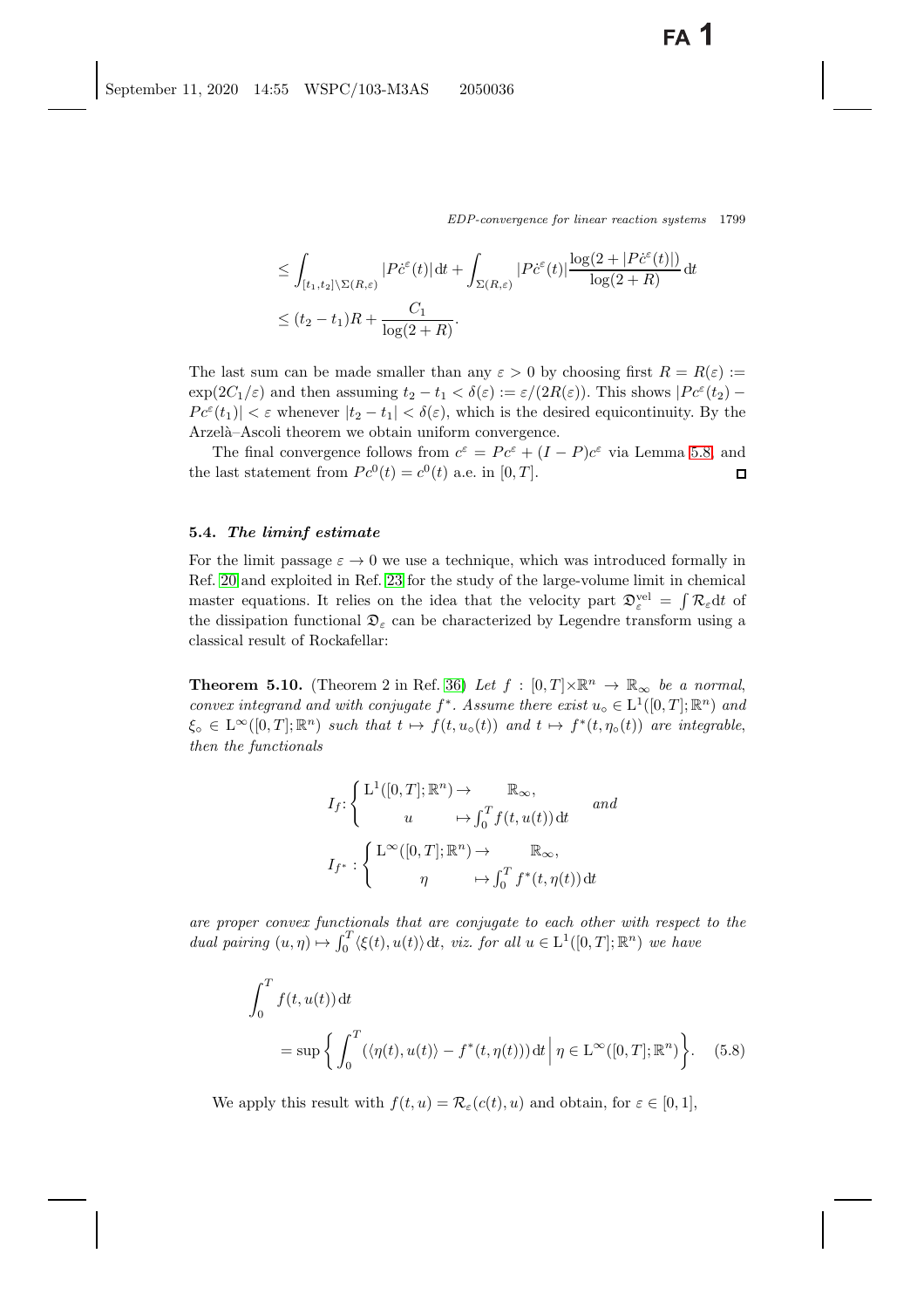<span id="page-35-1"></span><span id="page-35-0"></span>
$$
\mathfrak{D}_{\varepsilon}(c) = \sup \{ \mathfrak{B}_{\varepsilon}(c, \dot{c}, \xi) \, \big| \, \xi \in \mathcal{L}^{\infty}([0, T]; X^*) \}, \quad \text{where}
$$
\n
$$
\mathfrak{B}_{\varepsilon}(c, u, \xi) := \mathfrak{B}_{\varepsilon}^{\text{vel}}(c, u, \xi) + \mathfrak{D}_{\varepsilon}^{\text{slope}}(c) \quad \text{with}
$$
\n
$$
\mathfrak{B}_{\varepsilon}^{\text{vel}}(c, u, \xi) := \int_{0}^{T} \left( \langle \xi(t), u(t) \rangle - \mathcal{R}_{\varepsilon}^{*}(c(t), \xi(t)) \right) dt \quad \text{and}
$$
\n
$$
\mathfrak{D}_{\varepsilon}^{\text{slope}}(c) = \int_{0}^{T} \mathcal{R}_{\varepsilon}^{*}(c, -\mathcal{D}\mathcal{E}_{\varepsilon}(c(t))) dt.
$$
\n(5.9)

The assumptions are easily satisfied as we may choose  $u_0 \equiv 0$  and  $\eta_0 \equiv 0$ .

<span id="page-35-3"></span>With these preparations we obtain the liminf estimate in a straightforwardly.

**Theorem 5.11.** (Liminf estimate) *The weak convergence*  $c^{\varepsilon} \rightharpoonup c^0$  *in*  $L^2([0, T]; Q)$ *implies* lim  $\inf_{\varepsilon \to 0} \mathfrak{D}_{\varepsilon}(c^{\varepsilon}) \geq \mathfrak{D}_{0}(c^{0}),$  *where*  $\mathfrak{D}_{0}$  *is defined via*  $\mathcal{E}_{0}$  *and*  $\mathcal{R}_{\text{eff}}$  *in* [\(5.3\)](#page-27-6).

**Proof.** We may assume that  $\alpha_* := \liminf_{\varepsilon \to 0} \mathfrak{D}_{\varepsilon}(c^{\varepsilon}) < \infty$ , since otherwise the desired estimate is trivially satisfied.

**Step 1. Strong convergence and limit characterization:** Using Proposition [5.9](#page-33-1) gives

$$
c^{\varepsilon} \to c^0
$$
 strongly in L<sup>2</sup>([0, T]; Q) and  $c^0 = Pe^0 \in W^{1,1}([0, T]; \mathbb{R}^I)$ .

**Step 2. Slope part:** Because of  $Pe^{0}(t) = c^{0}(t)$  we know  $\xi_{0}(t)=D\mathcal{E}_{0}(c^{0}(t)) \in$  $M^*X^*$  which implies  $\chi_{\Xi}(-D\mathcal{E}_0(c^0(t)))=0$  on [0, T]. Hence, dropping the nonnegative term  $\mathcal{R}_{F,\varepsilon}^*(c^{\varepsilon}, -D\mathcal{E}_{\varepsilon}(c^{\varepsilon}(t)))$  and setting  $\mathcal{S}_{\varepsilon}(c) := \mathcal{R}_{S,\varepsilon}^*(c, -D\mathcal{E}_{\varepsilon}(c))$  we obtain

$$
\liminf_{\varepsilon \to 0} \mathfrak{D}^{\text{slope}}_{\varepsilon}(c^{\varepsilon}) \ge \liminf_{\varepsilon \to 0} \int_0^T \mathcal{S}_{\varepsilon}(c^{\varepsilon}(t)) dt \stackrel{*}{=} \int_0^T \mathcal{S}_0(c^0(t)) dt = \mathfrak{D}^{\text{slope}}_0(c^0).
$$

In the passage  $\stackrel{*}{=}$  we use the strong convergence  $c^{\varepsilon} \to c^0$  and the continuity of

<span id="page-35-2"></span>
$$
[0,1] \times Q \ni (\varepsilon, c) \mapsto \mathcal{S}_{\varepsilon}(c) = \mathcal{R}_{S,\varepsilon}^{*}(c, -D\mathcal{E}_{\varepsilon}(c))
$$

$$
= \sum_{i \le n} \frac{4\kappa_{in}^{S,\varepsilon}}{w_{i}^{\varepsilon}w_{n}^{\varepsilon}} \left(\sqrt{\frac{c_{i}}{w_{i}^{\varepsilon}}} - \sqrt{\frac{c_{n}}{w_{n}^{\varepsilon}}}\right)^{2}.
$$
(5.10)

**Step 3. Velocity part:** We exploit the Rockafellar representation [\(5.9\)](#page-35-0) together with the fact that  $\dot{c}^0(t) = P\dot{c}^0(t)$  a.e. in [0, T]. The latter condition allows us to the condition by functions  $\xi = P^* \xi \in \Gamma^\infty([0, T], Y^*)$  which loods to the estimate test only by functions  $\xi = P^*\xi \in L^\infty([0,T];X^*)$ , which leads to the estimate

$$
\liminf_{\varepsilon \to 0} \mathfrak{D}_{\varepsilon}^{\text{vel}}(c^{\varepsilon})
$$
\n
$$
\geq \liminf_{\varepsilon \to 0} \mathfrak{B}_{\varepsilon}^{\text{vel}}(c^{\varepsilon}, \dot{c}^{\varepsilon}, P^*\xi) \stackrel{\text{a}}{=} \liminf_{\varepsilon \to 0} \int_0^T \left( \langle \xi, P\dot{c}^{\varepsilon} \rangle - \mathcal{R}_{S,\varepsilon}^*(c^{\varepsilon}, \xi) \right) dt
$$
\n
$$
\stackrel{\text{b}}{=} \int_0^T \left( \langle \xi, P\dot{c}^0 \rangle - \mathcal{R}_S^*(c^0, \xi) \right) dt = \mathfrak{B}_0^{\text{vel}}(c^0, \dot{c}^0, \xi),
$$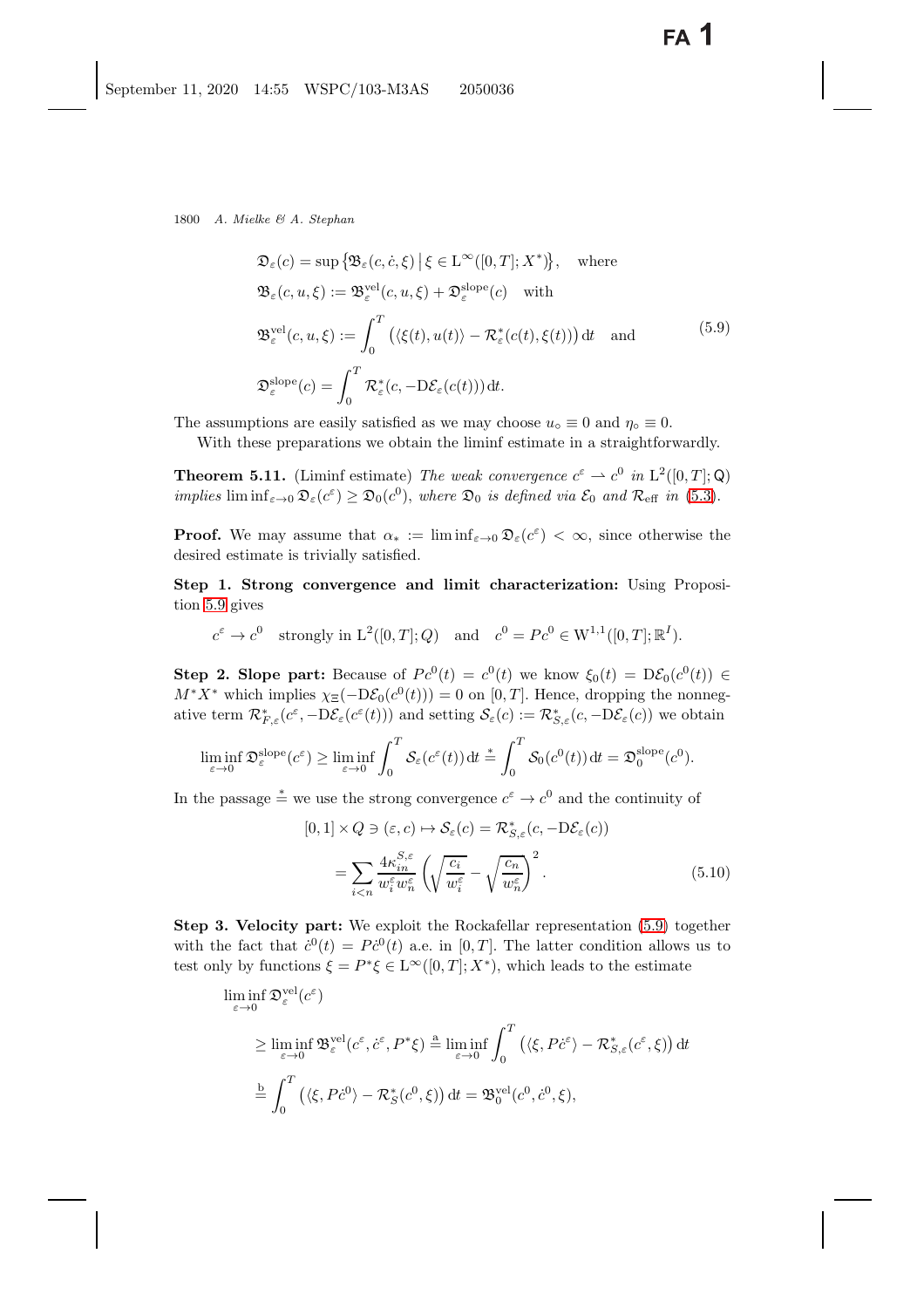$\Box$ 

where in  $\stackrel{\text{a}}{=}$  we used  $\mathcal{R}_{\varepsilon}^*(c,\xi) = \mathcal{R}_{S,\varepsilon}^*(c,\xi)$  whenever  $\xi = P^*\xi$ , see [\(5.1\)](#page-27-7). In  $\stackrel{\text{b}}{=}$  we<br>exploited the weak convergence  $P_{\varepsilon}^*\stackrel{\sim}{\to} P_{\varepsilon}^0$  established in Proposition 5.9 as well as exploited the weak convergence  $P\dot{c}^{\varepsilon} \rightharpoonup P c^0$  established in Proposition [5.9](#page-33-2) as well as<br>the strong convergence  $c^{\varepsilon} \rightharpoonup c^0$  together with the continuity of  $(c, c) \rightharpoonup P^*$ ,  $(c, \varepsilon)$ the strong convergence  $c^{\varepsilon} \to c^0$  together with the continuity of  $(\varepsilon, c) \mapsto \mathcal{R}_{S,\varepsilon}^*(c, \xi)$ .<br>Now we exploit Bockafellar's characterization (5.9) to return to  $\mathbb{R}^{vel}(c^0)$ , namely

Now we exploit Rockafellar's characterization [\(5.9\)](#page-35-1) to return to  $\mathfrak{D}_0^{\text{vel}}(c^0)$ , namely

$$
\mathfrak{D}_0^{\text{vel}}(c^0) = \sup \left\{ \mathfrak{B}_0^{\text{vel}}(c^0, \dot{c}^0, \xi) \, \middle| \, \xi \in \mathcal{L}^{\infty}([0, T]; X^*) \right\}
$$
\n
$$
= \sup \left\{ \int_0^T \left( \langle \xi, \dot{c}^0 \rangle - \mathcal{R}_S^*(c^0, \xi) - \chi_{\Xi}(\xi) \right) \, \mathrm{d}t \, \middle| \, \xi \in \mathcal{L}^{\infty}([0, T]; X^*) \right\}
$$
\n
$$
= \sup \left\{ \mathfrak{B}_0^{\text{vel}}(c^0, \dot{c}^0, \xi) \, \middle| \, \xi = P^* \xi \in \mathcal{L}^{\infty}([0, T]; X^*) \right\}.
$$

With the above estimate we conclude  $\liminf_{\varepsilon \to 0} \mathfrak{D}_{\varepsilon}^{\text{vel}}(c^{\varepsilon}) \geq \mathfrak{D}_{0}^{\text{vel}}(c^{0}).$ 

Adding this to the estimate in Step 2 we obtain the full liminf estimate.

### <span id="page-36-0"></span>**5.5.** *Construction of the recovery sequence*

Now we construct the recovery sequence for the Mosco-convergence of the dissipation functionals  $\mathfrak{D}_{\varepsilon}$ . This provides the required limsup estimate lim $\sup_{\varepsilon\to 0} \mathfrak{D}_{\varepsilon}(c^{\varepsilon}) \leq$  $\mathfrak{D}_0(c^0)$  along at least one sequence with the strong convergence  $c^{\varepsilon} \to c^0$  in  $L^2([0,T];Q)$ . For this we use in Step 2(b) an approximation result by piecewise affine functions  $\hat{c}_N$  introduced in Theorem 2.6, Step 3 of Ref. [21](#page-41-29) and adapted to state-dependent dissipation potentials in Corollary 3.3 in Ref. [2.](#page-40-14)

**Theorem 5.12.** (Recovery sequences) *For every*  $c^0 \in L^2([0,T];\mathbb{Q})$  *there exists a sequence*  $(c^{\varepsilon})_{\varepsilon \in [0,1]}$  *with*  $c^{\varepsilon} \to c^0$  *in*  $L^2([0,T];\mathbb{Q})$  *such that*  $\lim_{\varepsilon \to 0} \mathfrak{D}_{\varepsilon}(c^{\varepsilon}) = \mathfrak{D}_0(c^0)$ *.* 

**Proof.** Step 1. The case  $\mathfrak{D}_0(c^0) = \infty$ . We choose the constant sequence  $c^{\varepsilon} = c^0$ and claim  $\mathfrak{D}_{\varepsilon}(c^{\varepsilon}) = \mathfrak{D}_{\varepsilon}(c^0) \to \infty$ . Because of  $\mathfrak{D}_{0}(c^0) = \infty$  one of the following conditions is false:

(i)  $c^0(t) \in \mathsf{Q}_{\text{eq}}$  a.e. in  $[0, T]$  or (ii)  $\mathsf{C}(|P\dot{c}^0(\cdot)|) \in \mathrm{L}^1([0, T]).$ 

If (i) is false, then  $c^0(t) \notin \mathbb{Q}_{eq}$  for  $t \in \mathcal{T} \subset [0,T]$ , where  $|\mathcal{T}| = \int_{\mathcal{T}} 1 dt > 0$ . Setting  $\mathcal{F}_{\varepsilon}(c) := \mathcal{R}_{F,\varepsilon}^*(c, -D\mathcal{E}_{\varepsilon}(c))$  we have

$$
\mathfrak{D}_{\varepsilon}^{\text{slope}}(c^0) = \int_0^T \left( \mathcal{R}_{S,\varepsilon}^*(c^0, -D\mathcal{E}_{\varepsilon}(c^0)) + \frac{1}{\varepsilon} \mathcal{R}_{F,\varepsilon}^*(c^0, -D\mathcal{E}_{\varepsilon}(c^0)) \right) dt
$$
  
 
$$
\geq \frac{1}{\varepsilon} \int_0^T \mathcal{F}_{\varepsilon}(c^0(t)) dt.
$$

However, for  $t \in \mathcal{T}$  we have  $\mathcal{F}_{\varepsilon}(c^0(t)) \to \mathcal{F}_0(c^0(t)) > 0$ . Thus,  $\mathfrak{D}_{\varepsilon}^{\text{slope}}(c^0) \to \infty$ follows which implies  $\mathfrak{D}_{\varepsilon}(c^0) \to \infty$ .

If (ii) is false, then  $\mathfrak{D}_{\varepsilon}^{\text{vel}}(c^0) = \infty$  for all  $\varepsilon > 0$  and we are done.

**Step 2. Preliminary recovery sequences for the case**  $\mathfrak{D}_0(c^0) < \infty$ **.** In the sub-steps (a)–(c) we discuss three approximations for general  $c^0$ .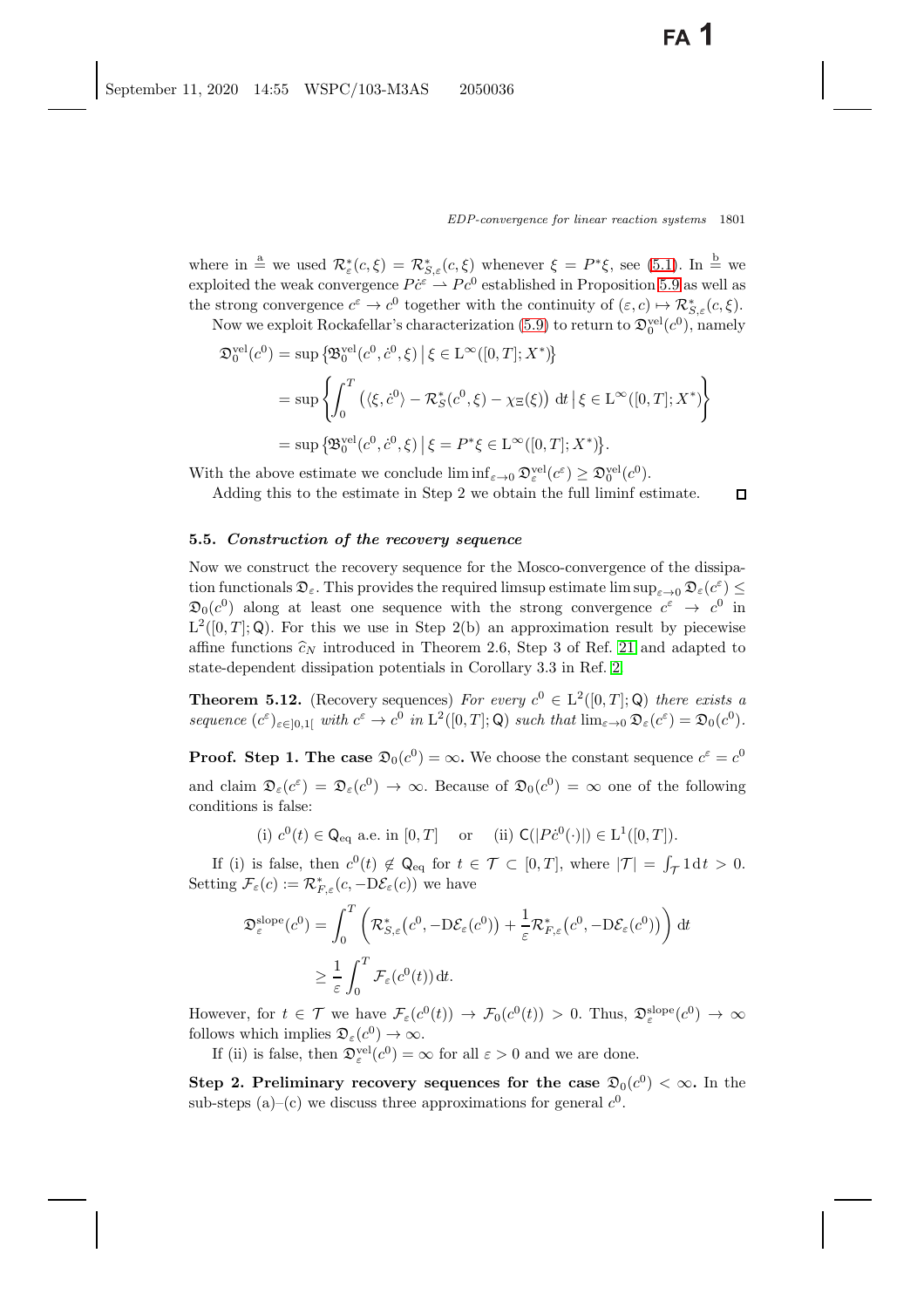**Step 2(a).** Positivity for the case  $\varepsilon = 0$ . We set  $\tilde{c}_{\delta}(t) := \delta w^0 + (1-\delta)c^0(t)$  and claim that  $\mathfrak{D}_0(\tilde{c}_\delta) \to \mathfrak{D}_0(c^0) < \infty$  for  $\delta \searrow 0$ . As  $\mathfrak{D}_0$  is convex and lower semicontinuous (cf. see Proposition [5.2\)](#page-26-2), we have  $\liminf_{\delta \searrow 0} \mathfrak{D}_0(\tilde{c}_{\delta}) \geq \mathcal{D}_0(c^0)$ .

Obviously,  $\tilde{c}_\delta \geq (1 - \delta)c^0$  holds componentwise, and hence the explicit form of  $\mathcal{R}_0^*$  gives

$$
\mathcal{R}^*_{\text{eff}}(\tilde{c}_{\delta}, \xi) \ge (1 - \delta) \mathcal{R}^*_{\text{eff}}(c^0, \xi), \quad \text{and thus } \mathcal{R}_{\text{eff}}(\tilde{c}_{\delta}, v) \le (1 - \delta) \mathcal{R}_{\text{eff}}\left(c^0, \frac{1}{1 - \delta}v\right).
$$

Inserting  $v = \tilde{c}_{\delta} = (1 - \delta)\dot{c}^0$  into the latter estimate gives

$$
\mathfrak{D}_0^{\text{vel}}(\tilde{c}_{\delta}) = \int_0^T \mathcal{R}_{\text{eff}}(\tilde{c}_{\delta}, \dot{\tilde{c}}_{\delta}) dt \le \int_0^T (1 - \delta) \mathcal{R}_{\text{eff}}(c^0, \dot{c}^0) dt = (1 - \delta) \mathfrak{D}_0^{\text{vel}}(c^0),
$$

which proves the desired claim of Step 2(a), because  $\mathfrak{D}_0^{\text{slope}}(\tilde{c}_\delta) \to \mathfrak{D}_0^{\text{slope}}(c^0)$  is trivial trivial.

**Step 2(b).** We stay with  $\varepsilon = 0$  and, by Step 2(a), may assume for some  $c_* > 0$ that

$$
c^{0}(t) \in \mathsf{Q}_{c_{*}} := \left\{ c \in \mathsf{Q} \, \middle| \, \forall \, i \in \mathcal{I}: c_{i} \ge c_{*} \right\} \text{ for all } t \in [0, T].
$$

We now approximate  $c^0$  by a function  $\hat{c}_N \in W^{1,\infty}([0,T]; PX)$  still satisfying  $\widehat{c}_N (t) \in \mathsf{Q}_{c_*}.$ 

For  $N \in \mathbb{N}$  we define  $\hat{c}_N : [0, T] \to PX$  as the piecewise affine interpolant of the nodal points  $\hat{c}_N (kT /N) = c^0 (kT /N)$  for  $k = 0, 1, ..., N$ . We also define the piecewise constant interpolant  $\overline{c}_N : [0, T] \to \mathbb{Q}_{c_*}$  via  $\overline{c}_N(t) = c^0(kT/N)$  for  $t \in [(k-1)T/N, kT/N]$ . Then, using  $c^0 \in W^{1,1}([0,T];PX) \subset C^0([0,T];PX)$  we have

$$
\widehat{c}_N \to c^0 \quad \text{in } W^{1,1}([0,T];PX) \quad \text{and in } C^0([0,T];PX) \quad \text{and}
$$
  

$$
\overline{c}_N \to c^0 \quad \text{in } \mathcal{L}^{\infty}([0,T];PX).
$$

We now set

$$
\alpha_N := \|c^0 - \widehat{c}_N\|_{\mathcal{L}^\infty} + \|c^0 - \overline{c}_N\|_{\mathcal{L}^\infty}
$$

and obtain  $\alpha_N \to 0$ .

These uniform estimates can be used in conjunction with the uniform continuity of  $c \mapsto \mathcal{R}_{\text{eff}}^*(c, \xi)$  when restricted to  $\mathsf{Q}_{c_*}$ . Clearly  $\mathsf{Q}_{c_*} \ni c \mapsto \sqrt{c_i c_n}$  is Lipschitz<br>continuous and we call the Lipschitz constant  $\lambda^*$ . The special form of  $\mathcal{R}^*$ , then continuous, and we call the Lipschitz constant  $\lambda^*$ . The special form of  $\mathcal{R}^*_{\text{eff}}$  then implies implies

$$
\forall c, \tilde{c} \in \mathsf{Q}_{c_*} \quad \forall \xi \in X^* : \ |\mathcal{R}_{\text{eff}}^*(c, \xi) - \mathcal{R}_{\text{eff}}^*(\tilde{c}, \xi)|
$$
  

$$
\leq \Lambda^* |c - \tilde{c}| \mathcal{R}_{\text{eff}}^*(c, \xi) \quad \text{with } \Lambda^* = \lambda^* \overline{\kappa}.
$$

Assuming  $|c - \tilde{c}| \le \alpha$  and  $\Lambda^* \alpha < 1$  and applying the Legendre transform we find

$$
(1 - \Lambda^* \alpha) \mathcal{R}_{\text{eff}}\left(c, \frac{1}{1 - \Lambda^* \alpha} v\right) \geq \mathcal{R}_{\text{eff}}(\tilde{c}, v) \geq (1 + \Lambda^* \alpha) \mathcal{R}_{\text{eff}}\left(c, \frac{1}{1 + \Lambda^* \alpha} v\right).
$$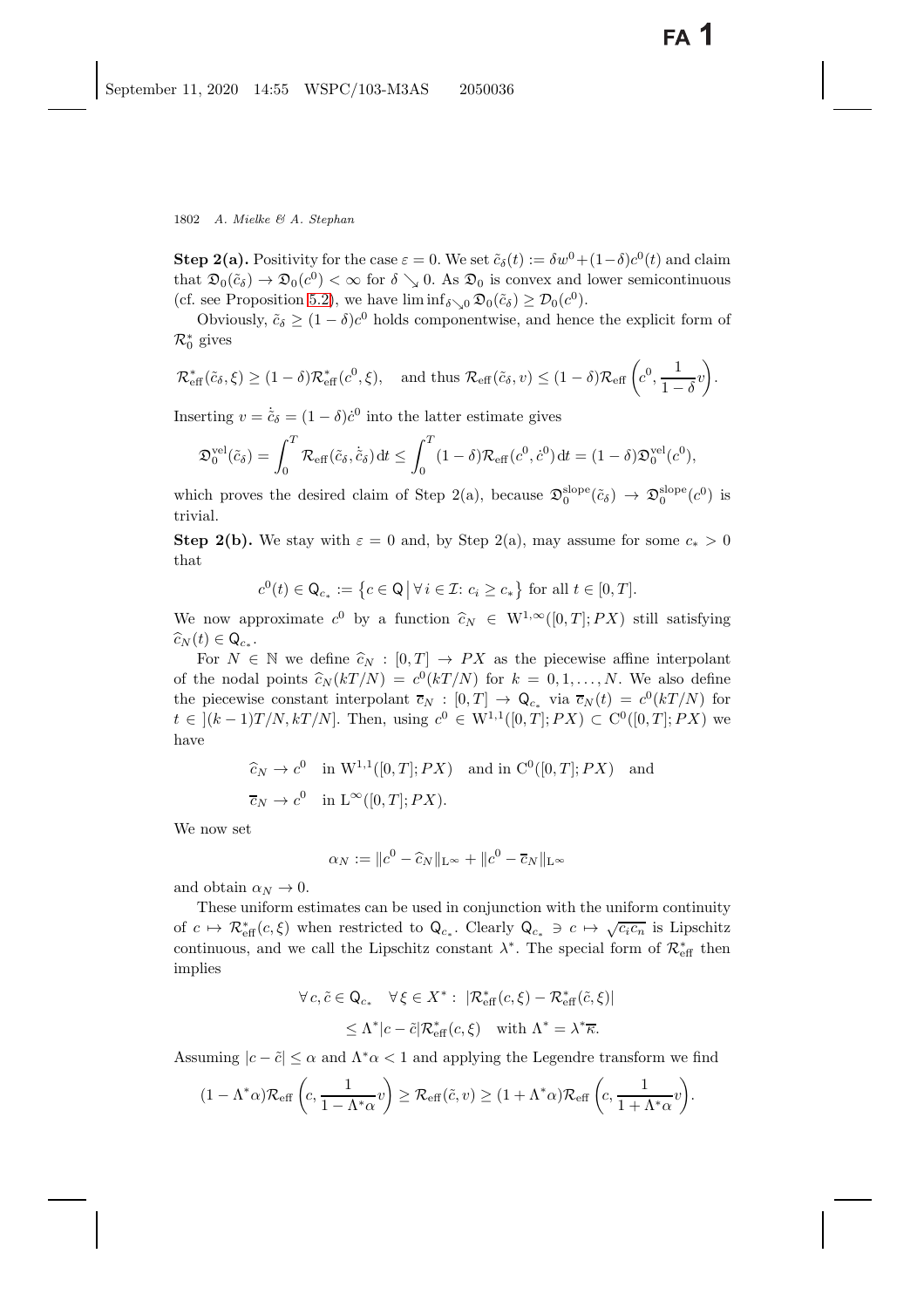Exploiting the scaling property  $(A.4)$  we arrive at the estimates

$$
\frac{1}{1-\Lambda^*\alpha} \mathcal{R}_{\text{eff}}(c,v) \geq \mathcal{R}_{\text{eff}}(\tilde{c},v) \geq \frac{1}{1+\Lambda^*\alpha} \mathcal{R}_{\text{eff}}(c,v).
$$

 $1 - \Lambda^* \alpha$ <br>To estimate the velocity part of the dissipation functional as in Refs. [21](#page-41-29) and [2](#page-40-14) we introduce

$$
\mathfrak{J}(c,v) := \int_0^T \mathcal{R}_{\text{eff}}(c(t), v(t)) dt,
$$

which allows us to use different approximations for  $c^0$  and for  $\dot{c}^0$ . We obtain

$$
\mathfrak{D}_0^{\text{vel}}(\hat{c}_N) = \mathfrak{J}(\hat{c}_N, \hat{c}_N) \le (1 + \Lambda^* \alpha_N) \mathfrak{J}(\overline{c}_N, \hat{c}_N)
$$
  

$$
\stackrel{*}{\le} (1 + \Lambda^* \alpha_N) \mathfrak{J}(\overline{c}_N, \dot{c}^0) \le (1 + \Lambda^* \alpha_N)^2 \mathfrak{J}(c^0, \dot{c}^0)
$$
  

$$
= (1 + \Lambda^* \alpha_N)^2 \mathfrak{D}_0^{\text{vel}}(c^0).
$$

For the estimate  $\leq$  we split  $[0, T]$  into the subintervals  $S_k^N$ <br>where  $\overline{z}_N$  and  $\hat{z}_N$  are equal to the constants  $c^0(kT/N)$  and  $k_k^N := [(k-1)T/N, kT/N],$ <br>and  $T = (e^{0}(t))dt$  respect where  $\bar{c}_N$  and  $\hat{c}_N$  are equal to the constants  $c^0(kT/N)$  and  $\frac{T}{N}\int_{S_N} c^0(t) dt$ , respec-<br>tivoly. Then, Jonson's inequality for the convoy function  $\mathcal{R}_{\alpha}(\bar{c}_N)$  gives the desired tively. Then, Jensen's inequality for the convex function  $\mathcal{R}_{\text{eff}}(\overline{c}_N, \cdot)$  gives the desired estimate.

Since  $\mathfrak{D}_0^{\text{slope}}(\hat{c}_N) \to \mathfrak{D}_0^{\text{slope}}(c^0)$  by the continuity of the integrand  $\mathcal{S}_0$  (cf. [\(5.10\)](#page-35-2)), the lower semicontinuity of  $\mathfrak{D}_0$  yields  $\mathfrak{D}_0(\widehat{c}_N) \to \mathfrak{D}_0(c^0)$ .

**Step 2(c).** Using the Steps 2(a) and 2(b), we now may assume  $c^0 \in W^{1,\infty}([0,T], X)$ with  $c^0(t) \in \mathsf{Q}_{c_*}$  on  $[0, T]$  and define  $c^{\varepsilon}$  via the formula

$$
c^{\varepsilon}(t) = \mathbb{D}_{w^{\varepsilon}} \mathbb{D}_{w^0}^{-1} c^0(t) \quad \text{for } t \in [0, T].
$$

This definition gives  $D\mathcal{E}_{\varepsilon}(c^{\varepsilon}(t)) \in \Xi$  and hence  $\mathcal{S}_{\varepsilon}^{F}(c^{\varepsilon}(t)) = 0$ . Hence, the definition<br>of S in terms of the ratios  $c_1/w^{\varepsilon}(cf_1(5.10))$  implies  $\mathcal{S}^{\text{slope}}(c^{\varepsilon}) \to \mathcal{S}^{\text{slope}}(c^0)$ of  $\mathcal{S}_{\varepsilon}$  in terms of the ratios  $c_i/w_i^{\varepsilon}$  (cf. [\(5.10\)](#page-35-2)) implies  $\mathfrak{D}_{\varepsilon}^{\text{slope}}(c^{\varepsilon}) \to \mathfrak{D}_{0}^{\text{slope}}(c^0)$ .<br>For the velocity part we again use the Bockafellar characterization name.

For the velocity part we again use the Rockafellar characterization, namely

$$
\mathfrak{D}_{\varepsilon}^{\mathrm{vel}}(c^{\varepsilon}) = \sup \left\{ \mathfrak{B}_{\varepsilon}^{\mathrm{vel}}(c^{\varepsilon}, c^{\varepsilon}, \xi) \, \big| \, \xi \in \mathrm{L}^{\infty}([0, T]; X^*) \right\}.
$$

Because of the uniform bound for  $\dot{c}^{\varepsilon}$  in  $L^{\infty}([0,T];X)$  we are able to show that the supremum over  $\mathbb{R}^{wcl}(\varepsilon^{\varepsilon},\dot{\varepsilon}^{\varepsilon})$  is attained by maximizers  $\zeta^{\varepsilon}$  that are uniformly the supremum over  $\mathfrak{B}_{\varepsilon}^{\text{vel}}(c^{\varepsilon}, c^{\varepsilon}, \cdot)$  is attained by maximizers  $\xi^{\varepsilon}$  that are uniformly<br>bounded in  $I^{\infty}([0, T], Y^*)$ . To see this, we firstly observe that for all  $(a, a) \in \mathbb{Q} \times Y$ bounded in  $L^{\infty}([0,T]; X^*)$ . To see this, we firstly observe that for all  $(c, c) \in \mathbb{Q} \times X$ the functional  $\mathfrak{B}_{\varepsilon}(c, \dot{c}, \cdot)$  is invariant under translation  $\xi \mapsto \xi + c \mathbb{1}$ , since  $\langle \mathbb{1}, \dot{c} \rangle = 0$ <br>and the dissipation potential  $\mathcal{P}^*(c, \xi)$  only depends on differences  $\xi = \xi$ . Hence and the dissipation potential  $\mathcal{R}_{\varepsilon}^{*}(c,\xi)$  only depends on differences  $\xi_{i} - \xi_{n}$ . Hence,<br>to separate compactness for maximizers  $\xi_{\varepsilon}$  we fix the first component by setting to generate compactness for maximizers  $\xi^{\varepsilon}$  we fix the first component by setting  $\xi_1^{\varepsilon} = 0$ . Then, by  $c^0(t) \in \mathsf{Q}_{c_*}$  and the exponential growth of  $\mathcal{R}_{\varepsilon}^*$  we obtain

$$
\mathcal{R}_{\varepsilon}^*(c^{\varepsilon}(t),\xi) \geq c_0 \sum_{i 0} |\xi_i - \xi_n|^2,
$$

with a positive constant  $c<sub>o</sub> > 0$ . By assumption  $(2.2a)$  on the connectivity of the reaction network, all vertices can be reached by a reaction path from vertex 1. Hence, there is another constant  $\tilde{c}_o$ , such that the estimate

$$
\mathcal{R}_{\varepsilon}^*(c^{\varepsilon}(t),\xi) \ge c_{\circ} \sum_{i \le n: A_{in}^{\varepsilon} > 0} |\xi_i - \xi_n|^2 \ge \tilde{c}_{\circ} \sum_{i > 1} |\xi_1 - \xi_i|^2
$$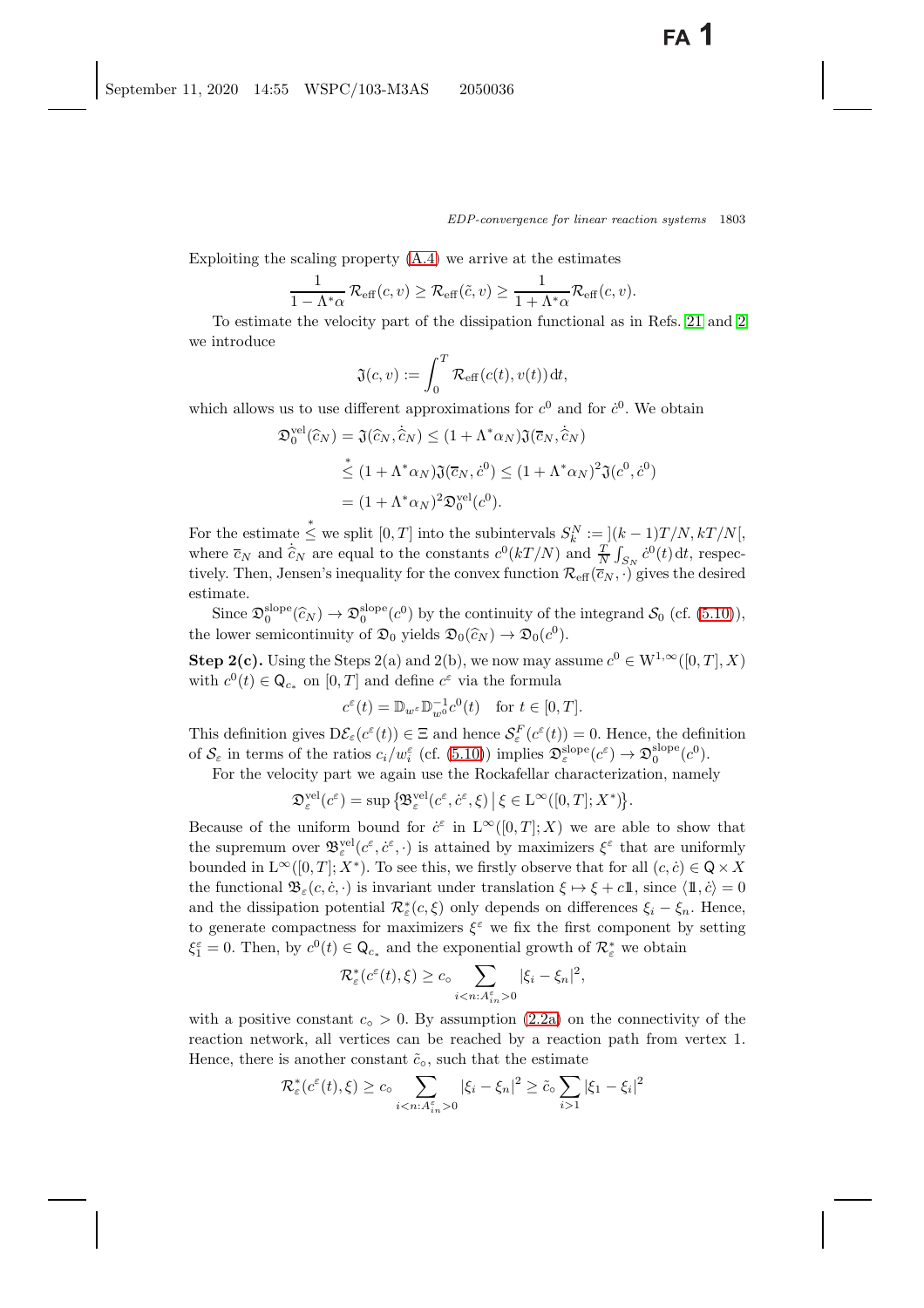holds. Hence, the maximizers  $\xi^{\varepsilon}$  for  $\mathfrak{D}_{\varepsilon}^{\text{vel}}(c^{\varepsilon})$  with  $\xi_1^{\varepsilon} = 0$  satisfy

$$
\langle \xi^{\varepsilon}, \dot{c}^{\varepsilon}(t) \rangle - \mathcal{R}_{\varepsilon}^{*}(c^{\varepsilon}(t), \xi) \leq |\xi^{\varepsilon}| C ||\dot{c}^{0}||_{\mathcal{L}^{\infty}([0,T],X)} - \tilde{c}_{\circ} |\xi^{\varepsilon}|^{2},
$$

which implies the uniform bound  $\|\xi^{\varepsilon}\|_{\mathbb{L}^{\infty}([0,T],X^*)} \leq C \|\dot{c}^0\|_{\mathbb{L}^{\infty}([0,T],X)}/\tilde{c}_{\circ}$ <sup>o</sup>.<br>We now first choose a subsequence  $(\varepsilon, \cdot)$ , we such that  $\varepsilon, \cdot > 0$  and  $\mathbb{R}^n$ 

We now first choose a subsequence  $(\varepsilon_k)_{k \in \mathbb{N}}$  such that  $\varepsilon_k \searrow 0$  and  $\mathcal{D}_{\varepsilon_k}^{\text{vel}}(c^{\varepsilon_k}) \to$ <br>Figure  $\mathcal{D}^{\text{vel}}(c^{\varepsilon})$ . Thus after selecting a further subsequence (not relabeled)  $\beta = \limsup_{\varepsilon \to 0} \mathcal{D}_{\varepsilon}^{\text{vel}}(c^{\varepsilon})$ . Thus, after selecting a further subsequence (not relabeled) we may assume  $\xi^{\varepsilon_k} \to \xi^0$  in  $L^2([0,T]; X^*)$ . With the strong convergence of  $\dot{c}^{\varepsilon} \to \dot{c}^0$ <br>we conclude we conclude

$$
\limsup_{\varepsilon \to 0} \mathfrak{D}_{\varepsilon}^{\text{vel}}(c^{\varepsilon}) = \lim_{k \to \infty} \mathfrak{B}_{\varepsilon_k}^{\text{vel}}(c^{\varepsilon_k}, \dot{c}^{\varepsilon_k}, \xi^{\varepsilon_k}) \stackrel{*}{\leq} \mathfrak{B}_0^{\text{vel}}(c^0, \dot{c}^0, \xi^0) \leq \mathfrak{D}_0^{\text{vel}}(c^0),
$$

where in  $\leq$  we used the convergence of the duality pairing  $\int_0^T \langle \xi^{\varepsilon}, \dot{c}^{\varepsilon} \rangle dt$  and a Ioffe-<br>type argument based on the convexity of  $\mathcal{P}^*(c^{\varepsilon})$  and the lower somicontinuity of type argument based on the convexity of  $\mathcal{R}^*_{\varepsilon}(c^{\varepsilon}, \cdot)$  and the lower semicontinuity of  $[0, 1] \times Y^* \supset (c^{\varepsilon}, \cdot) \mapsto \mathcal{R}^*(c^{\varepsilon}(t), \varepsilon) \in [0, \infty]$  of Theorem 7.5 in Bef. 13, Adding the  $[0,1] \times X^* \ni (\varepsilon,\xi) \mapsto \mathcal{R}^*_{\varepsilon}(c^{\varepsilon}(t),\xi) \in [0,\infty],$  cf. Theorem 7.5 in Ref. [13.](#page-41-30) Adding the convergence of the slope part, and taking into account the limit estimate from convergence of the slope part, and taking into account the liminf estimate from Theorem [5.11](#page-35-3) we obtain the convergence  $\lim_{\varepsilon\to 0} \mathfrak{D}_{\varepsilon}(c^{\varepsilon}) = \mathfrak{D}_{0}(c^{0}).$ 

**Step 3. Construction of recovery sequences for the case**  $\mathfrak{D}_0(c^0)$ **. We now** apply the approximation steps discussed in Step 2 and show that it is possible to choose an suitable diagonal sequence for getting the desired recovery sequence.

For a general  $c^0$  we apply the approximation as indicated in the sub-steps  $2(a)$ – 2(c) and set

$$
c^{\delta, N, \varepsilon} = \mathbb{D}_{w^{\varepsilon}}^{-1} \mathbb{D}_{w_0} (\delta w^0 + (1 - \delta) \widehat{c}_N^0).
$$

We easily obtain  $||c^0 - c^{\delta, N, \varepsilon}||_{L^2([0,T];X)} \leq C(\delta + \alpha_N + \varepsilon) \to 0$  if  $\delta \to 0$ ,  $N \to \infty$  and  $\varepsilon \to 0$ . Moreover, the difference in the dissipation functionals  $\Omega$ , can be  $\infty$ , and  $\varepsilon \to 0$ . Moreover, the difference in the dissipation functionals  $\mathfrak{D}_{\varepsilon}$  can be estimated via

$$
\left| \mathfrak{D}_{\varepsilon} (c^{\delta, N, \varepsilon}) - \mathfrak{D}_{0} (c^{0}) \right| \leq A(\delta) + B_{\delta}(N) + C_{\delta, N}(\varepsilon), \quad \text{where}
$$

$$
A(\delta) = \left| \mathfrak{D}_{0} (\tilde{c}^{\delta}) - \mathfrak{D}_{0} (c^{0}) \right| \quad \text{with } \tilde{c}^{\delta}(t) = \delta w^{0} + (1 - \delta) c^{0}(t),
$$

$$
B_{\delta}(N) = \left| \mathfrak{D}_{0} (c^{\delta, N}) - \mathfrak{D}_{0} (\tilde{c}^{\delta}) \right| \quad \text{with } c^{\delta, N}(t) = \delta w^{0} + (1 - \delta) \hat{c}_{N}^{0}(t),
$$

$$
C_{\delta, N}(\varepsilon) = \left| \mathfrak{D}_{\varepsilon} (c^{\delta, N, \varepsilon}) - \mathfrak{D}_{0} (c^{\delta, N}) \right|.
$$

A recovery sequence  $c^{\varepsilon} \to c^0$  with  $\mathfrak{D}_{\varepsilon}(c^{\varepsilon}) \to \mathfrak{D}_{0}(c^0)$  is now obtained by a standard diagonal argument diagonal argument.

# **Appendix A. Special Properties of Cosh Gradient Structures**

Here we discuss a few special properties that are characterizing for the function C and  $\mathsf{C}^*$  and this lead to corresponding properties of  $\mathcal{R}^*_{\text{cosh}}$ .

We consider the special non-quadratic dissipation functional  $C$  and its Legendre dual C<sup>∗</sup> given by

$$
\mathsf{C}(v) := 2v \, \operatorname{arsinh}(v/2) - 2\sqrt{4 + v^2} + 4 \quad \text{and} \quad \mathsf{C}^*(\xi) := 4\cosh(\xi/2) - 4.
$$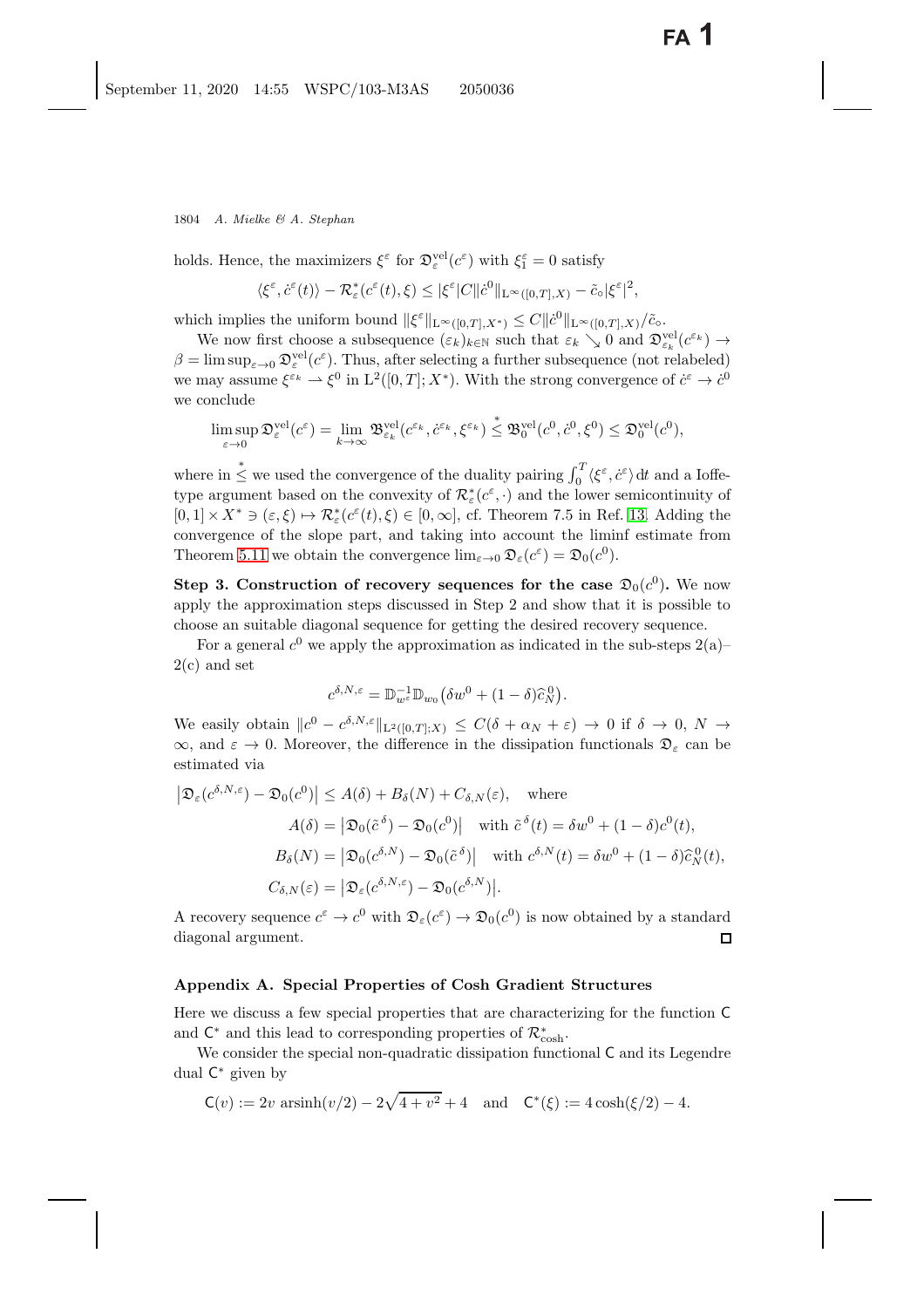Then, we have  $\mathsf{C}(v) = \frac{1}{2}v^2 + O(v^4)$  and  $\mathsf{C}^*(\xi) = \frac{1}{2}\xi^2 + O(\xi^4)$ . The function  $\mathsf{C}^*$  has the following proportion: the following properties:

$$
\mathsf{C}^*(\log p - \log q) = 2\left(\sqrt{\frac{p}{q}} + \sqrt{\frac{q}{p}} - 2\right), \quad \mathsf{C}^{*\prime}(\log p - \log q) = \frac{p - q}{\sqrt{pq}}.\tag{A.1}
$$

In addition, we have superlinear growth of C:

<span id="page-40-13"></span>
$$
\frac{1}{2}|s|\log(1+|s|) \le C(s) \le |s|\log(1+|s|) \quad \text{for all } s \in \mathbb{R}.\tag{A.2}
$$

The first of the following scaling properties follows easily by considering the power series expansion of C∗, the second by Legendre transform:

$$
\forall \lambda \ge 1 \,\forall s, \zeta \in \mathbb{R}: \quad \mathsf{C}^*(\lambda \zeta) \ge \lambda^2 \mathsf{C}^*(\zeta) \quad \text{and} \quad \mathsf{C}(\lambda s) \le \lambda^2 \mathsf{C}(s). \tag{A.3}
$$

This implies the corresponding scaling property for  $\mathcal{R}_{\text{cosh}}$ , namely

<span id="page-40-15"></span>
$$
\forall \lambda \ge 1 \ \forall c \in \mathbb{Q} \ \forall v, \xi \in \mathbb{R}^I :
$$
  

$$
\mathcal{R}_{\cosh}^*(c, \lambda \xi) \ge \lambda^2 \mathcal{R}_{\cosh}^*(c, \xi) \quad \text{and} \quad \mathcal{R}_{\cosh}(c, \lambda v) \le \lambda^2 \mathcal{R}_{\cosh}(c, v). \tag{A.4}
$$

### **Acknowledgments**

This research has been partially supported by Deutsche Forschungsgemeinschaft (DFG) through the Collaborative Research Center SFB 1114 "Scaling Cascades in Complex Systems" (Project Number 235221301), subproject C05 "Effective Models for Materials and Interfaces with Multiple Scales". The authors are grateful to Mark Peletier for stimulating discussions and to two anonymous referees for helpful comments.

#### <span id="page-40-11"></span><span id="page-40-0"></span>**References**

- 1. H. Attouch, Variational Convergence of Functions and Operators, Pitman Advanced Publishing Program (Pitman, 1984).
- <span id="page-40-14"></span>2. A. Bacho, E. Emmrich and A. Mielke, An existence result and evolutionary Γ-convergence for perturbed gradient systems, J. Evol. Equ. **19** (2019) 479–522.
- <span id="page-40-2"></span>3. A. Bobrowski, Functional Analysis for Probability and Stochastic Processes (Cambridge Univ. Press, 2005).
- <span id="page-40-9"></span><span id="page-40-4"></span>4. D. Bothe, Instantaneous limits of reversible chemical reactions in presence of macroscopic convection, J. Diff. Eqn. **193** (2003) 27–48.
- <span id="page-40-6"></span>5. S.-N. Chow, W. Huang, Y. Li and H. Zhou, Fokker–Planck equations for a free energy functional or Markov process on a graph, Arch. Ration. Mech. Anal. **203** (2012) 969– 1008.
- <span id="page-40-5"></span>6. K. Disser, M. Liero and J. Zinsl, Evolutionary Γ-convergence of gradient systems modeling slow and fast chemical reactions, Nonlinearity **31** (2018) 3689–3706.
- <span id="page-40-10"></span><span id="page-40-7"></span>7. P. Dondl, T. Frenzel and A. Mielke, A gradient system with a wiggly energy and relaxed EDP-convergence, ESAIM Control Optim. Calc. Var. **25** (2019) 45 pp.
- <span id="page-40-8"></span><span id="page-40-3"></span><span id="page-40-1"></span>8. R. Durrett, Probability: Theory and Examples (Cambridge Univ. Press, 2010).
- <span id="page-40-12"></span>9. E. B. Dynkin, Markov Processes (Springer, 1965).
- 10. M. Erbar and J. Maas, Ricci curvature of finite Markov chains via convexity of the entropy, Arch. Ration. Mech. Anal. **206** (2012) 997–1038.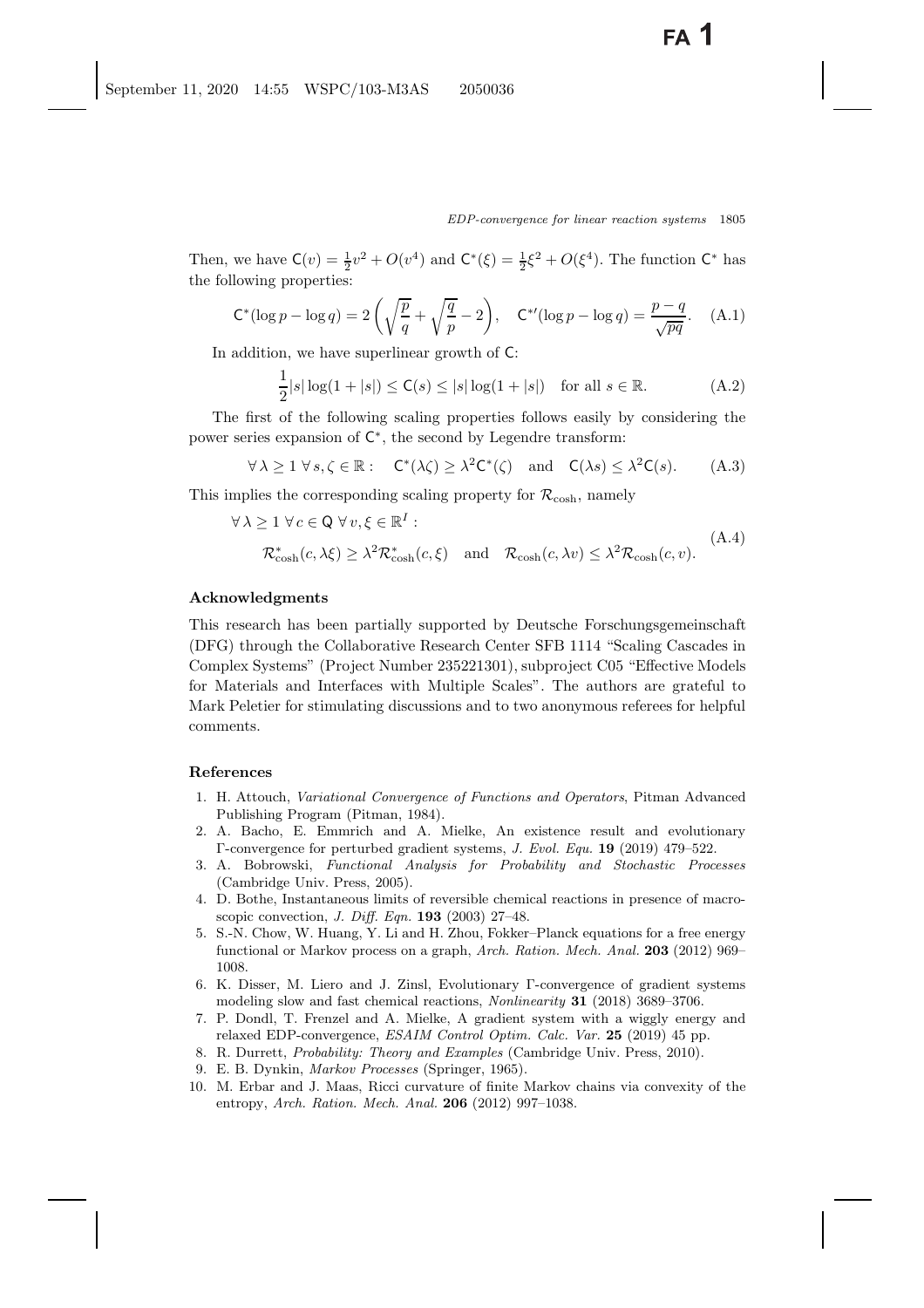- <span id="page-41-24"></span><span id="page-41-0"></span>11. W. Fenchel, On conjugate convex functions, Canadian J. Math. **1** (1949) 73–77.
- 12. N. Fenichel, Geometric singular perturbation theory for ordinary differential equations, J. Differential Equations **31** (1979) 53–98.
- <span id="page-41-30"></span>13. I. Fonseca and G. Leoni, Modern Methods in the Calculus of Variations: *L*<sup>p</sup> spaces (Springer, 2007).
- <span id="page-41-19"></span><span id="page-41-11"></span>14. T. Frenzel and M. Liero, Effective diffusion in thin structures via generalized gradient systems and EDP-convergence, WIAS Preprint 2601.
- <span id="page-41-20"></span><span id="page-41-12"></span>15. T. Frenzel and A. Mielke, Deriving the kinetic relation for the flux through a membrane via edp-convergence, in preparation.
- <span id="page-41-27"></span>16. M. Grmela, Multiscale equilibrium and nonequilibrium thermodynamics in chemical engineering, Adv. Chem. Eng. **39** (2010) 75–128.
- <span id="page-41-28"></span>17. M. Heida, M. Kantner and A. Stephan, Consistency and convergence for a family of finite volume discretizations of the Fokker–Planck operator, WIAS preprint 2684, arXiv:2002.09385 (2020).
- <span id="page-41-26"></span>18. R. Jordan, D. Kinderlehrer and F. Otto, The variational formulation of the Fokker-Planck equation, SIAM J. Math. Anal. **29** (1998) 1–17.
- <span id="page-41-1"></span>19. H.-W. Kang and T. G. Kurtz, Separation of time-scales and model reduction for stochastic reaction networks, Ann. Appl. Probab. **23** (2013) 529–583.
- <span id="page-41-16"></span><span id="page-41-10"></span>20. M. Liero, A. Mielke, M. A. Peletier and D. R. M. Renger, On microscopic origins of generalized gradient structures, Discr. Cont. Dynam. Syst. Ser. S **10** (2017) 1–35.
- <span id="page-41-29"></span>21. M. Liero and S. Reichelt, Homogenization of Cahn–Hilliard-type equations via evolutionary Γ-convergence, Non. Diff. Eqn. Appl. **25** (2018) Article ID: 6, 31 pp.
- <span id="page-41-5"></span>22. J. Maas, Gradient flows of the entropy for finite Markov chains, J. Funct. Anal. **261** (2011) 2250–2292.
- <span id="page-41-17"></span><span id="page-41-6"></span>23. J. Maas and A. Mielke, Modeling of chemical reaction systems with detailed balance using gradient structures, J. Stat. Phys., submitted, WIAS preprint 2712, arXiv:2004.02831.
- <span id="page-41-9"></span>24. R. Marcelin, Contribution a l'étude de la cinétique physico-chimique, Ann. Phys. **III** (1915) 120–231.
- <span id="page-41-21"></span><span id="page-41-2"></span>25. A. Mielke, A gradient structure for reaction-diffusion systems and for energy-driftdiffusion systems, Nonlinearity **24** (2011) 1329–1346.
- <span id="page-41-25"></span>26. A. Mielke, Geodesic convexity of the relative entropy in reversible Markov chains, Calc. Var. Part. Diff. Eqn. **48** (2013) 1–31.
- <span id="page-41-23"></span><span id="page-41-3"></span>27. A. Mielke, On evolutionary Γ-convergence for gradient systems, in eds. A. Muntean, J. Rademacher and A. Zagaris, Macroscopic and Large Scale Phenomena: Coarse Graining, Mean Field Limits and Ergodicity (Springer, 2016), Lecture Notes in Applied Math. Mechanics Vol. 3, pp. 187–249.
- <span id="page-41-22"></span><span id="page-41-13"></span>28. A. Mielke, A. Montefusco and M. A. Peletier, Exploring families of energy-dissipation landscapes via tilting — three types of EDP convergence, *Contin. Mech. Thermodyn.* Submitted. WIAS preprint 2668, arXiv:2001.01455.
- <span id="page-41-15"></span><span id="page-41-8"></span>29. A. Mielke, R. I. A. Patterson, M. A. Peletier and D. R. M. Renger, Non-equilibrium thermodynamical principles for chemical reactions with mass-action kinetics, SIAM J. Appl. Math. **77** (2017) 1562–1585.
- <span id="page-41-14"></span><span id="page-41-7"></span>30. A. Mielke, M. A. Peletier and D. R. M. Renger, On the relation between gradient flows and the large-deviation principle, with applications to Markov chains and diffusion, Potent. Anal. **41** (2014) 1293–1327.
- <span id="page-41-18"></span>31. A. Mielke, M. A. Peletier and A. Stephan, EDP-convergence for nonlinear fast-slow reaction systems with detailed balance, in preparation.
- <span id="page-41-4"></span>32. H. C. Ottinger and M. Grmela, Dynamics and thermodynamics of complex fluids. II. Illustrations of a general formalism, Phys. Rev. E **56**(3) (1997) 6633–6655.